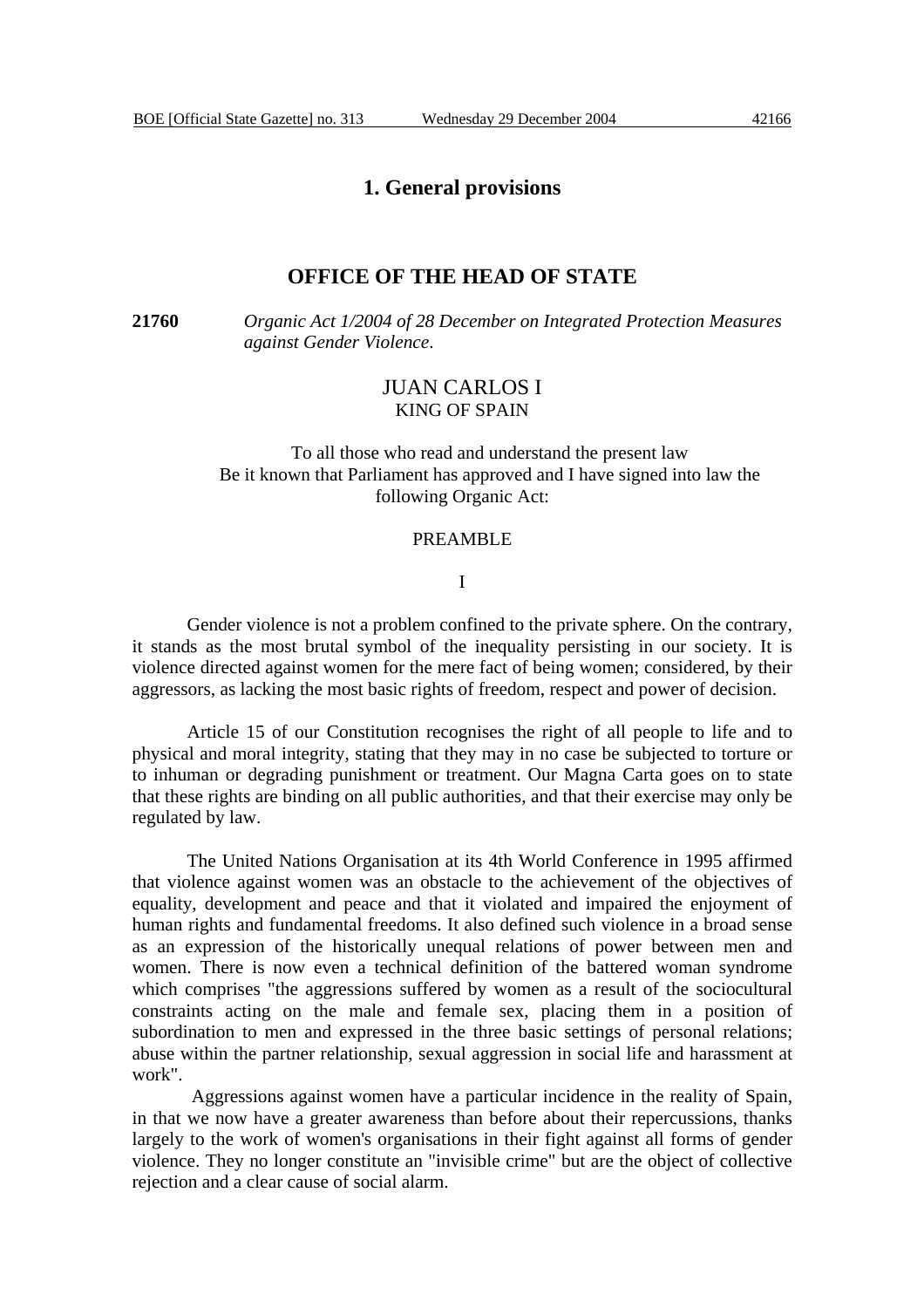The public authorities cannot remain indifferent to gender violence, which stands as one of the most flagrant attacks on the basic rights such as freedom, equality, life, integrity and non discrimination defended by our Constitution. These same public authorities are obliged under the terms of article 9.2 of the Constitution, to deploy positive action measures to make these rights real and effective, removing any obstacles which prevent or impede their full enjoyment.

 In the last few years, Spanish legislation has seen a number of advances in the fight against gender violence, including Organic Act 11/2003 of 29 September on Specific Measures relating to Citizens' Security, Domestic Violence and the Social Integration of Foreign Nationals; Organic Act 15/2003 of 25 November, amending Organic Act 10/1995 of 23 November on the Criminal Code, or Act 27/2003 of 31 July, regulating the Protection Order for Victims of Domestic Violence; in addition to the laws enacted by different Autonomous Communities within the scope of their powers. The provisions of these legal texts have touched on different civil, criminal, social and educational areas.

 This Act will take up the recommendations of international bodies on providing a global response to the violence exercised against women. We can quote in this regard the 1979 Convention on the elimination of all forms of discrimination against women; the United National Declaration on eradicating violence against women, issued in December 1993 by the General Assembly; the resolutions of the last World Conference on Women held in Beijing in September 1995; resolution WHA49.25 of the World Health Assembly, issued by the WHO in 1996, declaring violence a priority public health problem; the European Parliament report of July 1997; the resolution of the United Nations Human Rights Commission of 1997; and the declaration of 1999 as the European Year for Action to Combat Violence against Women, among others. Just recently, Decision 803/2004/EC of the European Parliament approved a community programme of action (2004-2008) to prevent and fight violence against children, young people and women and protect its victims and groups at risk (the Daphne II programme), which sets out the stance and strategy on this issue of the representatives of Union citizens.

 The Act extends its scope to preventive, educational, social, welfare and victim support initiatives, as well as the civil law rules applying to the family or analogous relational context where most aggressions take place, and the principle of government authority subsidiarity. It is also resolute in addressing the punitive response to be meted out to all manifestations of the violence dealt with.

 Gender violence is approached from an integrated, multidisciplinary standpoint, starting from the processes of education and socialisation.

 The pursuit of equality and respect for human dignity and individual liberties must be a priority objective at all levels of socialisation.

 The Act introduces sensitisation and intervention measures in the education sphere. It also seeks to reinforce an image of women that respects their dignity and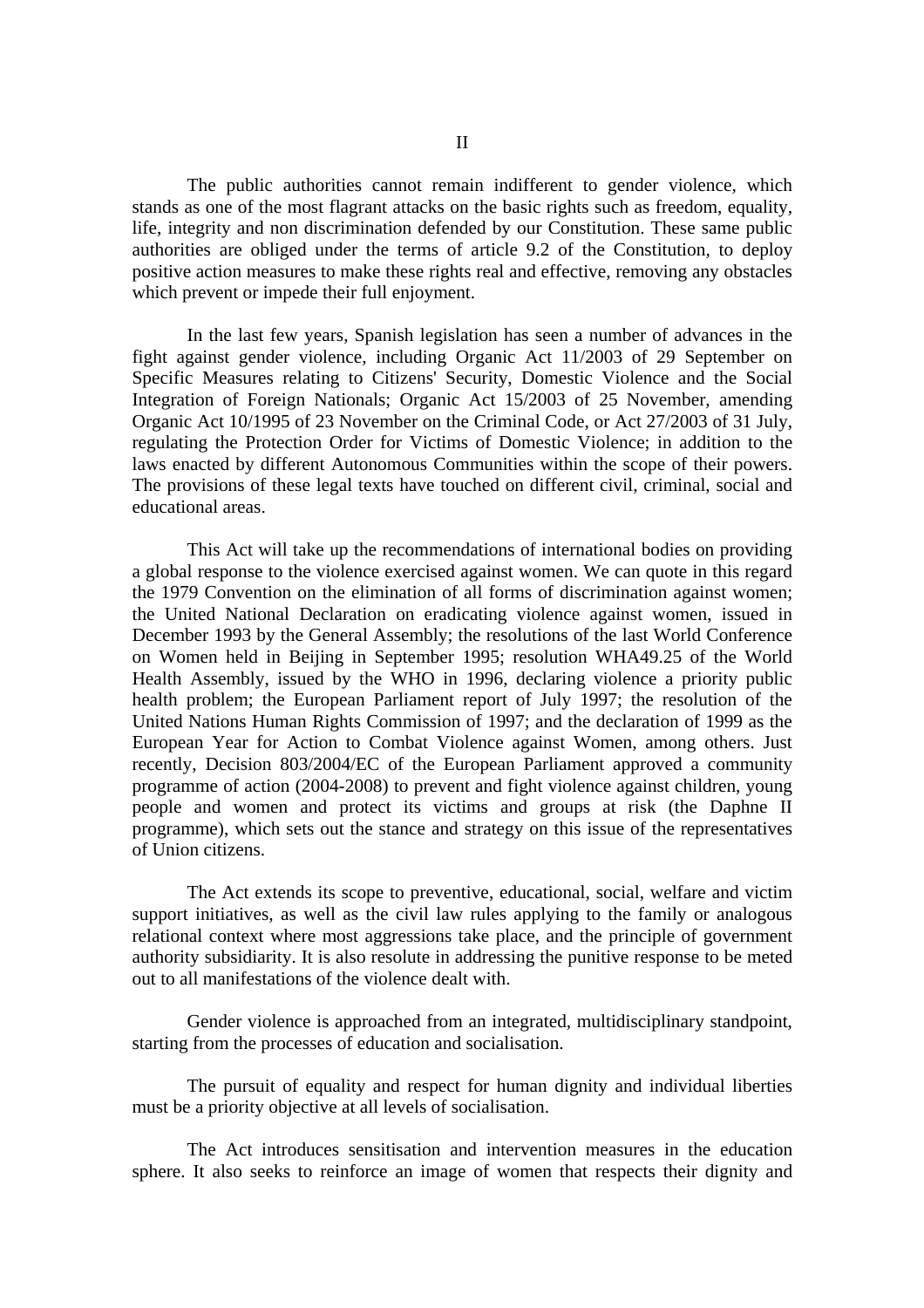equality, with particular reference to the world of advertising. Support is proffered to the victims of violence by recognising their right to information, free legal counsel and other measures of social protection and economic assistance. It thus provides an integrated legal response that encompasses both trial proceedings, with the creation of new courts, and substantive civil and criminal legislation, including specific training for the health, police and judicial personnel entrusted with obtaining evidence and enforcing the law.

 Sensitisation and intervention measures are likewise directed at the health sector, to optimise early detection as well as the physical and psychological care given to victims, in conjunction with other support measures.

 Situations of violence against women also affect minors sharing their family environment, who may suffer their consequences both directly and indirectly. The Act also addresses their protection, not only to safeguard their rights as minors but also to ensure the effectiveness of the protection measures taken for women.

III

 The Act is organised into a preliminary title, five titles, twenty additional provisions, two transitional provisions, one derogatory provision and seven final provisions.

 The preliminary title sets out the general provisions of the Act with regard to its purpose and guiding principles.

 Title I sets out sensitisation, prevention and detection and intervention measures in a number of contexts. In the education sphere, it specifies the duties of the system to instil values of respect for the dignity of women and equality between men and women. The essential goal of education is to give children the skills they need to form their own identity, and to build a conception of reality which embraces both an understanding and ethical valuation.

 In secondary education, sexual equality and the rejection of violence against women become part of the curriculum. Likewise, School Councils will henceforth have a designated member to promote educational measures in favour of equality and against gender violence.

 In advertising, all materials must respect the dignity of women and their right to an image that is neither stereotyped nor discriminatory, whether such materials are on display in private or public communication media. The rules governing legal actions for the withdrawal or rectification of advertisements are modified, whereby such actions may now be initiated by institutions and associations working for equality between men and women.

 In the health sphere, new measures are envisaged regarding early detection and assistance to victims, while specific protocols will be applied in the case of aggressions resulting from gender violence, which shall be referred to the relevant courts in order to speed up legal proceedings. A special Commission is created under the Interterritorial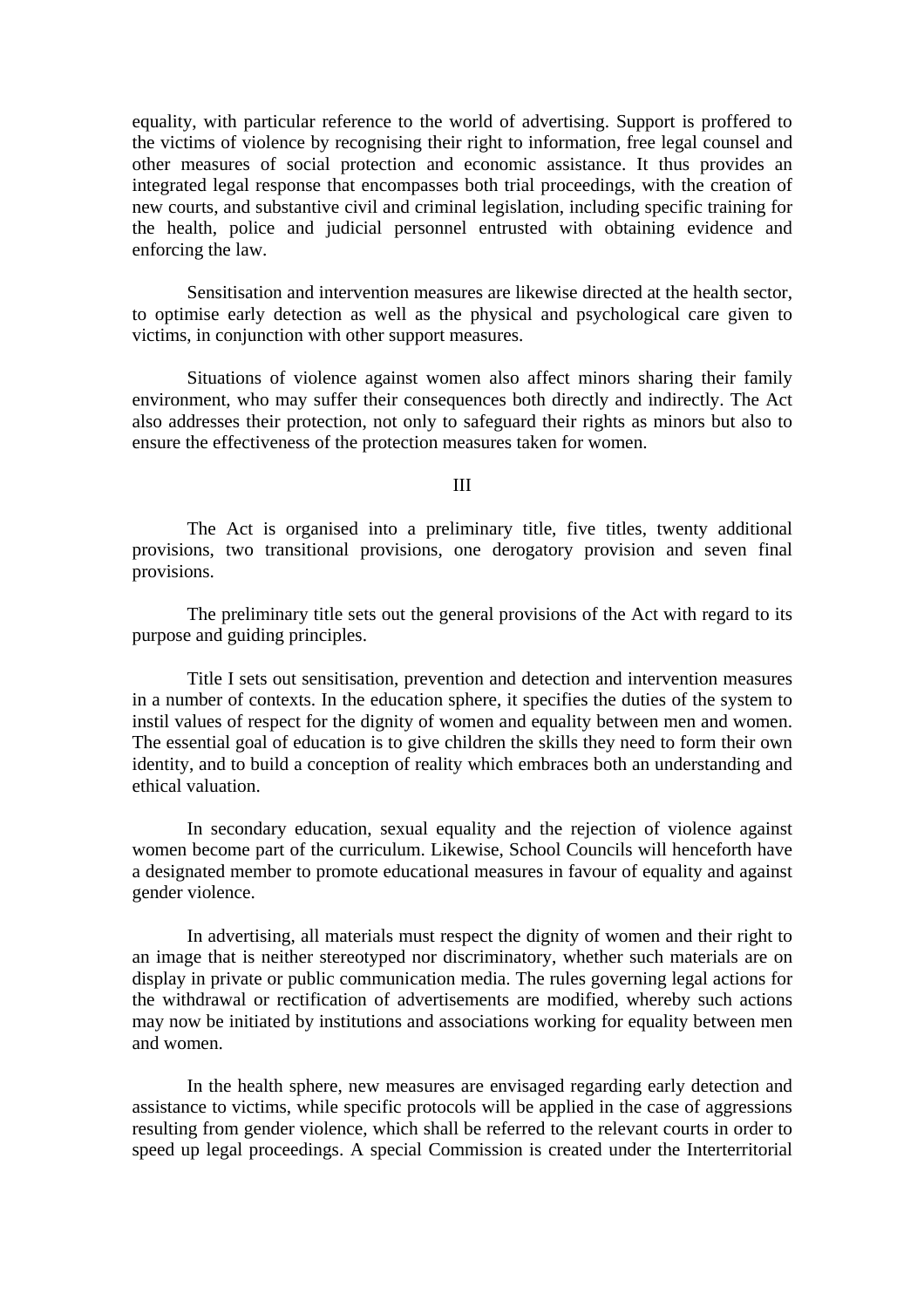Council of the National Health Service to advise on, coordinate and evaluate the healthcare measures established herein.

 Title II deals with the rights of the female victims of violence. The text of Chapter I guarantees their right to information and integrated social assistance through permanent, emergency care services that offer specialized help delivered by multidisciplinary professional teams. In order to help with the set-up of these services, a Fund will be established which can be drawn on by Autonomous Communities under objective criteria to be decided at the corresponding Sectoral Conference.

 Victims will also be entitled to free legal assistance to ensure that those without the economic means to litigate have the services of a lawyer for all the gender violence processes and procedures to which they are a party, with the same counsel handling all processes. This right is extended to those suffering damage in the event of the victim's death.

 Protection measures are also deployed in the employment area, by an amendment to Legislative Royal Decree 1/1995 of 24 March approving the consolidated text of the Workers' Statute Act which authorises the absence from work of gender violence victims, while facilitating their geographical mobility, temporary suspension of employment with reserve of post, and the termination of employment contracts.

 Identical support measures are provided to civil servants suffering the violence addressed herein by amending the corresponding sections of Civil Service Reform Act 30/1984 of 2 August.

 Economic support measures are likewise established through the amendment of Legislative Royal Decree 1/1994 of 20 June approving the consolidated text of the General Social Security Act, such that the victims of gender violence are entitled to the legal consideration of unemployed when they voluntarily terminate or suspend their employment contract.

 Special assistance is established for the victims of gender violence lacking economic means, when it is considered that their age, general lack of specialist skills and social circumstances are a handicap to substantially improving their employability. In such cases, victims may join a targeted action programme aimed at their professional insertion. This assistance, which will be scaled to the age and family responsibilities of the victim, is designed basically to provide them with a minimum subsistence income so they can live independently of their aggressor; such assistance will be compatible with the aids envisaged in Act 35/1995 of 11 December on Aids and Assistance to the Victims of Violent Crimes and Crimes against Sexual Liberty.

 Title III, dealing with institutional protection, provides for the creation of two administrative bodies. Firstly, the Special Government Delegation on Violence against Women, within the Ministry of Employment and Social Affairs, whose functions will include the drafting of Government policies on violence against women, and coordinating and promoting all actions taken in this area, necessarily including actions designed to enforce the guarantee of women's rights. Secondly, the State Observatory on Violence against Women, a collegiate body attached to the Ministry of Employment and Social Affairs, whose main functions will be to serve as a centre of analysis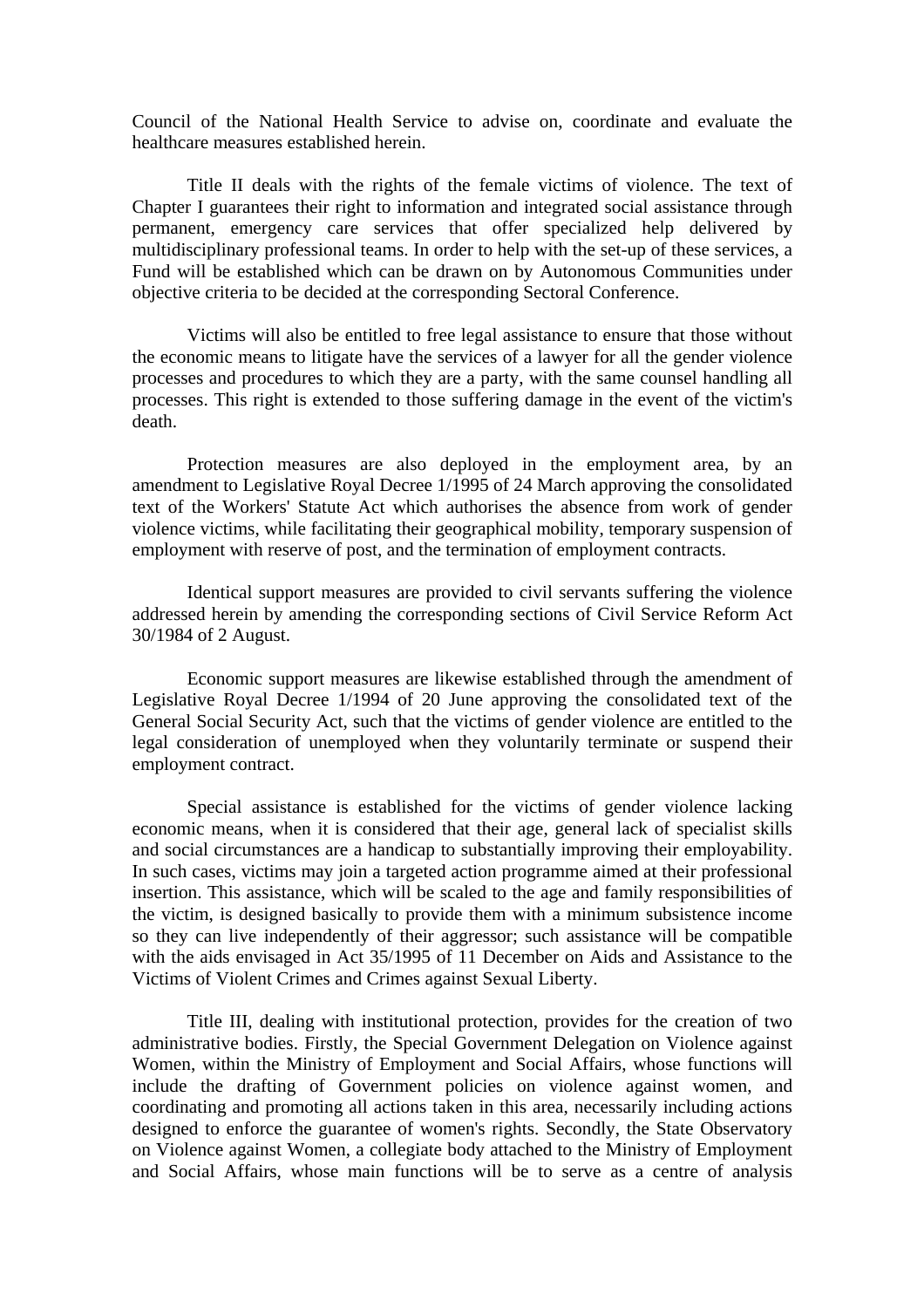regarding the status and evolution of violence against women, and to advise and collaborate with the Delegation in drafting proposals and measures to eradicate this type of violence.

 Title IV introduces regulations under criminal law, creating a specific category of serious assault, subject to increased penalties, when the injury is done to the wife or former wife of the accused, or a woman with whom he shares or has shared an analogous affective relationship, with or without cohabitation. Minor instances of coercion or threats against such women shall likewise be regarded as punishable offences.

 The intention in this case is to provide a firm response to all citizens, women and especially those suffering these kinds of aggression, by unhesitatingly categorizing them as discrete criminal offences.

 Title V establishes the judicial protection to be afforded to victims of gender violence inside the family, to guarantee an appropriate and effective treatment of their legal, family and social situation.

 From a legal standpoint, this is a complex phenomenon that requires a multipronged approach covering everything from procedural and substantive rules to provisions for the care of victims. This is only possible through a specific legislative text.

 An Act to prevent and eradicate violence against women must establish rules of procedure allowing fast-track, summary trials, as provided for in Act 27/2003 of 31 July. These must also be combined, in the criminal and civil spheres, with protection measures for women and their children, and interim measures of urgent enforcement.

 Current civil, criminal, advertising, employment and administrative regulations have serious shortcomings in these respects, primarily because the question of gender violence has not so far met with a global, multidisciplinary response. From the criminal standpoint, the remedy must never result in a new injury to the woman.

 Regarding judicial measures to ensure an appropriate and effective treatment of the legal, family and special situation of the female victims of family violence, the following provision have been made: in keeping with Spanish judicial tradition, the formula chosen is one of the specialisation in the criminal system of Investigating Judges, with the creation of specific Violence against Women Courts, rather than creating a new jurisdictional system or assigning criminal law competences to Civil Court Judges. These new Courts will examine and, where appropriate, rule on criminal cases involving violence against women, as well as any related civil causes, such that both are dealt with in first instance before the same bench. This assures a mediation that guarantees due legal process with regard to the fundamental rights of the presumed offender, without impairing the legal possibilities under this Act to give victims the most immediate, complete and effective protection, and the means to avoid any repetition of the abuse, or escalation in the degree of the violence.

 Regarding the express regulation of the protective measures the Violence against Women Judge can take, it has been decided that these should be explicitly stated. The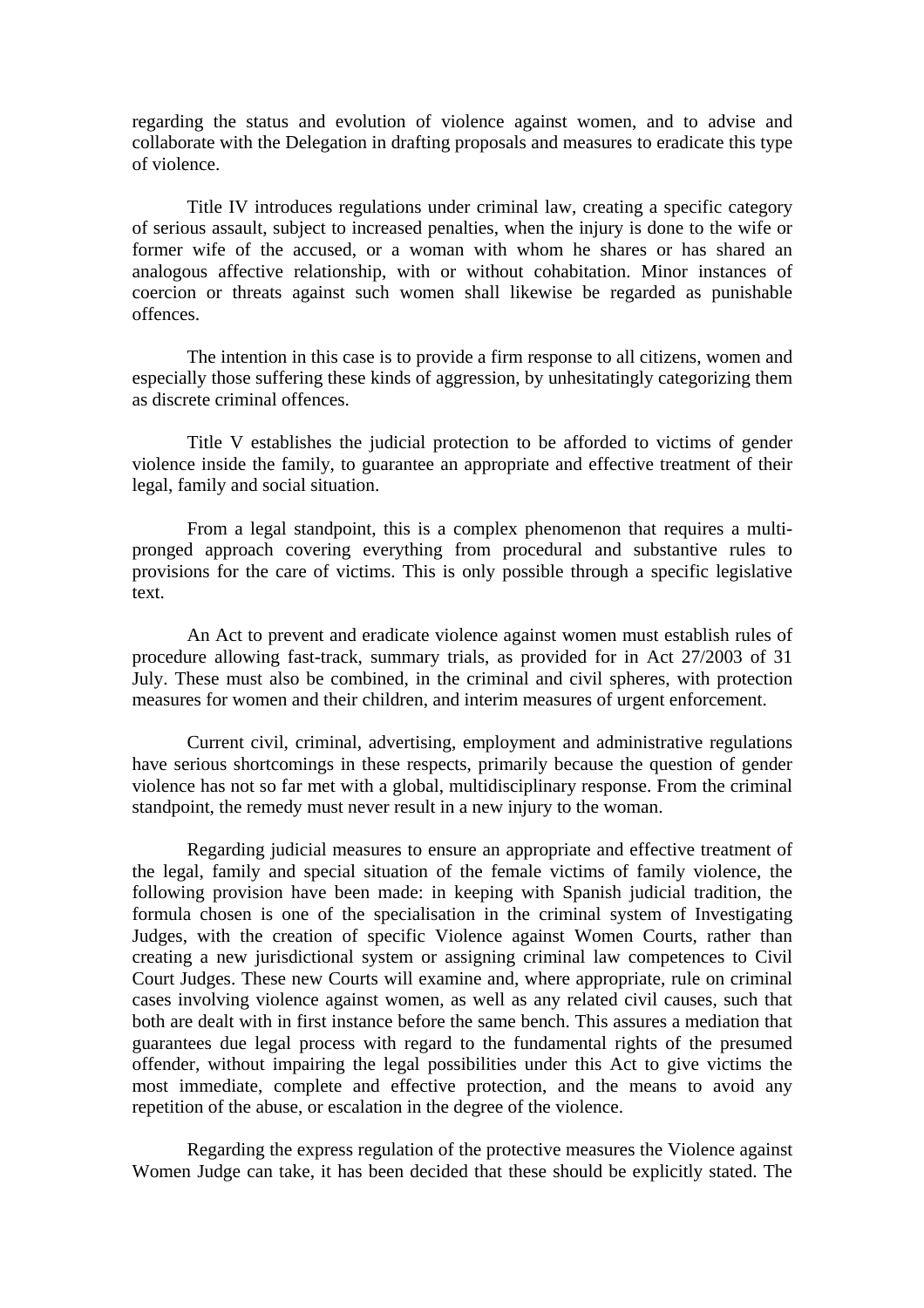reason is that they are not listed as interim measures in the Criminal Procedure Act, which only regulates exclusion and restraining orders for the crimes stipulated in article 57 of the Criminal Code (article 544 *bis* of the Criminal Procedure Act, implemented by Organic Act 14/1999). Interim measures, it has also been decided, may only remain in force until the process has concluded. However, a clause is added whereby any of these protection measures can be used as a security measure from the start or during the enforcement of judgement, thereby enlarging the list in article 105 of the Criminal Code (implemented by Organic Act 11/1999), and allowing the Judge to guarantee victims protection beyond the termination of court proceedings.

 Other regulations, affecting the Public Prosecutor's Office, create the figure of Public Prosecutor for Cases of Gender Violence, entrusted with supervising and coordinating the actions of the said Office in this area, as well as an equivalent Section in each Prosecutor's Office of the Regional High Courts and County Courts, which will likewise have specialist Prosecutors attached. These Prosecutors will appear in criminal proceedings with regard to acts constituting crimes or offences within the jurisdiction of the Violence against Women Courts, as well as intervening in civil processes of annulment, separation and divorce, or hearings for the guardianship and custody of minors in cases of alleged abuse of wife or children.

 The Act's additional provisions represent a far-reaching reform of the judicial system to adapt current legislation to the new framework established by its text. In order to harmonise existing rules and provide a coordinating nexus between legal texts, part of this comprehensive reform is enacted by amending present regulations. Hence the additional provisions implement the measures envisaged in its articles, but writing them directly into current educational, advertising, employment, social security and civil service legislation; likewise, these provisions devote specific attention to the recognition of pension rights and allocations to the Fund envisaged in the Act to facilitate integrated social assistance to the victims of gender violence.

 Transitional provisions extend the application of this Act to the judicial proceedings in progress when it comes into force, while respecting the competences of each court.

 Lastly, a series of final provisions confer enabling powers for the regulatory implementation of its precepts.

# PRELIMINARY TITLE

Article 1. *Purpose of the Act*.

- 1. The purpose of this Act is to combat the violence exercised against women by their present or former spouses or by men with whom they maintain or have maintained analogous affective relations, with or without cohabitation, as an expression of discrimination, the situation of inequality and the power relations prevailing between the sexes.
- 2. The present Act establishes integrated protection measures whose goal is to prevent, punish and eradicate this violence and lend assistance to its victims.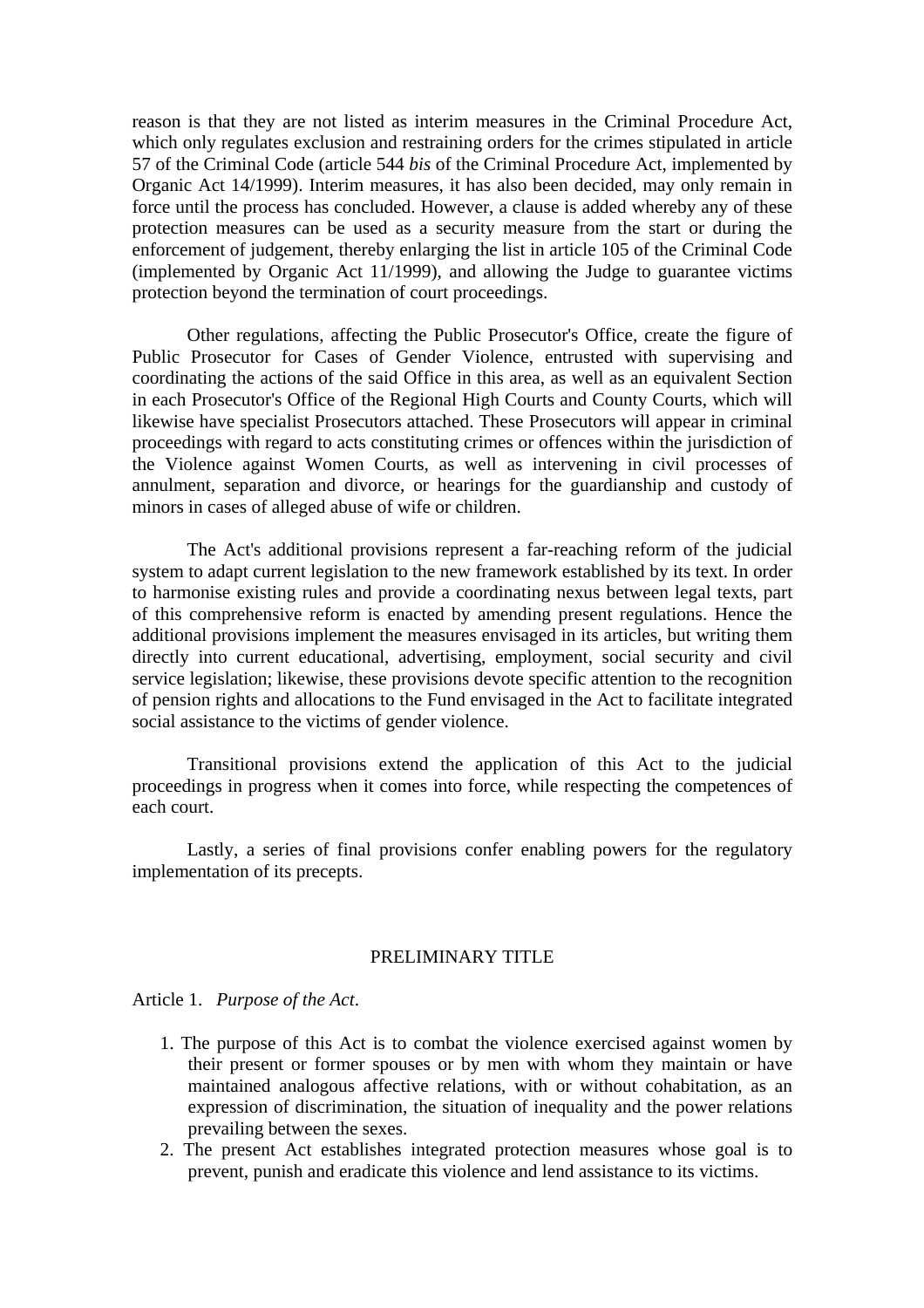3. The gender violence to which this Act refers encompasses all acts of physical and psychological violence, including offences against sexual liberty, threats, coercion and the arbitrary deprivation of liberty.

Article 2. *Guiding principles.*

This Act deploys a comprehensive battery of measures in pursuit of the following ends:

- a) Strengthen preventive awareness among citizens, providing the public authorities with effective instruments to fulfil this goal in the educational, social services, health, advertising and media spheres.
- b) Establish the rights of women suffering gender violence, which shall be enforceable through the public authorities, to ensure them rapid, transparent and effective access to the services provided.
- c) Improve the provision of information, care, crisis, support and integrated recovery services at least to the minimum standards required under the objectives of this Act, and establish a system to effectively coordinate existing services at regional and municipal levels.
- d) Guarantee employment conditions, in the private and public sectors, which reconcile contractual requirements with the circumstances of workers or civil servants suffering gender violence.
- e) Guarantee economic rights for women suffering gender violence in order to facilitate their social integration.
- f) Establish a comprehensive system of institutional protection whereby the General State Administration, through the Special Government Delegation on Violence against Women in conjunction with the State Observatory on Violence against Women, promotes public policies designed to offer safeguards to the victims of gender violence.
- g) Reinforce the criminal and procedural framework in place to ensure that gender violence victims are accorded full protection by the courts.
- h) Coordinate the range of resources and instruments deployed by different public authorities to maximise the prevention of gender violence incidents, and ensure that, when they occur, the authors receive appropriate penalties.
- i) Promote the collaboration and involvement of civil entities, associations and organisations engaged in the fight against gender violence.
- j) Encourage the specialisation of the professional groups providing information, care and protection to victims.
- k) Uphold the principle of across-the-board application, so the specific needs and demands of all women suffering gender violence are taken into account.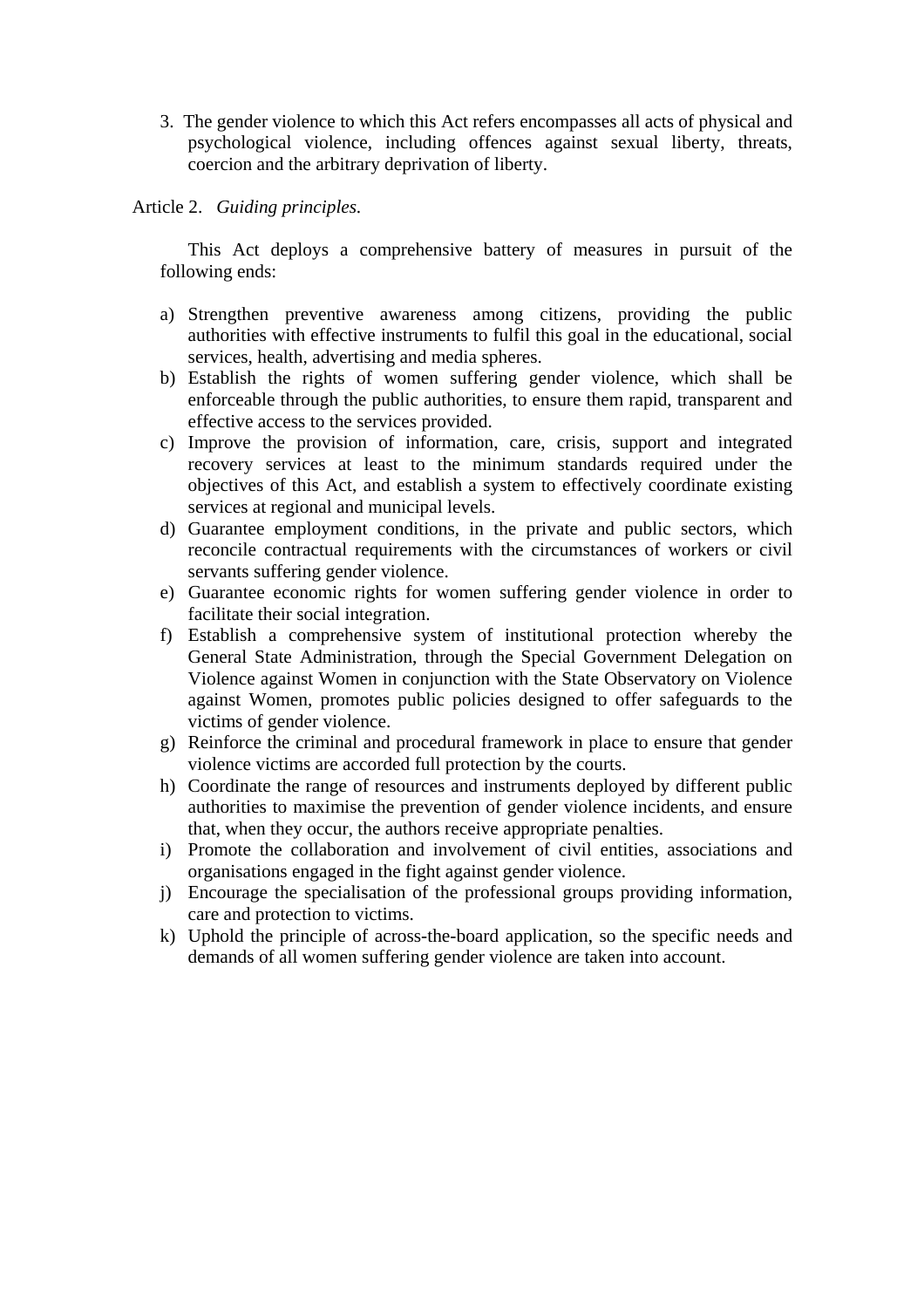# TITLE I

### **Sensitisation, protection and detection measures**

#### Article 3. *Sensitisation plans.*

1. With immediate effect from the entry of this Act, and the corresponding budgetary allocation, the Government shall launch a National Sensitisation and Prevention Plan regarding Violence against Women which should at least:

Present to society of new scales of values based on respect for basic rights and liberties and the equality of men and women, and on the exercise of tolerance and freedom as part of the democratic principles of coexistence, viewed within the context of gender relations.

Target both men and women from a platform of intercultural, communitybased work.

Envisage a comprehensive supplementary training and recycling programme for the professionals dealing with situations of gender violence.

Be overseen by a broad-based Commission, to be created within one month at most, whose members shall include victims, institutions, professionals and people of acknowledged repute for their work on this issue.

- 2. The public authorities shall also, within the scope of their powers, promote specific information and sensitisation campaigns aimed at preventing gender violence.
- 3. Information and sensitisation campaigns against this form of violence shall be conducted in such a way as to ensure full disabled access to all activities.

### CHAPTER I

#### **In education**

Article 4. *Principles and values of the education system.*

1. The Spanish education system shall make the teaching of respect for fundamental rights and liberties and the equality of men and women a part of its objectives, along with the exercise of tolerance and freedom within the democratic principles of peaceful coexistence.

Likewise, the quality checkpoints of the Spanish education system shall include the removal of obstacles in the way of full equality between men and women, and education in the avoidance of conflicts or their peaceful solution.

- 2. Pre-school education will seek to develop conflict-solving ability from an early age.
- 3. Primary education will help students to become skilled in the peaceful solution of conflicts and to understand and defend sexual equality.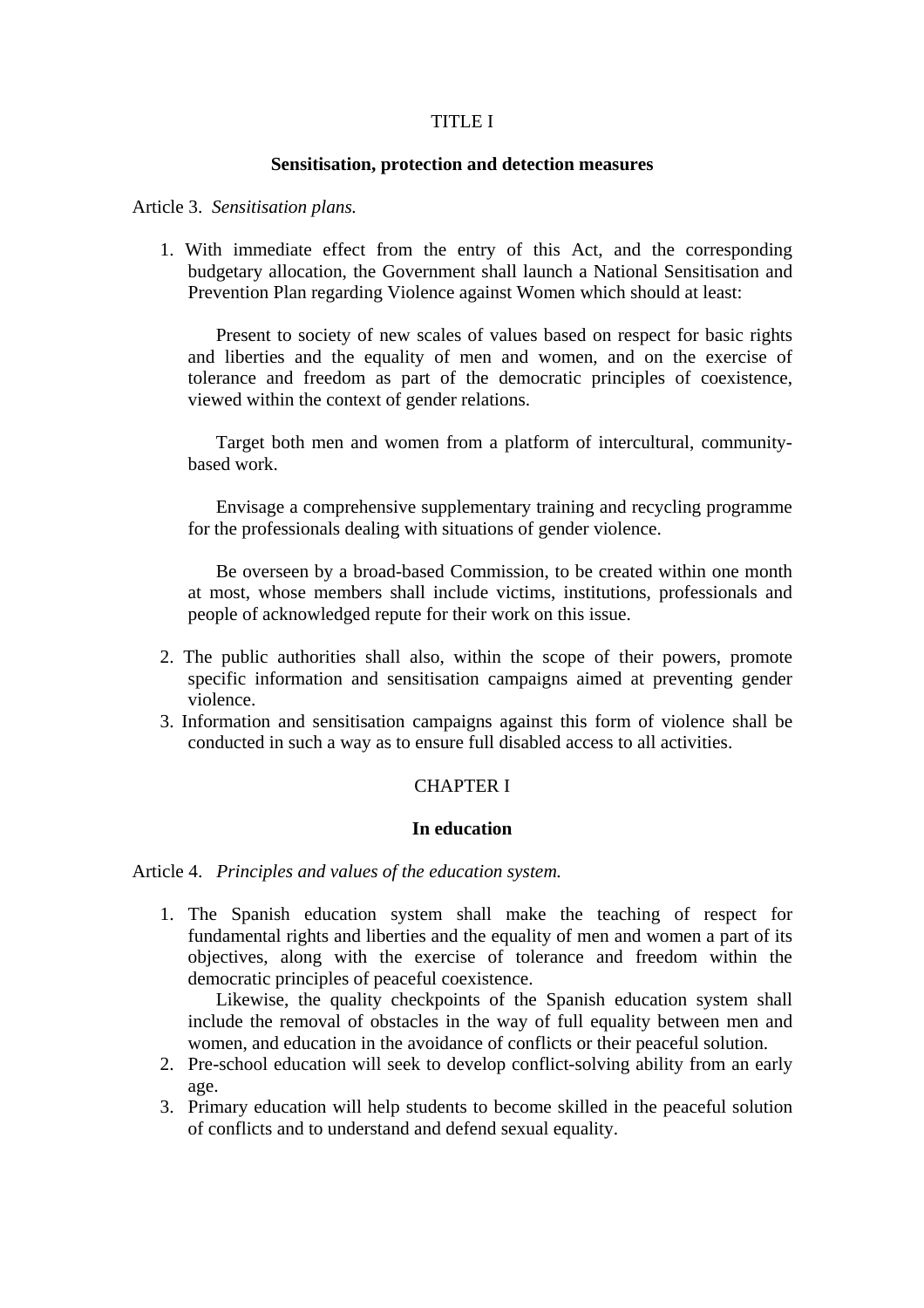- 4. Compulsory secondary education will help develop students' ability to relate peacefully to others and to understand, value and defend the principle of equal opportunities between men and women.
- 5. Upper secondary education and professional training will develop students' ability to consolidate their personal, social and moral maturity, so they act responsibly and independently, and to analyse and criticise gender inequalities and foster real, effective equality between men and women.
- 6. Adult education will seek to develop skills in the peaceful solutions of conflicts and promote respect for the dignity of the individual and equality between men and women.
- 7. Universities will incorporate and encourage teaching and research on gender equality across the full range of academic studies and activities.

# Article 5. *Immediate school enrolment in cases of gender violence.*

The competent authorities shall provide for the immediate school enrolment of children having to change residence due to acts of gender violence.

# Article 6. *Fostering equality.*

In order to promote effective equality between men and women, the education authorities shall ensure that sexist, discriminatory stereotypes are removed from all educational materials, which should seek to instil values of sexual equality.

### Article 7. *Induction and ongoing training of teaching staff.*

The education authorities shall take all necessary measures to ensure that teaching staff induction and ongoing training courses include specific training on equality issues, so they are equipped with the knowledge and techniques to undertake the following:

- a) Education in respect for basic rights and liberties and the equality of men and women, and the exercise of tolerance and freedom within the democratic principle of coexistence.
- b) Education in conflict avoidance and peaceful conflict solving in all areas of personal, family and social life.
- c) The early detection of violence within the family, especially that directed at women and children.
- d) The development of attitudes favouring the exercise of equal rights and obligations for men and women in the public and private sphere, and the sharing of domestic tasks between both sexes.

### Article 8. *Participation in School Councils.*

Steps shall be taken to ensure that School Councils work for educational initiatives encouraging real and effective equality between men and women. To this same end, the National Schools Council shall include representatives from the Institute for Women's Issues, and organisations defending women's interests which operate throughout national territory.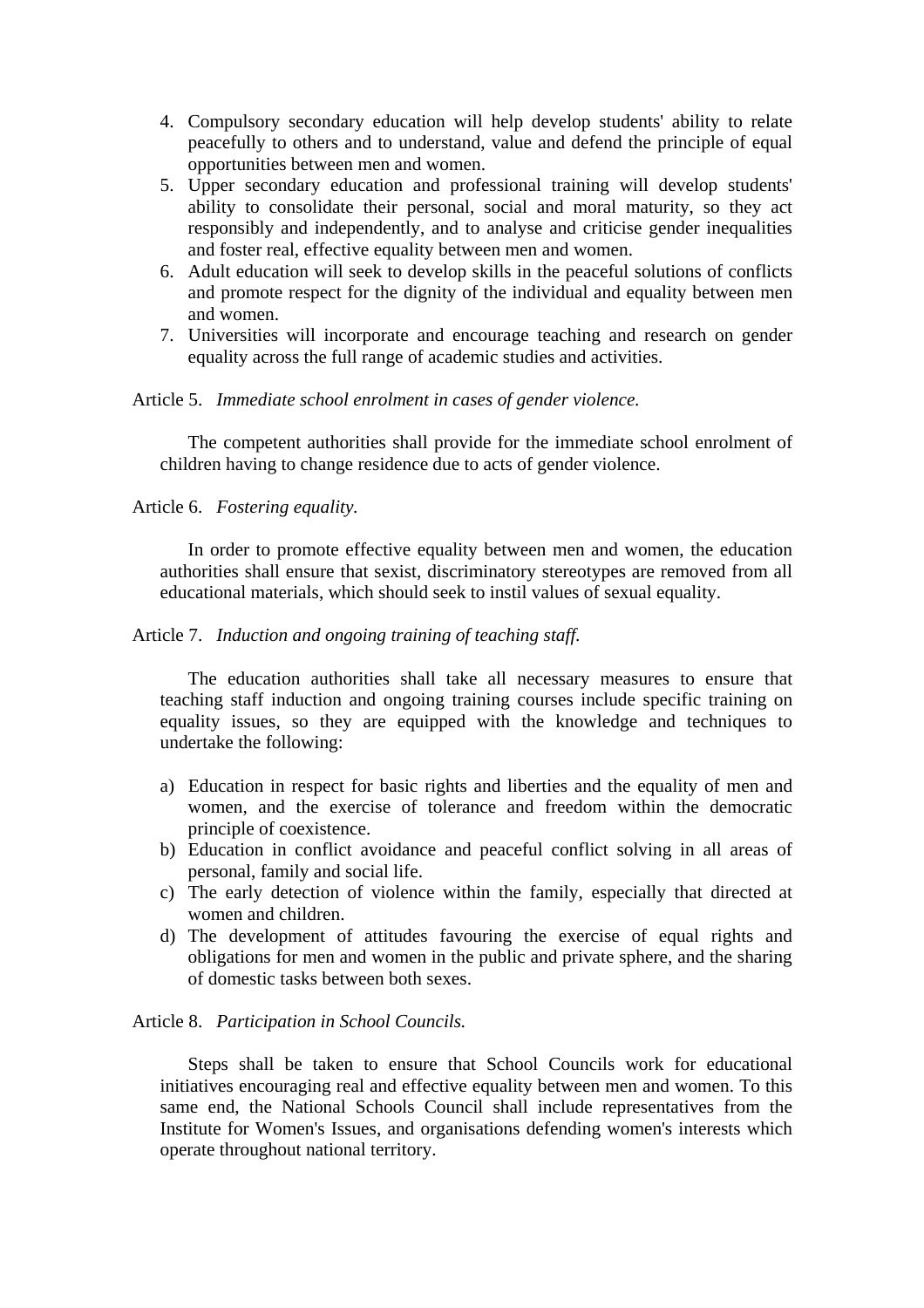#### Article 9. *The duties of educational inspection services.*

Educational inspection services shall oversee the compliance with and application of the principles and values set out in this chapter on the education system, whose aim is to foster real equality between men and women.

# CHAPTER II

#### **In advertising and the communications media**

Article 10. *Illegal advertising*

As provided by General Advertising Act 34/1988 of 11 November, advertising material that uses the image of women in a degrading or discriminatory manner shall be deemed to be illegal.

Article 11.

The public entity whose job it is ensure that audiovisual media meet their obligations will take all necessary measures to ensure a portrayal of women consistent with constitutional principles and values, without prejudice to any action that may be initiated by other entities.

Article 12. *Powers to apply for withdrawal or rectification.*

The Special Government Delegation on Violence against Women, the Institute for Women's Issues or the equivalent body in each Autonomous Community, the Public Prosecutor's Office and Associations whose sole purpose is to defend the interests of women are empowered to apply to the Courts for the withdrawal of advertising material deemed illegal for using the image of women in a degrading manner, under the terms of General Advertising Act 34/1988 of 11 November.

Article 13. *Communications media.* 

- 1. The public authorities shall ensure strict compliance with current legislation as regards the protection and safeguarding of fundamental rights, with particular attention to eradicating media conducts that place women in a situation of inequality.
- 2. The public authorities will promote self-regulation agreements complete with effective preventive controls and mechanisms to favour the extrajudicial resolution of conflicts, by this means favouring compliance with advertising legislation.

Article 14.

The communications media shall work for the protection and safeguarding of sexual equality, avoiding any discrimination between men and women.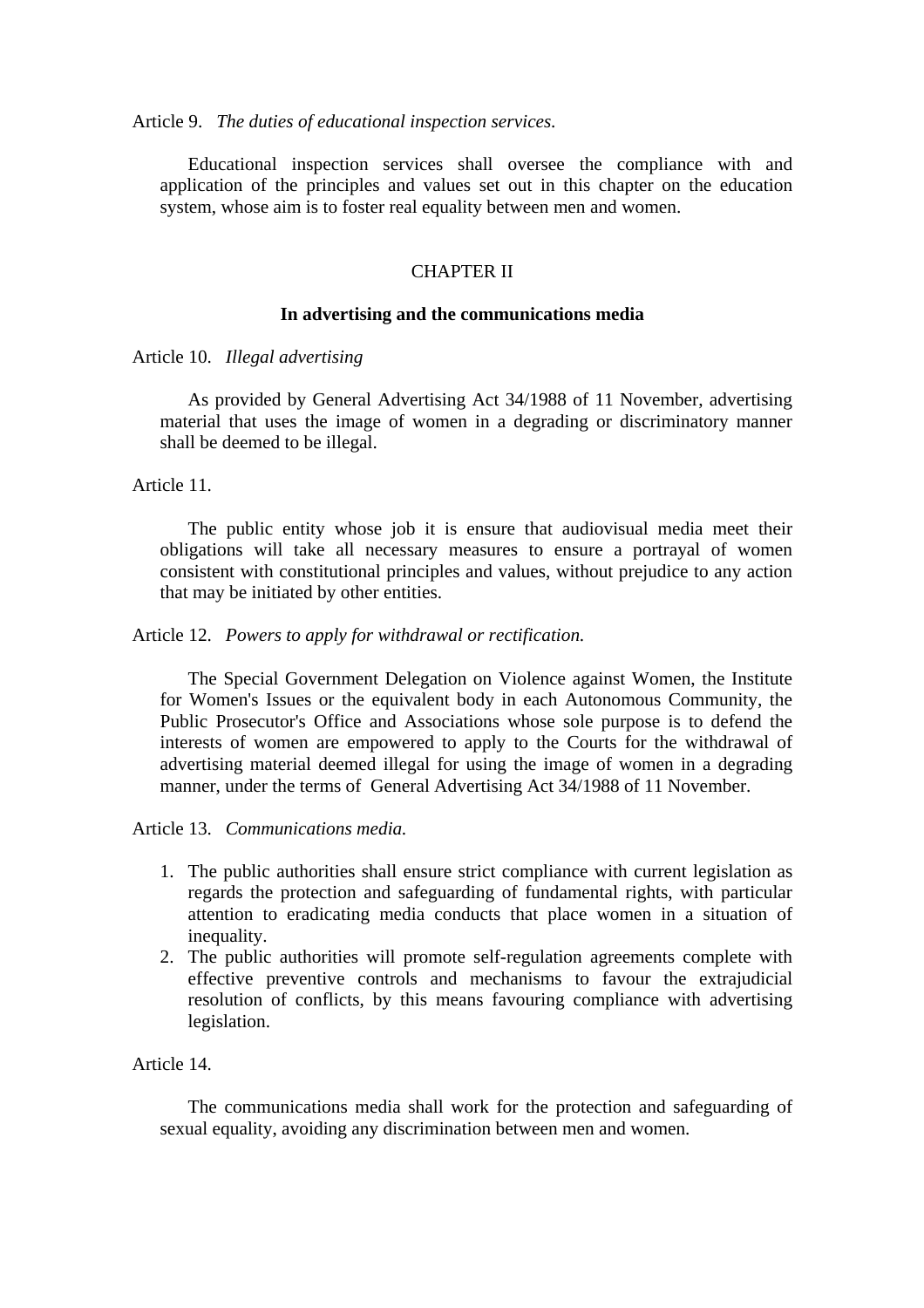Reports concerning violence against women, within the requirements of journalistic objectivity, shall do the utmost to defend human rights and the freedom and dignity of the female victims of gender violence and their children. In particular, they shall take special care in the graphic treatment of such items.

### CHAPTER III

#### **In healthcare**

Article 15. *Sensitisation and training.*

- 1. The health authorities, through the Interterritorial Council of the National Health Service, shall promote and facilitate actions among health professionals for the early detection of gender violence, and will deploy all the means they consider necessary to optimise the health sector's contribution to combating this type of violence.
- 2. In particular, sensitisation and ongoing training programmes shall be organised for healthcare professionals in order to facilitate and improve early detection and the care and recovery of women suffering gender violence.
- 3. The competent educational authorities shall ensure that degree and diploma programmes and the specialisation courses aimed at social work and healthcare professionals incorporate contents to skill them in the prevention and early detection of gender violence, taking action in cases and providing supports to victims.
- 4. National Health Plans shall include a section on the prevention and integrated treatment of cases of gender violence.

#### Article 16. *The Interterritorial Council of the National Health Service*

Within a year of this Act coming into force, the Interterritorial Council of the National Health Service shall set up a Commission against Gender Violence to provide technical support and guidance in implementing the initiatives envisaged herein, to evaluate and put forward the necessary measures for the application of the health service protocol, and any other measures it deems of use in helping the health service eradicate this kind of violence.

The Commission against Gender Violence of the Interterritorial Council of the National Health Service shall be made up of representatives from all the Autonomous Communities with powers in the matter.

Observatory on Violence against Women and the Plenum of the Interterritorial Council.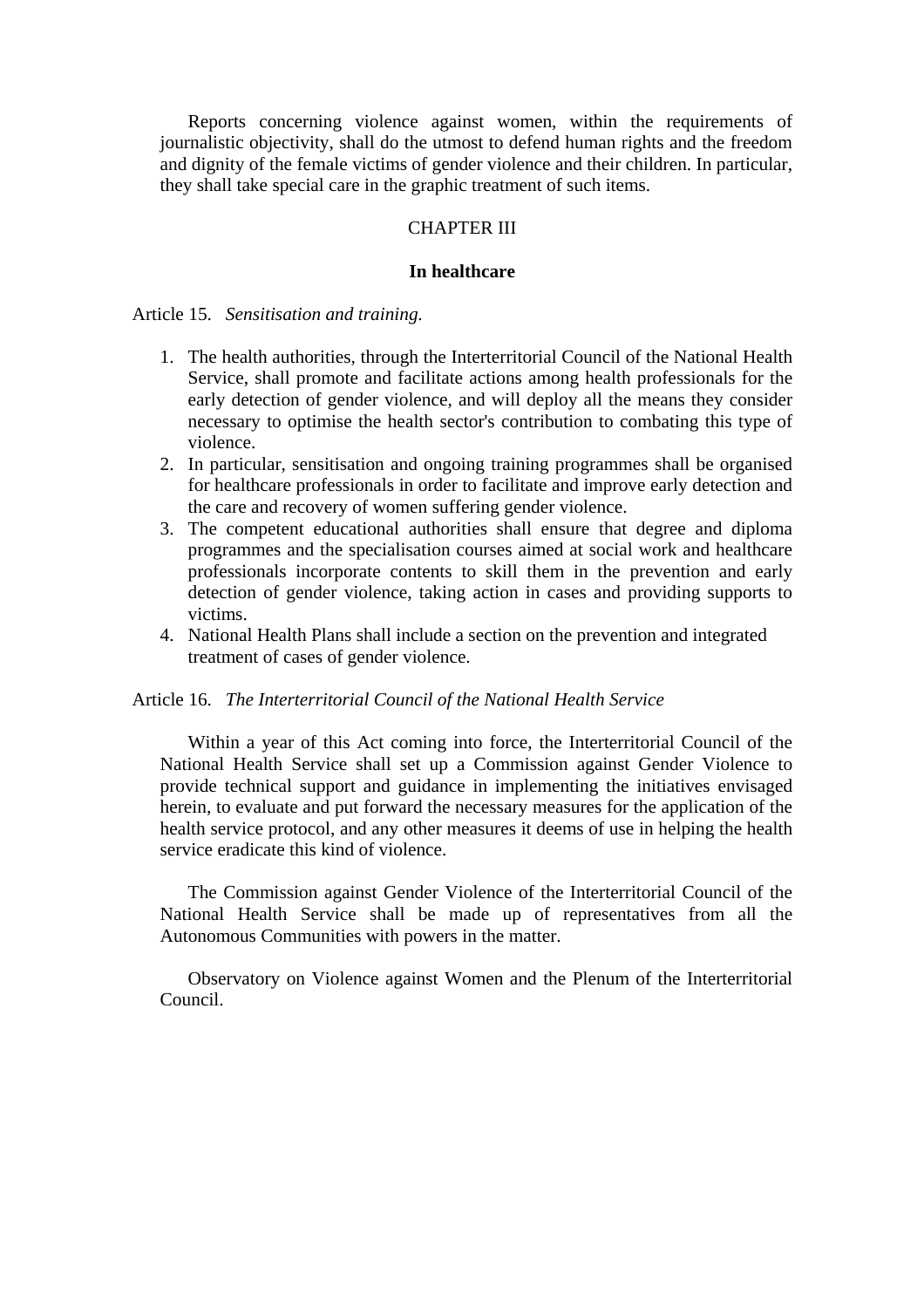# TITLE II

### **The rights of female victims of gender violence**

### CHAPTER I

# **The right to information, integrated social assistance and free legal counsel**

Article 17. *The guarantee of victims' rights.*

- 1. All women suffering gender violence, regardless of their origin, religion or any other personal or social condition or particular, are guaranteed the rights recognised herein.
- 2. The information, integrated social assistance and legal assistance to gender violence victims envisaged in this chapter shall help give real and effective expression to their constitutional rights to physical and moral integrity, freedom, security and equality and non discrimination on the grounds of sex.

Article 18. *The right to information.*

- 1. Female victims of gender violence have the right to receive comprehensive information and advice adapted to their personal circumstances, through the services, agencies and offices provided by the public authorities. The said information shall include the measures envisaged in this Act for their protection and security, and the rights and assistance provided therein, along with details on the location of care, crisis, support and integrated recovery services.
- 2. All necessary steps will be taken to ensure disabled women suffering violence full access to information on their rights and the resources at their disposal. Such information shall be provided in a format that is accessible and understandable for people suffering disabilities, such as sign language or other communication modes or options, including alternative or augmentative systems.
- 3. Likewise, the means shall be put in place so women suffering gender violence whose personal and/or social circumstances may hinder their access to information are assured the effective exercise of this right.

### Article 19. *The right to integrated social assistance.*

- 1. The female victims of gender violence are entitled to receive care, crisis, support and refuge, and integrated recovery services. The organisation of such services by the Autonomous Communities and local authorities shall reflect the principles of 24-hour attention, urgent action, specialised care and professional multidisciplinarity.
- 2. Multidisciplinary care shall in all cases involve:
	- a) Information to victims
	- b) Psychological assistance
	- c) Social assistance
	- d) Monitoring of women's rights claims
	- e) Educational support to the family unit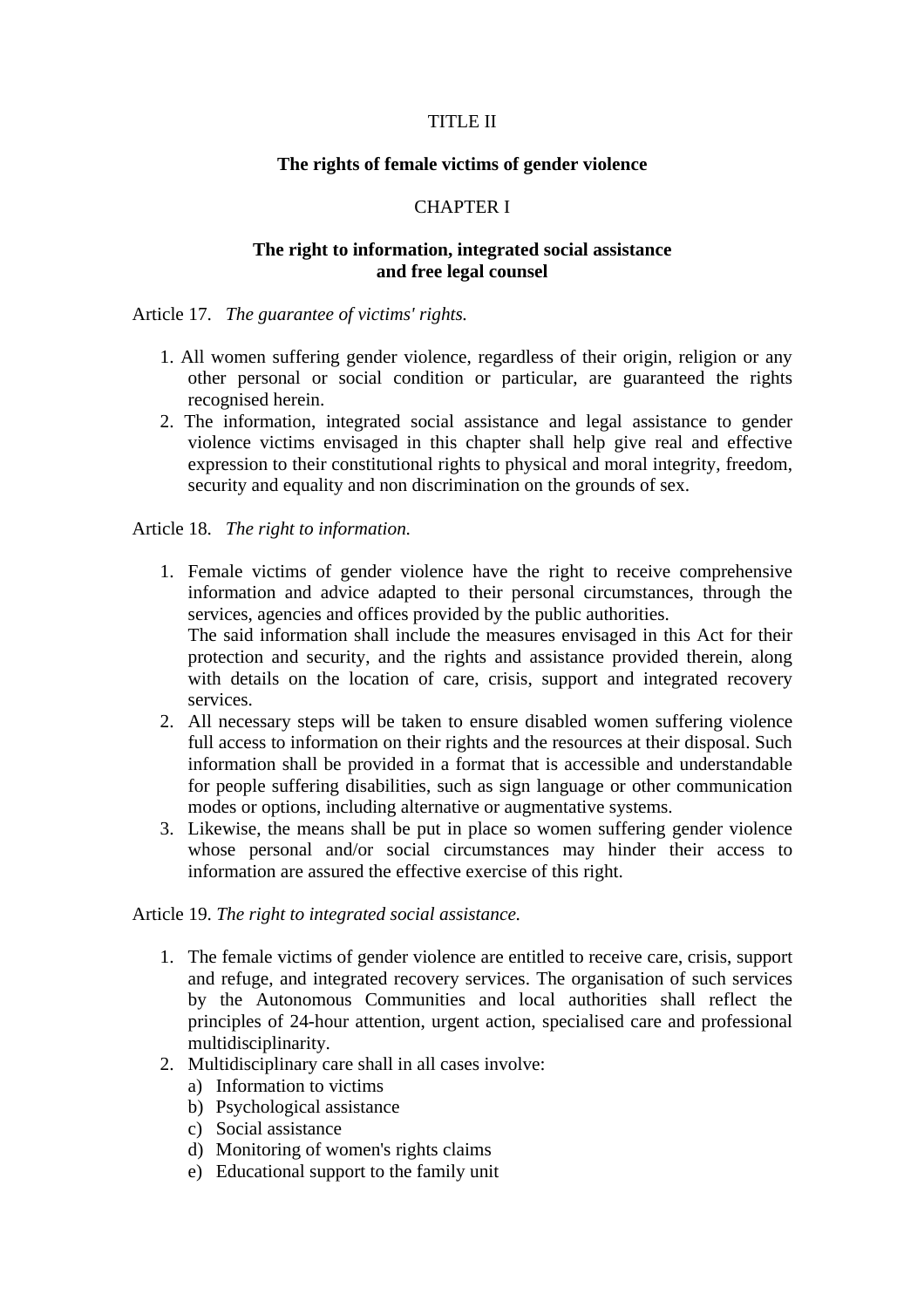- f) Preventive training in the values of equality conducive to their personal development and their skilling in non-violent conflict solving.
- g) Support to employment training and insertion.
- 3. Services shall be organised to ensure the effectiveness of their delivery by means of staff specialisation and one-stop capabilities.
- 4. Such services will act in coordination with each other and in collaboration with the Police, Violence against Women Judges, the health services and the institutions responsible for providing victims with legal counsel, in the corresponding geographical zone. They may also apply to the Judge for any emergency measures they deem necessary.
- 5. Minors under the parental authority, guardianship or custody of the victim shall also be entitled to receive integrated assistance through these services. Social service departments should have staff qualified in dealing with minors, in order to prevent or avoid situations which might cause mental or physical harm to minors living in a family setting where there is gender violence.
- 6. The cooperation instruments and procedures between the General State Administration and the Autonomous Communities on matters regulated herein shall include a commitment by the General State Administration to provide funding earmarked for the provision of these services.
- 7. Equality bodies shall input to and evaluate the programmes and actions undertaken and issue recommendations for their improvement.

Article 20. *Legal aid*

- 1. Women victims of gender violence who prove they have insufficient means to initiate legal action, as stipulated in Act 1/1996 of 10 January on Free Legal Aid, have the right to be defended and represented free of charge by a Lawyer or Court Representative in all administrative processes and proceedings that ensue directly or indirectly from the violence suffered. In such cases, a single legal counsel shall take on the defence of the victim. This right is extensive to the successors in interest in the event that a victim dies. In any case, all victims of gender violence who so request shall be guaranteed free, specialist legal services, immediately available, notwithstanding that if they are later refused entitlement to free legal aid they must pay the appearing lawyer the fees corresponding to his or her intervention.
- 2. In any event, the provision of legal representation and counsel to the victims of gender violence shall be as prescribed by Act 1/1996 of 10 January on Free Legal Aid.
- 3. Bar associations which require specialisation courses for future duty lawyers, shall ensure that these include specific training to help them exercise an effective professional defence of gender violence victims.
- 4. Bar associations shall likewise take the necessary steps to allow the urgent appointment of a duty lawyer in gender violence proceedings.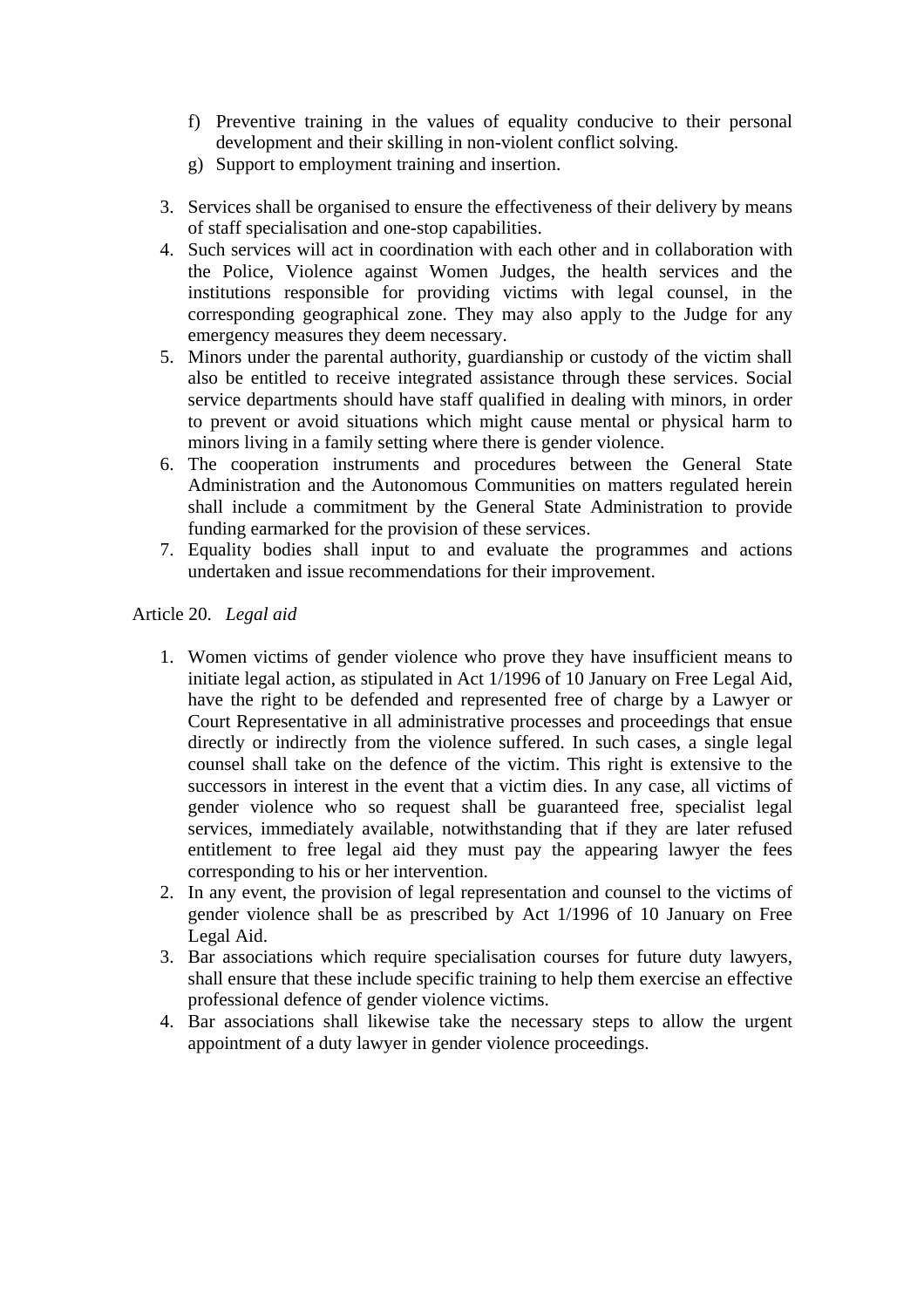# CHAPTER II

# **Employment rights and Social Security benefits**

Article 21. Employment and Social Security rights.

- 1. Women workers suffering gender violence shall be entitled to a reduction or reorganisation of their working hours, geographical mobility, change of workplace, the suspension of employment with their post reserved, and the termination of their employment contract, under the terms laid down in the Workers' Statute.
- 2. The suspension or termination of employment contracts as referred to above shall entail a legal situation of unemployment under the terms envisaged in the Social Security Act. The time employment is suspended shall be considered an effective contribution period for the purposes of unemployment and Social Security benefits.
- 3. Companies concluding interim supply contracts to cover for female workers who are victims of gender violence and have suspended their employment or exercised their right to geographical mobility or a change of workplace shall be entitled to a 100% refund of their employer Social Security contributions for common contingencies during the period the said workers' employment is suspended, or over a period of six months in the event of geographical mobility or a change of workplace. Such workers returning to their posts shall enjoy the same conditions as when their employment contract was suspended.
- 4. Worker absences or lateness motivated by the physical or mental effects of gender violence shall be deemed to be justified when this is the opinion of the relevant social services or health service department, as the case may be, notwithstanding that the worker should advise her employer of such absences with the greatest possible notice.
- 5. Self-employed workers who are the victims of gender violence and stop working in the interests of protection or to exercise their right to integrated social assistance shall be released from paying Social Security contributions for six months, which period shall nevertheless count in full towards future Social Security benefits. They shall likewise receive the same consideration as if they were active.

For the purposes of the preceding paragraph, the contribution base applied shall be equivalent to the average of the contribution bases paid in the six months before the payment obligation was suspended.

Article 22. *Specific employment programme.*

A specific action programme will be introduced in the framework of the Kingdom of Spain Employment Action Plan to cater for gender violence victims registered as seeking work.

This programme will include measures to help them start up a new activity as self employed.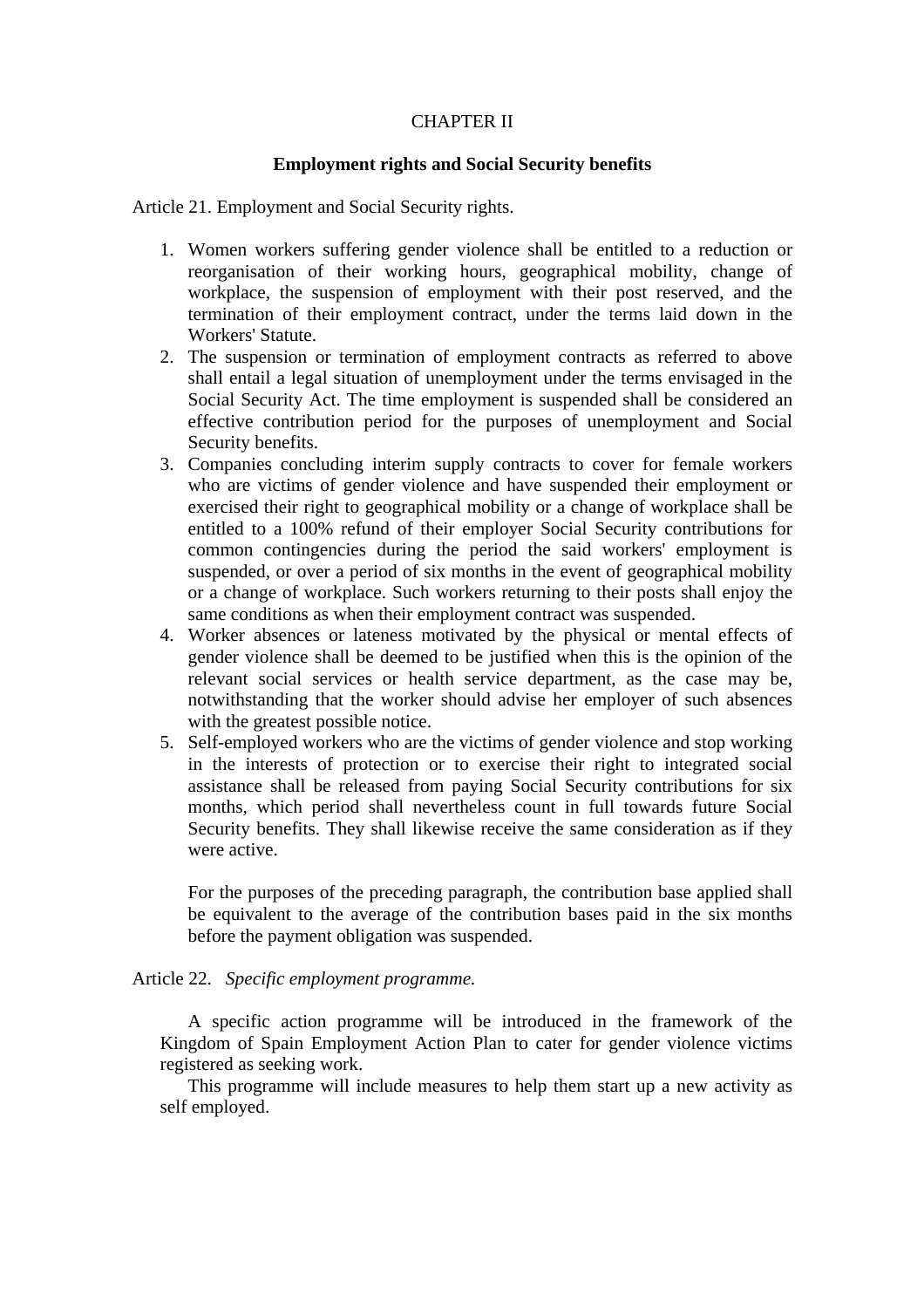Article 23. *Accreditation of situations of gender violence suffered by female workers.*

The situations of violence activating the rights regulated in this chapter shall be accredited by the protection order in the victim's name. Exceptionally, a report of the Public Prosecutor's Office stating that evidence exists that the claimant is a victim of gender violence may suffice as accreditation until a protection order is issued.

### CHAPTER III

### **The rights of civil servants**

Article 24. *Description of rights.*

Female civil servants suffering gender violence shall be entitled to a reduction or reorganisation of their working hours, geographical mobility, a change of workplace and leave of absence under the terms laid down in government sector-specific legislation.

Article 25. *Justification of absences*.

Total or partial absences from work motivated by the physical or mental effects of the gender violence suffered by a female civil servant shall be deemed to be justified under the terms laid down in government sector-specific legislation.

Article 26. *Accreditation of situations of gender violence suffered by female civil* servants.

Accreditation of the situation of violence activating the rights to geographical mobility, change of workplace, leave of absence and the reduction or reorganisation of working hours shall be as established in article 23.

### CHAPTER IV

#### **Economic rights**

Article 27. *Social aids.*

- 1. When the income of a victim of domestic violence, on a monthly basis, is no more than 75 percent of the minimum interprofessional wage, excluding the part corresponding to two extra payroll payments, she may receive a single, lumpsum benefit if the presumption is that her age, lack of general or specialist skills and social circumstances will make it particularly hard for her to find employment, meaning she will not participate in the professional insertion programmes provided.
- 2. The amount of this aid shall be equal to six months of unemployment subsidies. When the victim of gender violence is officially categorised as having 33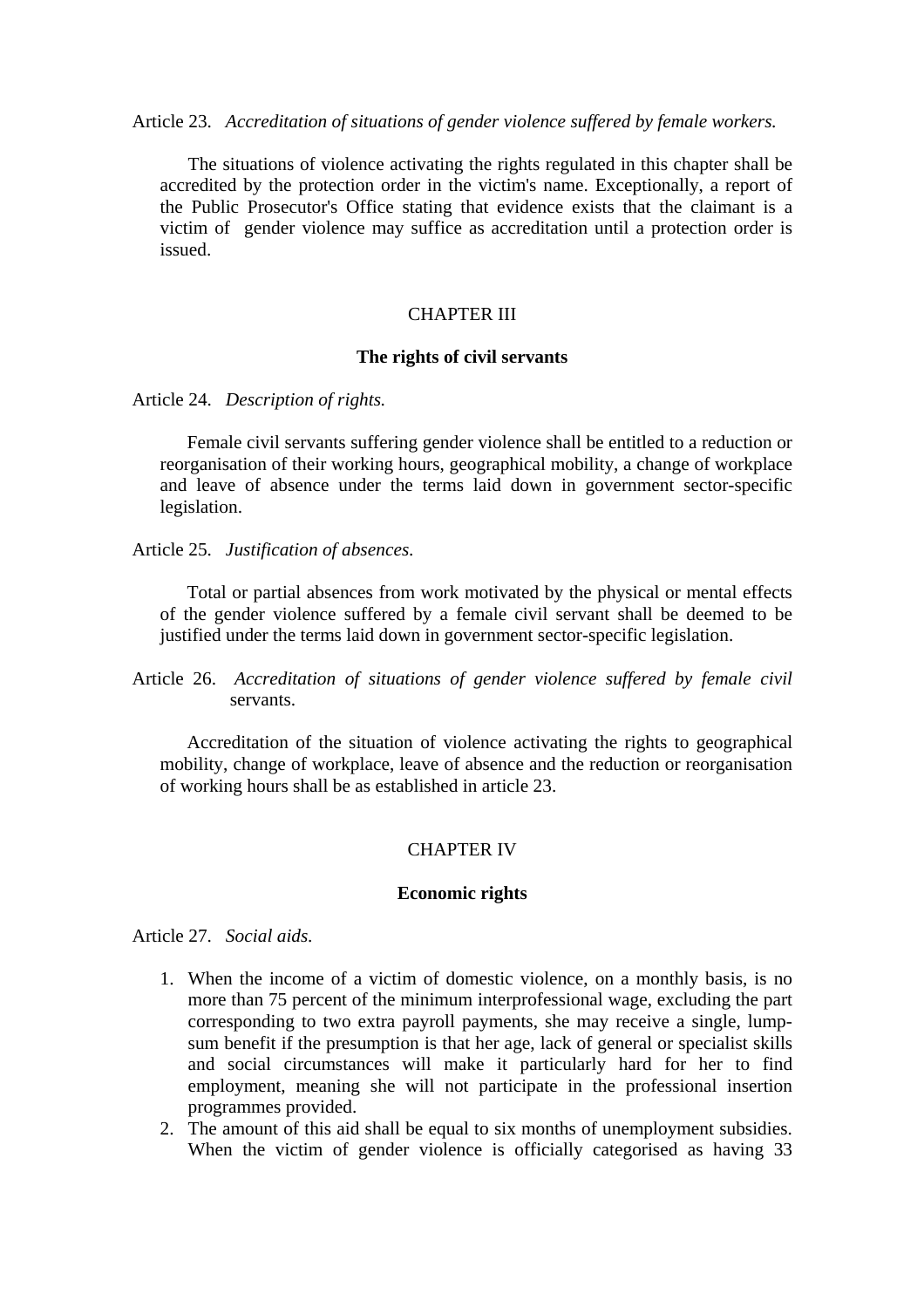percent or more disability, the amount will be equal to 12 months of unemployment subsidies.

3. These aids, which are paid out of the General State Budget, shall be granted by the competent social services department. The application file shall include a report from the Public Employment Service confirming that, for the reasons set out in 1. above, the victim's employability is unlikely to be much improved by her undertaking the employment programme.

The reality of the situation of violence suffered shall be accredited as set out in the above article 23.

- 4. If the victim has family responsibilities, the amount of aids may equate to 18 months of subsidies; or 24 months if she or a family member living with her is officially categorised as having 33 percent or more disability, under terms to be specified in the implementing provisions to this Act.
- 5. These aids shall be compatible with those envisaged in Act 35/1995 of 11 December on Aid and Assistance to the Victims of Violent Crimes and Crimes against Sexual Freedom.

Article 28. *Access to housing and residences for the elderly.*

Women suffering gender violence shall be considered priority groups for access to subsidised housing and residences for the elderly under the terms laid down in the applicable legislation.

# TITLE III

# **Institutional protection**

Article 29. *The Special Government Delegation on Violence against Women.*

- 1. The Special Government Delegation on Violence against Women, attached to the Ministry of Employment and Social Affairs, shall draft the public policies on gender violence matters to be implemented by the Government, and shall coordinate and promote all actions taken in this regard, working in collaboration and coordination with the competent authorities.
- 2. The head of the Special Government Delegation on Violence against Women shall be empowered to intervene before the courts in defence of the rights and interests upheld by this Act in collaboration and coordination with the competent authorities.
- 3. The rank and specific functions to be exercised by the head of the Special Government Delegation on Violence against Women shall be regulatorily determined.

Article 30. *The State Observatory on Violence against Women.*

1. The State Observatory on Violence against Women shall be set up as a collegiate body attached to the Ministry of Employment and Social Affairs to provide advice and analysis on gender violence matters as well as handling institutional collaboration, the preparation of reports and studies, and proposals for action in the sphere. Such reports, studies and proposals shall lend particular attention to the women most at risk of suffering gender violence or who have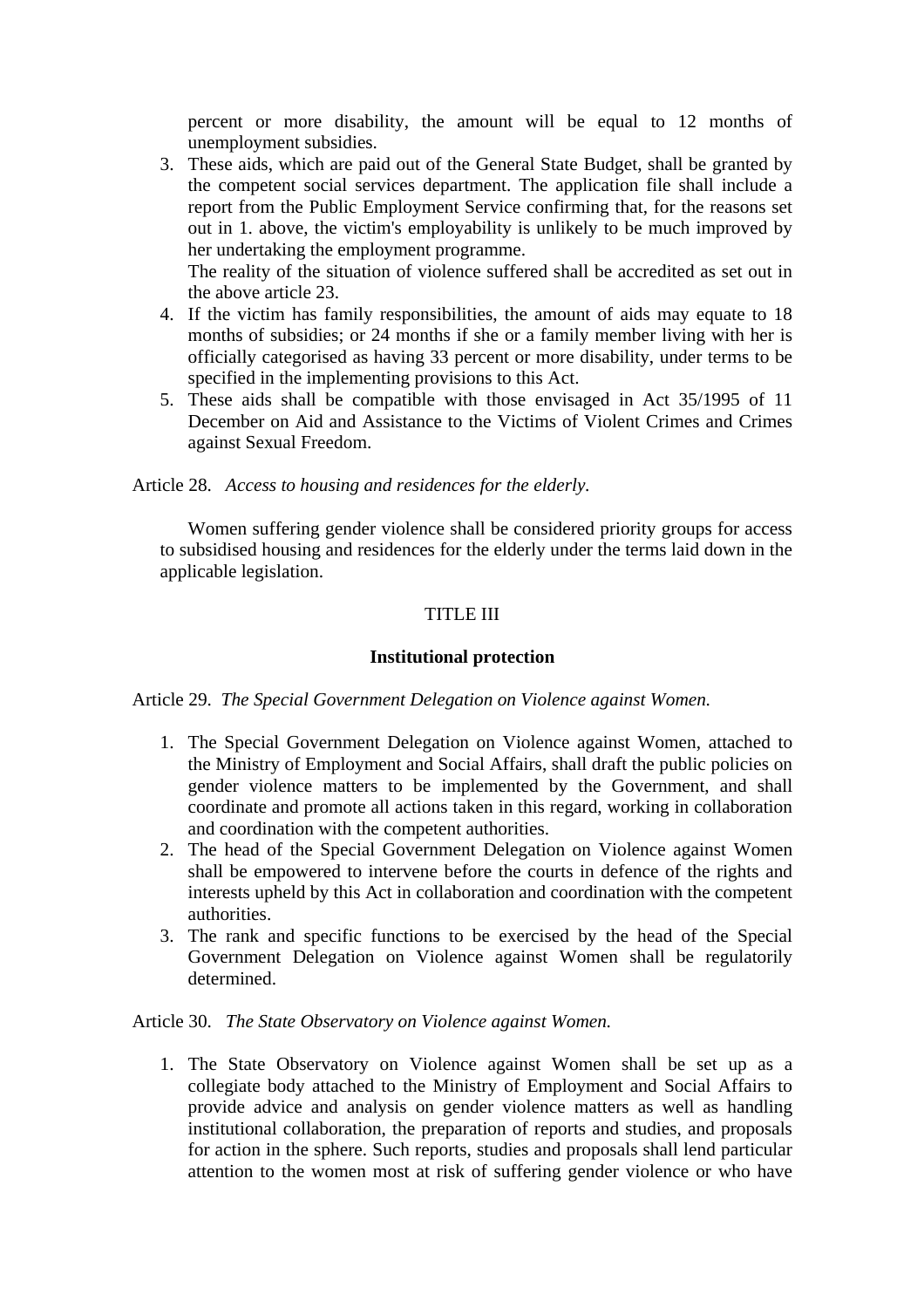most difficulties accessing services. In any event, the data contained in these reports, studies and proposals shall be presented with a breakdown by sex.

- 2. The State Observatory on Violence against Women shall send an annual report to the Government and Autonomous Communities on the evolution of gender violence, under the terms stated in article 1 of this Act, examining the types of offences committed and the effectiveness of the measures deployed to protect victims. The report shall also single out areas for legal reform to guarantee that the measures adopted are in practice conferring strong enough protection on the victims of gender violence.
- 3. Its functions, operational regime and composition shall be regulatorily determined, with a role being assured, in any event, for the Autonomous Communities, local authorities, the social agents, consumer and user associations, and women's organizations with a nationwide reach, as well as the most representative employers' and trade union organisations.

# Article 31. *National law enforcement and security agencies.*

- 1. The Government shall set up dedicated units within the national law enforcement and security agencies specialising in the prevention of gender violence and supervising the enforcement of the legal measures adopted.
- 2. In order to maximise the effectiveness of protection measures, the Government will take action to ensure that local police forces work along with the national law enforcement and security agencies, within their existing collaborative framework, to ensure the correct enforcement of the measures ordered by the courts which figure among those envisaged in this Act or in article 544 *bis* of the Criminal Procedure Act or article 57 of the Criminal Code.
- 3. The national law enforcement and security agencies shall be guided in their actions by the Protocol for National Law Enforcement and Security Agency Action and Coordination with the Courts for protection against gender and domestic violence.
- 4. The terms of this article shall apply in the Autonomous Communities running police forces entrusted with the protection of people and property and the preservation of law and order in their respective territories, as provided in their Statutes, in Organic Act 2/1986 of 13 March on Law Enforcement and Security Agencies and in their police regulations; all this towards the common goal of maximising victim protection.

# Article 32. *Collaboration plans.*

- 1. The public authorities will draw up collaboration plans which ensure the organised rollout of initiatives for the prevention and prosecution of gender violence and the care of its victims, which should involve the health authorities, the judicial authorities, national law enforcement and security agencies, social services departments and equality organisations.
- 2. Protocols will be drawn up in implementation of these plans whose procedures will ensure a global, integrated effort by the various authorities and services involved, and secure the evidence stage during the proceedings under way.
- 3. The authorities with health competences shall promote the application, regular update and dissemination of protocols setting out uniform procedures for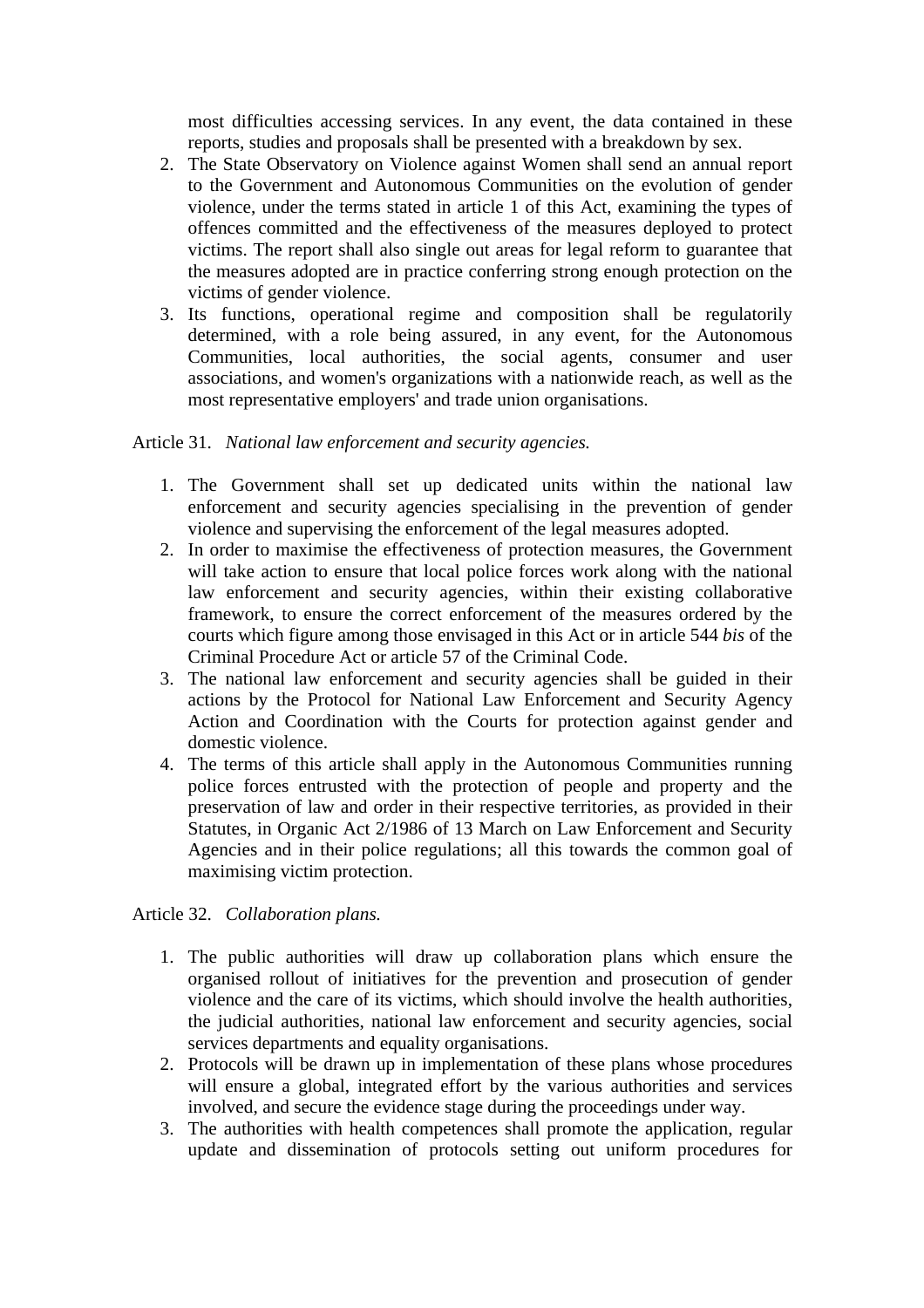healthcare providers, in both the public and private domain; in particular, the Protocol approved by the Interterritorial Council of the National Health Service.

These protocols will facilitate the prevention and early detection of gender violence and ongoing assistance to women suffering or at risk of suffering it.

As well as setting out the procedures to be followed, protocols should make express reference to referrals to the judicial authorities where there is evidence or a reasonable suspicion of physical or mental damage caused by aggressions or abuse.

4. In implementing the actions prescribed herein, particular attention shall be given to the situation of women whose personal and/or social circumstances put them at greater risk of suffering gender violence, or may hinder their take-up of the services envisaged herein. This definition may extend to women belonging to minorities, immigrants and those suffering social exclusion or disability.

#### TITLE IV

### **Protection under criminal law**

Article 33. *Suspension of sentence.*

Paragraph two of article 83, section 1.6 of the Criminal Code is given the following reading in the text of Organic Act 15/2003:

"In the case of crimes related to gender violence, the Judge or Court shall predicate any suspension on compliance with the obligations or duties specified in rules 1, 2 and 5 of this section."

Article 34. *Commission of offences during a suspended sentence.*

 Article 84, section 3 of the Criminal Code is given the following reading in the text of Organic Act 15/2003:

"When the suspended sentence is a custodial sentence for crimes related to gender violence, the offender's failure to comply with the obligations or duties specified in rules 1, 2 and 5 of section 1 of article shall cause the revocation of the suspension of imprisonment."

Article 35. *Penalties in lieu of a custodial sentence.*

Paragraph 3 of section 1 of article 88 of the Criminal Code is given the following reading in the text of Organic Act 15/2003:

"Where an offender has been sentenced for a crime related to gender violence, a custodial sentence may only be replaced by community service. In such cases, the Judge or Court shall order the offender's observance of the obligations and duties set out in rules 1 and 2 of section 1 of article 83 of this Code as well as his attendance at specific re-education and psychological therapy courses."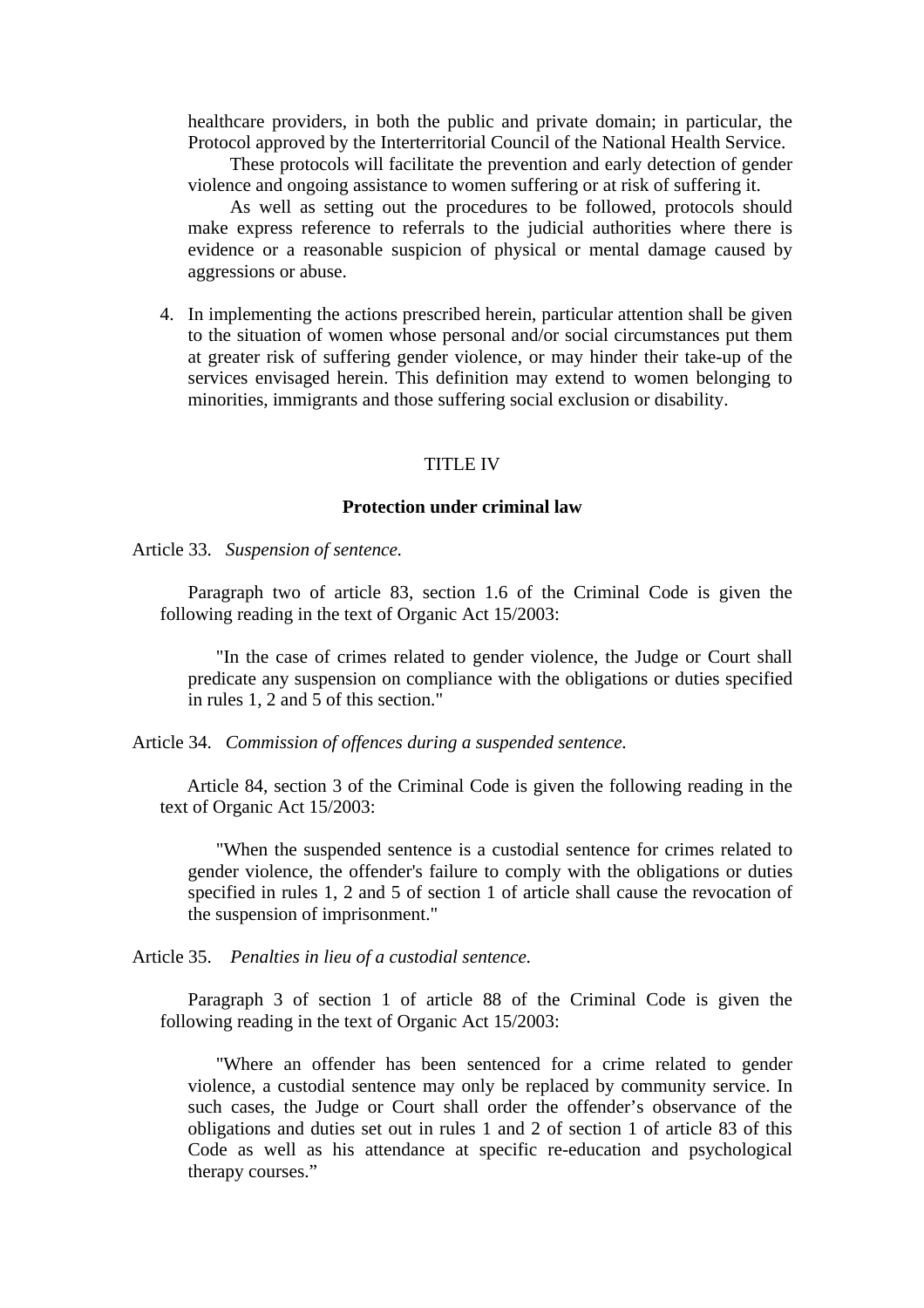#### Article 36. *Protection against injury.*

Article 148 of the Criminal Code is amended to read as follows:

"The injuries specified in section 1 of the preceding article shall receive a custodial sentence of two to five years depending on the sequels or the risk engendered:

- 1. If the aggression involved the use of weapons, instruments, objects, means, methods or forms specifically constituting a danger to the life or the physical and mental health of the injured party.
- 2. If there was cruelty or malice aforethought.
- 3. If the victim was aged under 12 or incapacitated.
- 4. If the victims was or had been the wife of the aggressor or shared an analogous affective relationship, with or without cohabitation.
- 5. If the victim was an especially vulnerable person living with the aggressor.

Article 37. *Protection against abuse.*

Article 153 of the Criminal Code reads as follows:

"1. Whoever causes another any mental damage or injury not defined as a crime in this Code, by whatever means or process, or strikes or mistreats another when that person is or has been his wife or shares or has shared an analogous affective relationship, with or without cohabitation, or a specially vulnerable person living with the aggressor, shall receive a custodial sentence of six months to one year or else complete thirty-one to eighty days of community service and will, in any case, be deprived of the right to have or carry weapons for one year and a day to three years and, when the Judge or Court deems it to be in the interest of the minor or incapacitated person, disqualified from the exercise of parental authority, guardianship, custody or foster care for a period of up to five years.

2. If the victim of the crime referred to in the preceding paragraph is among the persons listed in article 173.2, excluding the persons specified in the preceding section of this article, the perpetrator shall receive a prison sentence of three months to one year, or else complete thirty-one to eighty days of community service and will, in any case, be deprived of the right to have or carry weapons for one year and a day to three years and, when the Judge or Court deems it to be in the interest of the minor or incapacitated person, disqualified from the exercise of parental authority, guardianship, custody or foster care for a period of six months to three years.

3. The sentences envisaged in sections 1 and 2 shall be imposed in the upper half of their range when the offence was perpetrated in the presence of minors, or using weapons or took place in the shared home or the home of the victim, or was in violation of a sentence among those envisaged in article 48 of his Code or of an interim or security measure of the same nature.

4. Notwithstanding that set out in the preceding sections, the Judge or Court may impose the lower sentence, stating reasons in the judgement, in allowance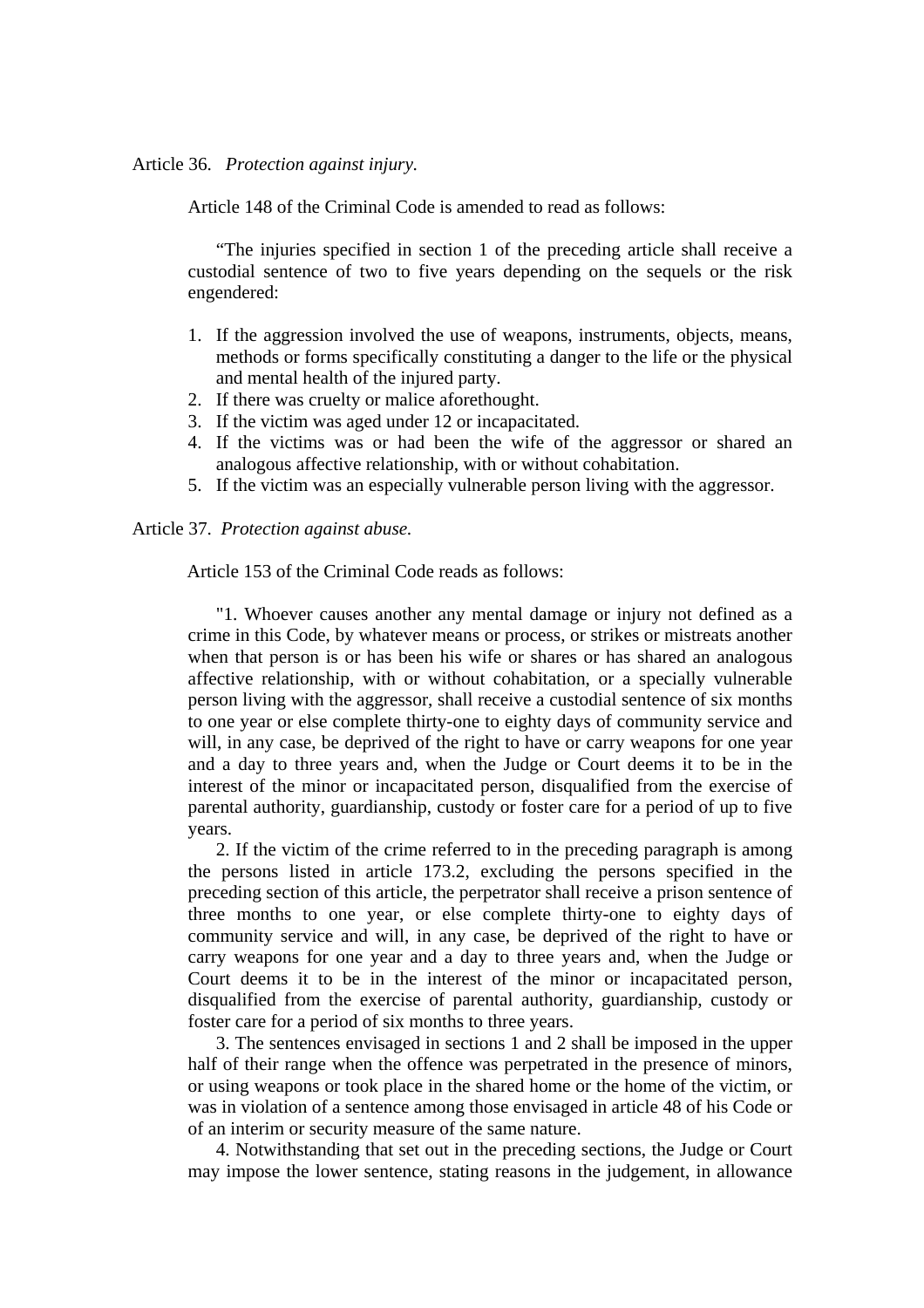for the personal circumstances of the offender, or the circumstances surrounding the crime."

#### Article 38. *Protection against threats.*

Three sections are added to article 171 of the Criminal Code with the numbers 4, 5 and 6, reading as follows:

"4. Whoever issues minor threats to someone who is or has been his wife or shares or has shared an analogous affective relationship, with or without cohabitation shall receive a prison sentence of six months to one year or else complete thirty-one to eighty days of community service and will, in any case, be deprived of the right to have or carry weapons for one year and a day to three years and, when the Judge or Court deems it to be in the interest of the minor or incapacitated person, disqualified from the exercise of parental authority, guardianship, custody or foster care for a period of up to five years.

The same sentence shall be imposed on whoever issues mild threats to another, especially vulnerable person sharing his abode.

5. Whoever issues minor threats any of the persons referred to in article 173.2, excepting those envisaged in the preceding section of this article, with weapons or other dangerous instruments shall be issued with a prison sentence of three months to one year, or else complete thirty-one to eighty days of community service and will, in any case, be deprived of the right to have or carry weapons for one to three years and, when the Judge or Court deems it to be in the interest of the minor or incapacitated person, disqualified from the exercise of parental authority, guardianship, custody or foster care for a period of six months to three years.

The sentences envisaged in sections 4 and 5 shall be imposed in the upper half of their range when the offence was perpetrated in the presence of minors, or took place in the shared home or the home of the victim, or was in violation of a sentence among those envisaged in article 48 of his Code or of an interim or security measure of the same nature.

6. Notwithstanding that set out in the preceding sections, the Judge or Court may impose the lower sentence, stating reasons in the judgement, in allowance for the personal circumstances of the offender or the circumstances surrounding the crime."

#### Article 39. *Protection against coercion.*

The present contents of article 172 of the Criminal Code are assigned the number 1, and a section 2 added to read as follows:

 "2. Whoever uses minor coercion against someone who is or has been his wife or shares or has shared an analogous affective relationship, with or without cohabitation shall receive a prison sentence of six months to one year or else complete thirty-one to eighty days of community service and will, in any case, be deprived of the right to have or carry weapons for one year and a day to three years and, when the Judge or Court deems it to be in the interest of the minor or incapacitated person, disqualified from the exercise of parental authority, guardianship, custody or foster care for a period of up to five years.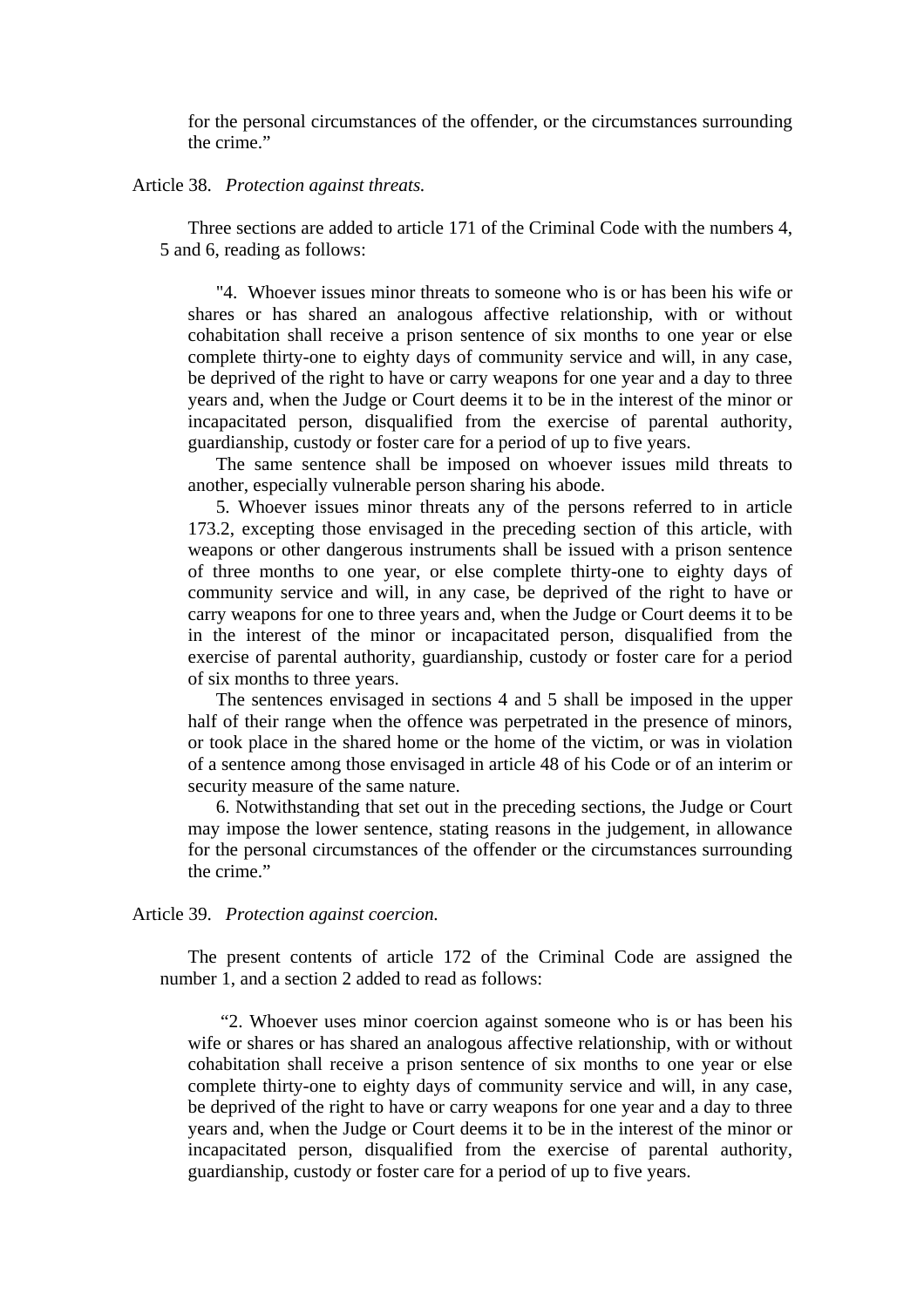The same sentence shall be imposed on whoever so coerces another, specially vulnerable person sharing his abode.

 The sentences envisaged in sections 4 and 5 shall be imposed in the upper half of their range when the offence was perpetrated in the presence of minors, or took place in the shared home or the home of the victim, or was in violation of a sentence among those envisaged in article 48 of his Code or of an interim or security measure of the same nature.

 Notwithstanding that set out in the preceding sections, the Judge or Court may impose the lower the sentence, stating reasons in the judgement, in allowance for the personal circumstances of the offender or the circumstances surrounding the crime."

Article 40. *Violation of sentence.*

Article 468 of the Criminal Code is amended to read as follows:

"1. Those who violate their sentence, security measure, imprisonment, interim measure, removal or custody shall receive a prison sentence of six months to one year, if they were under a custodial sentence, and a fine of twelve to twenty-four months in all other cases.

2. In any event, a prison sentence of six months to one year will be imposed on whoever violates a sentence of those envisaged in article 48 of this Code or an interim or security measure of the same nature issued in criminal proceedings where the victim was one of the persons referred to in article 173.2."

### Article 41. *Protection against minor abuses*

Article 620 of the Criminal Code is amended to read as follows:

"Sentences of ten- to twenty-day fines will be imposed on:

1. Those who issue minor threats to another with weapons or dangerous instruments, or engage them in a fight, for reasons other than justified defence, unless the act constitutes a criminal offence.

2. Those who threaten, coerce, harm or mistreat another, in a minor degree, unless the deed constitutes a criminal offence.

The acts described in 1 and 2 above shall only be prosecuted if charges are brought by the injured party or the legal representative of the same.

In the cases described in 2 of this article, when the victim is one of the persons referred to in article 173.2, the sentence shall be one of permanent surveillance over four to eight days at an address other than and distant from the address of the victim, or five to ten days of community service. In these cases, the need for the charges referred to in the preceding paragraph of this article is dispensed with, except in claims for damages".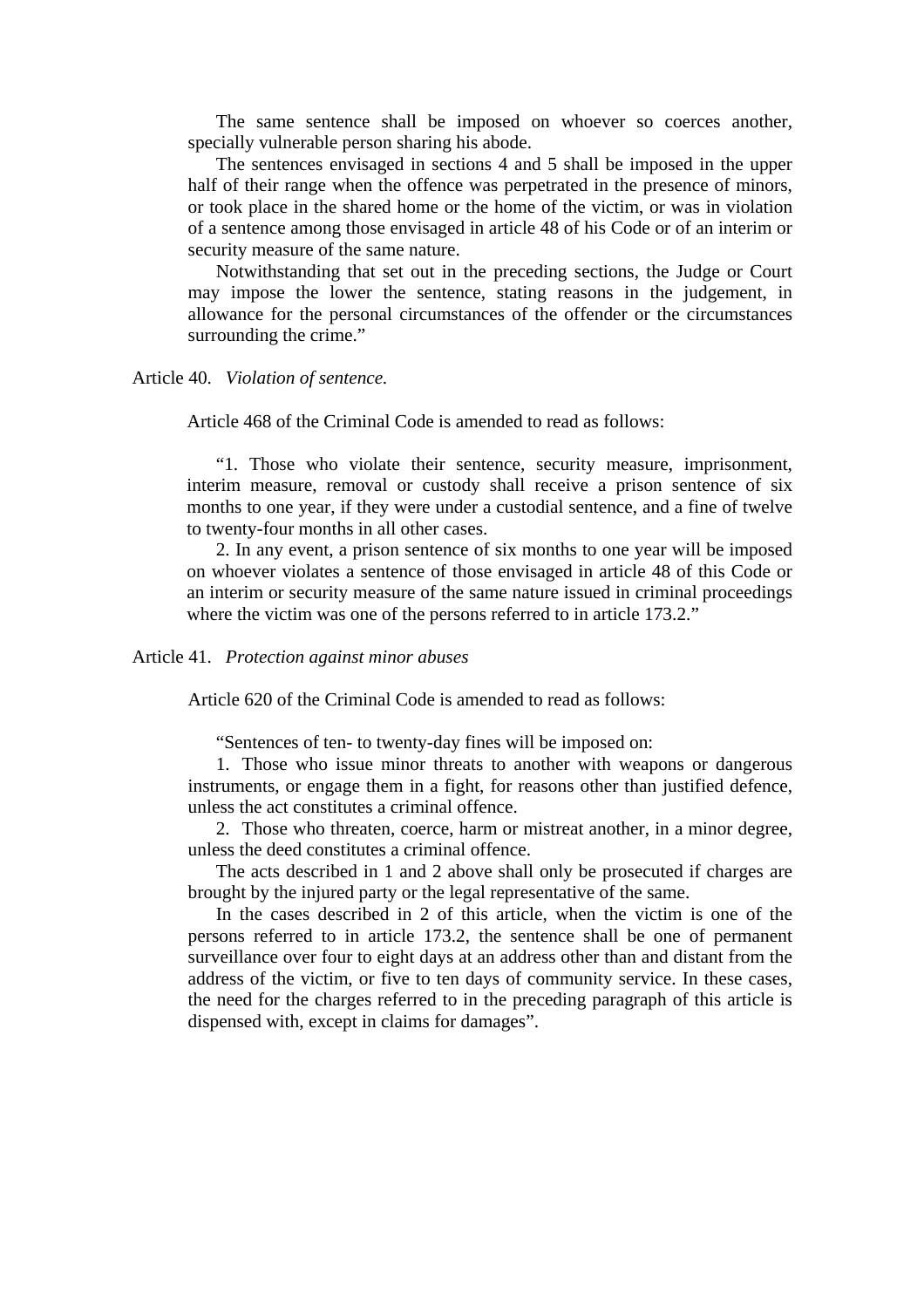### Article 42. *Prison authorities.*

- 1. The prison authorities shall provide specific programmes for inmates sentenced for crimes related to gender violence.
- 2. Review Boards shall take the satisfactory completion of these specific programmes into account when deciding matters of regime, leave and conditional liberty with regard to the inmates referred to in the preceding section.

### TITLE V

# **Judicial protection**

# CHAPTER I

#### **On Violence against Women Courts**

Article 43. *Territorial structure.*

 An article 87 *bis* is added to Organic Judiciary Act 6/1985 of 1 July to read as follows:

"1. There shall be one or more Violence against Women Courts in each judicial district, with its seat in the capital of the same and jurisdiction over all its territory.

2. Notwithstanding the above, Violence against Women Courts may exceptionally be set up with jurisdiction over two or more judicial districts within the same province. It will take its name from that of the municipality where it has its seat.

3. The General Council of the Judiciary may resolve, on the basis of a report from the Government Divisions, that in circuits where the existing workload so advises, the hearing of cases referred to in article 86 *ter* of this Organic Act should correspond to one of the First Instance and Magistrates Courts, or Magistrates Court as the case may be. In such situations, only one of the said bodies shall be designated to hear such cases within the judicial district, be it in on an exclusive basis or dealing with other matters at the same time.

4. In the judicial districts served by a single First Instance and Magistrates Court it shall be that court which hears the cases referred to in article 87 *ter* of this Act."

Article 44. *Jurisdiction.*.

An article 87 *ter* is added to Organic Judiciary Act 6/1985 of 1 July, to read as follows:

"1. The Violence against Women Courts shall deal with the following cases under criminal law in accordance with the procedures and appeals set out in the Criminal Procedure Act:

a) The investigation of cases involving the crimes listed in the Criminal Code relative to murder, injury, injury to the foetus, crimes against a person's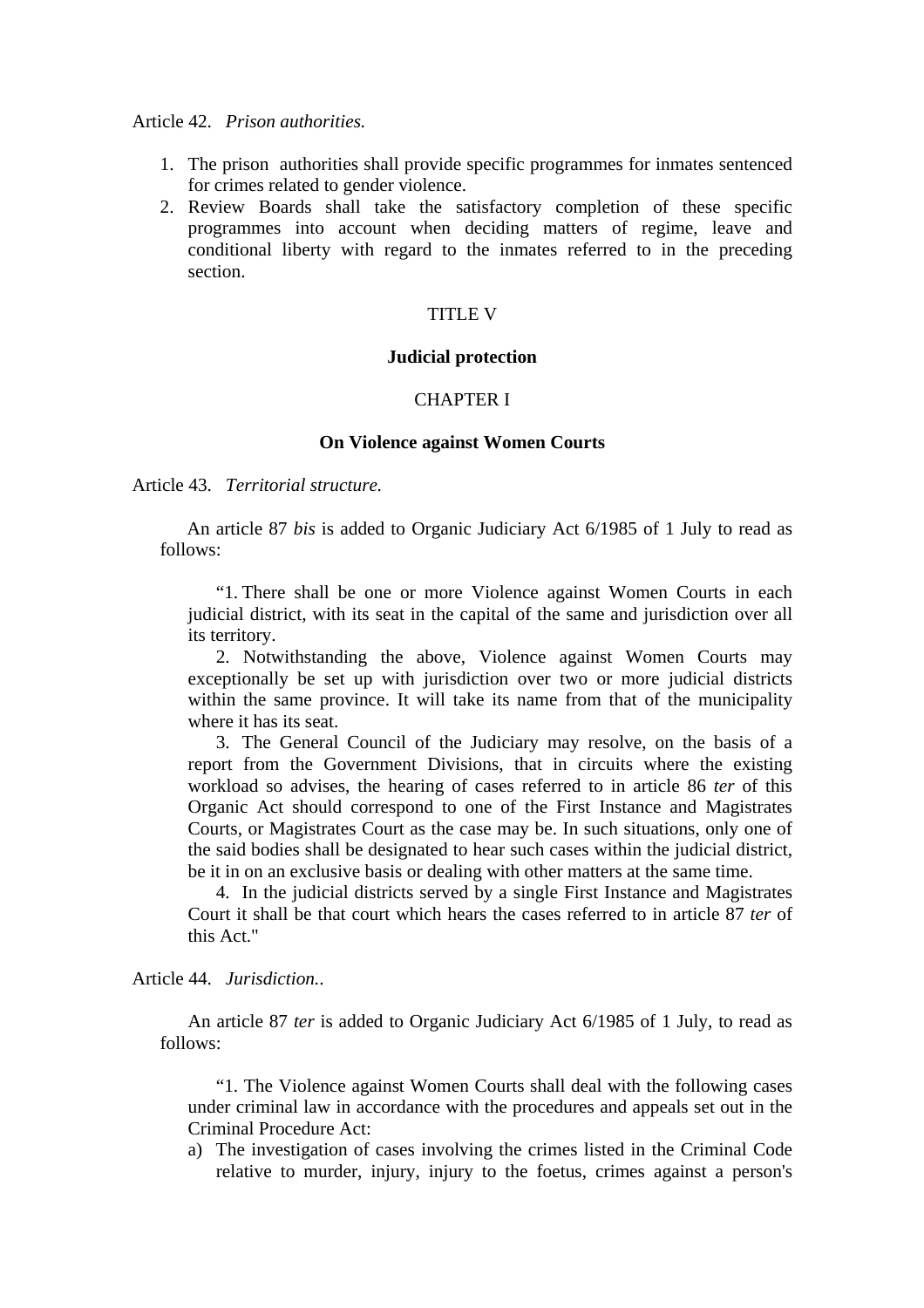freedom, against a person's moral integrity, against a person's sexual freedom and inviolability, and any other crime involving violence or intimidation, when it is committed against a person who is or has been his wife or shares or has shared an analogous affective relationship, with or without cohabitation, and those committed against his descendents or those of his spouse or cohabiting partner, or against minors or incapacitated persons living with him or under the parental authority, guardianship, custody or foster care of his spouse or cohabiting partner, when an act of gender violence has also occurred.

- b) The investigation of cases involving crimes against family rights and duties, when the victim is among the persons specified in a) above.
- c) Adoption of the corresponding victim protection orders notwithstanding the competences assigned to the Duty Judge.
- d) The hearing and determination of responsibility for offences listed under titles I and II of book III of the Criminal Code, when the victim is among the persons specified under a) above.

2. The Violence against Women Courts shall deal with the following cases under civil law in accordance with the procedures and appeals set out in the Civil Procedure Act:

- a) Those of filiation, maternity and paternity.
- b) Those of matrimonial annulment, separation and divorce.
- c) Those involving parent-child relations.
- d) Those whose purpose is the adoption or modification of important measures affecting the family.
- e) Those exclusively concerning the guardianship and custody of minors or alimony claims by one parent against the other on behalf of minors.
- f) Those concerning obligatory consent in cases of adoption.
- g) The contesting of administrative decisions regarding the protection of minors.

3. The Violence against Women Courts will have sole and exclusive powers under civil law when all the following requisites simultaneously obtain:

- a) That of being a civil process whose purpose is one of the matters stated in 2 of this article.
- b) That one of the parties in the civil process is a victim of acts of gender violence under the terms referred to in 1 a) of the present article.
- c) That one of the parties in the civil process stands accused of perpetrating acts of gender violence or aiding or abetting in the same.
- d) That criminal proceedings have been brought before the Violence against Women Judge for an act of violence against the woman, or a protection order issued in such respect.

4. When a Judge is confident that the acts presented do not constitute an expression of gender violence, he or she may refuse leave to proceed in respect of the claim, referring it to the competent judicial body.

5. Mediation is prohibited in all the above cases."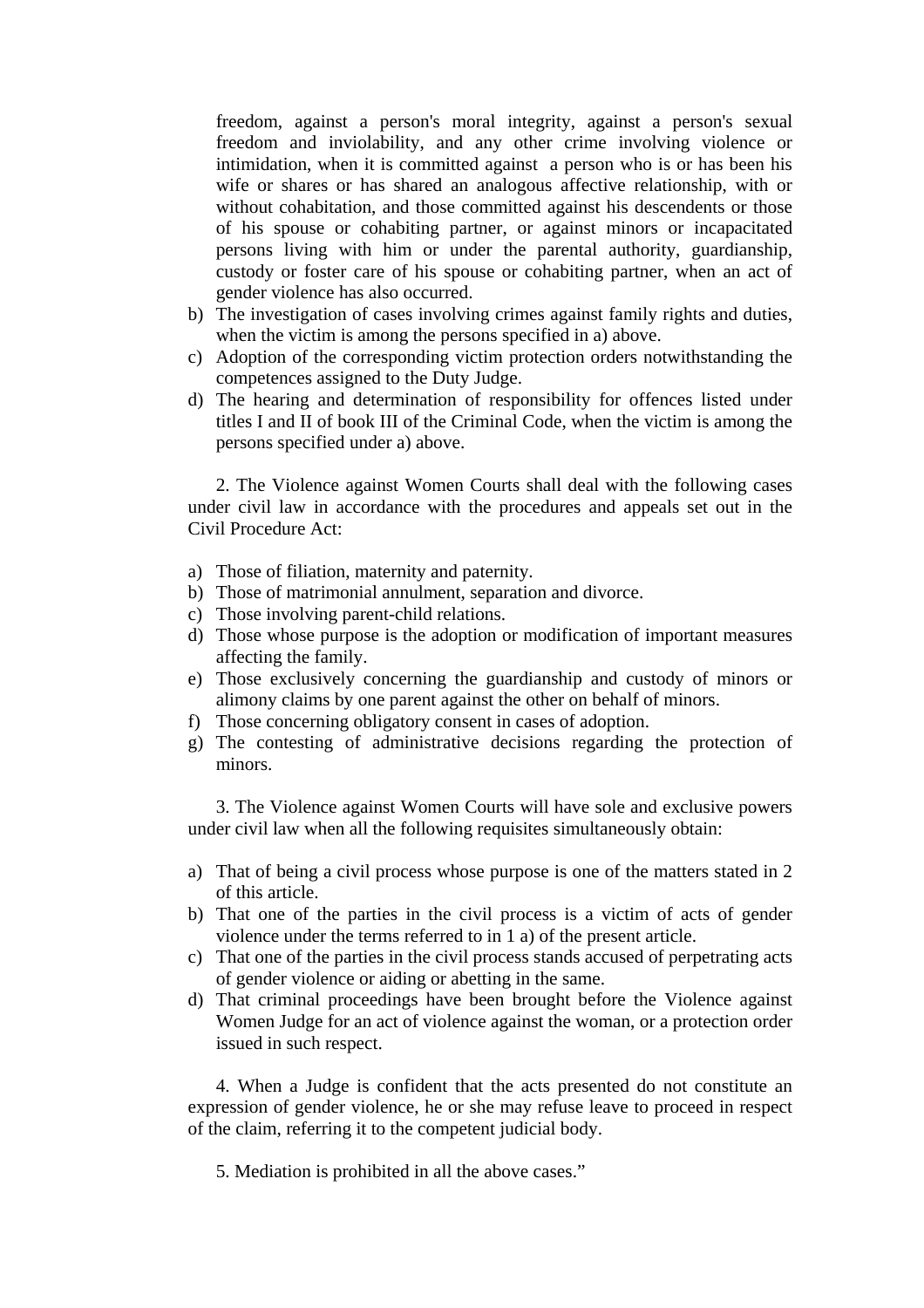#### Article 45. *Criminal law appeals.*

 A new item 4 is added to article 82.1 of Organic Judiciary Act 6/1985 of 1 July, to read as follows:

"Regarding the appeals provided by law against the criminal law judgements handed down by the Violence against Women Court of the province. In order to facilitate the hearing of such appeals and depending on the number of such cases, one or several of its sections should specialise accordingly, as established in article 98 of the aforementioned Organic Act. This specialisation shall extend to cases where it is the County Court that is called upon to judge in first instance the cases heard by the Violence against Women Courts of the province."

#### Article 46. *Civil law appeals.*

 A new paragraph is added to article 82.4 of Organic Judiciary Act 6/1985 of 1 July, to read as follows:

"The County Courts shall likewise hear the appeals provided by law against the judgements handed down under civil law by the Violence against Women Courts of the province. In order to facilitate the hearing of such appeals and depending on the number of such cases, one or several of its sections should specialise accordingly, as established in article 98 of the aforementioned Organic Act."

Article 47. *Training.*

 The Government, the General Council of the Judiciary and the Autonomous Communities, within the scope of their respective powers, shall ensure that training courses for judges and magistrates, prosecutors, court clerks, national law enforcement and security agents and coroners include specific training on sexual equality, non discrimination for reasons of sex, and issues of gender violence. Such training shall in all cases focus on the vulnerability of the victims.

Article 48. *Jurisdiction of the Courts.*

 Article 4, section 1 of Act 38/1988 of 28 December on Judicial Organisation is amended to read as follows:

"1. The First Instance and Magistrates Courts and the Violence against Women Courts shall have jurisdiction in their respective districts.

Notwithstanding the foregoing, where geographical, location and population circumstances so advice, the same Violence against Women Court may cover more than one judicial district."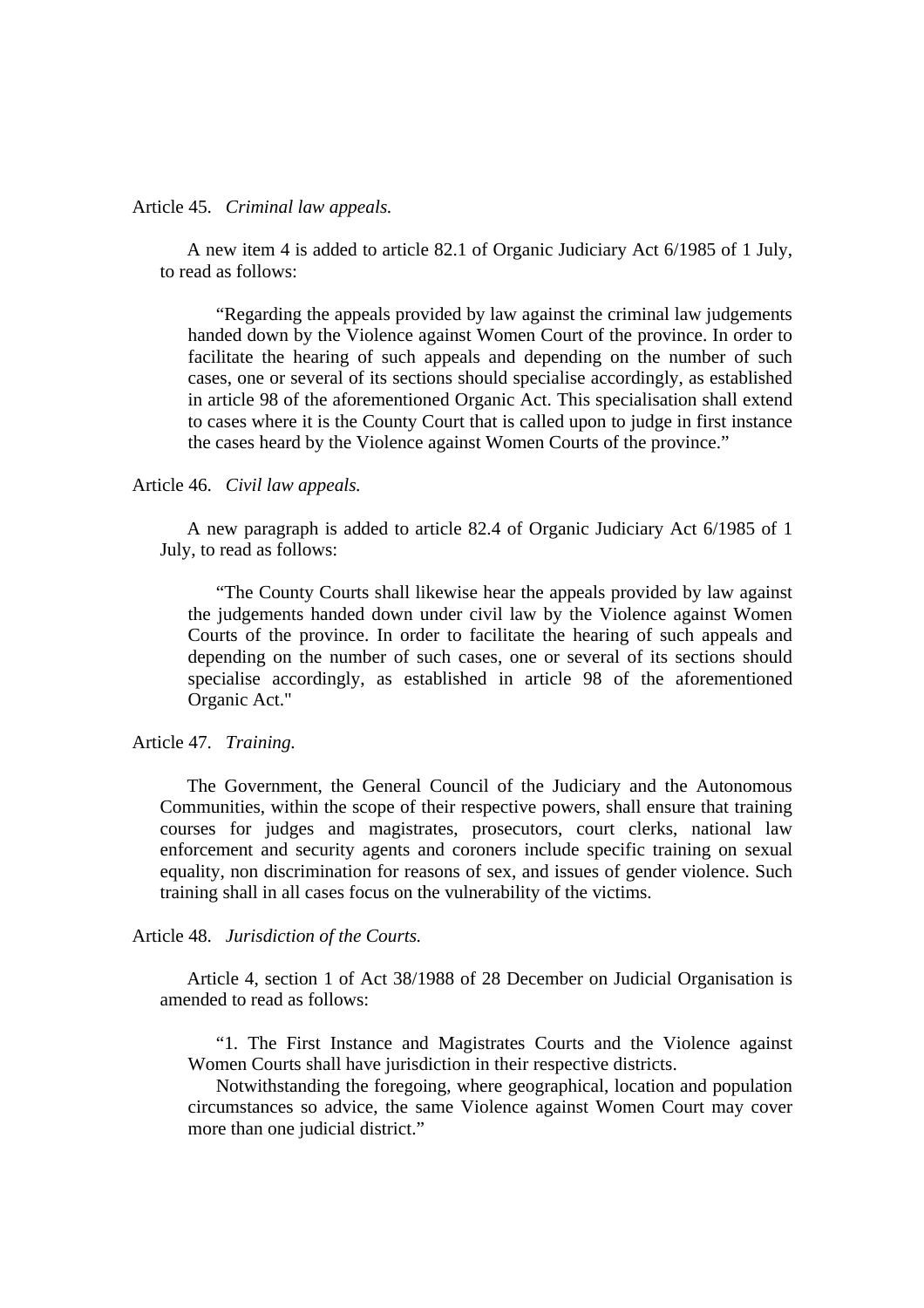Article 49. *Seat of the Courts*.

Article 9 of Act 38/1988 of 28 December on Judicial Organisation is amended to read as follows:

"The First Instance and Magistrates Courts and the Violence against Women Courts shall have their seats in the capital of the judicial district."

Article 50. *Organisation of the Violence against Women Courts.*

An article 15 *bis* is added to Act 38/1988 of 28 December on Judicial Organisation, to read as follows:

"1. The initial organisation of the Violence against Women Courts shall be as established in annex XII hereto:

2. Specific details on the initial organisation and later development shall be provided by Royal Decree in accordance with the terms of article 20 of this Act, and shall respond to the following criteria:

- a) Violence against Women Courts shall be set up in those administrative areas where the workload so advises.
- b) In those judicial districts where the caseload is not deemed to warrant a separate judicial structure, certain of the First Instance and Magistrates Courts serving the area may be transformed into Violence against Women Courts.
- c) Likewise, when the workload is not deemed to warrant the creation of a specific judicial body, and the area is served by several First Instance and Magistrates Courts, one court will be appointed, on an exclusive basis, to hear cases of violence against women as provided by article 1 of the Organic Act on Integrated Protection Measures against Gender Violence, along with the remaining cases corresponding to the criminal or civil jurisdiction of the court in question.

3. The Violence against Women Courts based in provincial capitals shall be served by a magistrate, as shall the remaining courts specified in annex III hereto.

Article 51. *Courts served by magistrates.*

Section 2 of article 21 of Act 38/1988 on Judicial Organisation shall read as follows:

"2. The Ministry of Justice may order that the Courts of First Instance and Magistrates Courts or the First Instance and Magistrates Courts and the Violence against Women Courts should be served by magistrates, provided that they are located in a judicial district with an official population of over 150,000 inhabitants or whose actual population has surpassed this number, and that the relevant caseload so warrants."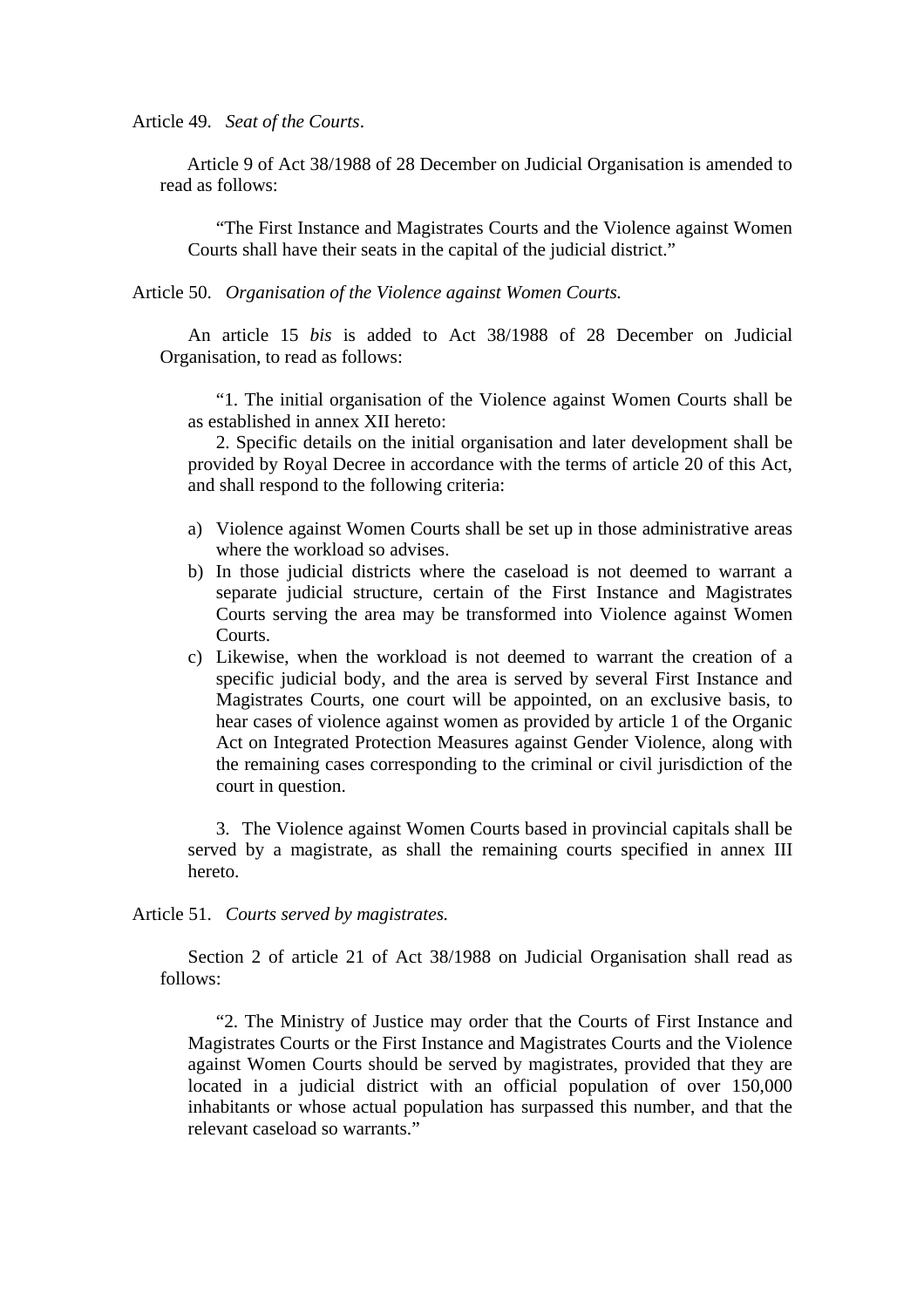Article 52. *Constitution of the Courts.*

A new article 46 *ter* is added to Act 38/1988 of 28 December on Judicial Organisation, to read as follows:

"1. The Government, within the framework of the General State Budget Act, and having canvassed the opinion of the General Council of the Judiciary and, where appropriate, the Autonomous Community concerned, shall proceed in a phased manner and by means of Royal Decree to the constitution, harmonisation and transformation of Magistrates Courts and of First Instance and Magistrates Courts in order to complete the organisational structure of the Violence against Women Courts.

2. Where Autonomous Communities do not specify a seat for the Violence against Women Courts, this shall be understood to be in the locality specified in annex XIII hereto."

Article 53. *Notification of judgements handed down by the Courts.*

 A new paragraph is added to article 160 of the Criminal Procedure Act, to read as follows:

"When the investigation of a case would rightfully correspond to a Violence against Women Court, the judgement shall be notified to the said court without delay, stating whether it is final and binding or otherwise."

Article 54. *Specialisation in the event of fast-track criminal proceedings.*

A new article 779 *bis* is added to the Criminal Procedure Act, to read as follows:

"1. In the event that jurisdiction is vested with the Violence against Women Court, the proceedings and resolutions specified in the preceding articles shall be performed and adopted during court hours.

2. The Judicial Police shall make the summonses referred to in article 796 to appear before the Violence against Women Court on the nearest working day out of those regulatorily established.

Nonetheless, the detainee, as the case may be, shall be brought before the Duty Magistrates Court for the sole purpose of regularising his personal situation, when it is not possible to present the case before the competent Violence against Women Court.

3. In making the summonses referred to above, the Judicial Police shall set the day and the time of the appearance in consultation with the Violence against Women Court. The General Council of the Judiciary shall issue the necessary regulations to ensure such coordination, in accordance with article 110 of the Organic Judiciary Act."

Article 55. *Notification of judgements handed down by Criminal Courts.*

A new section 5 is added to article 789 of the Criminal Procedure Act, to read as follows: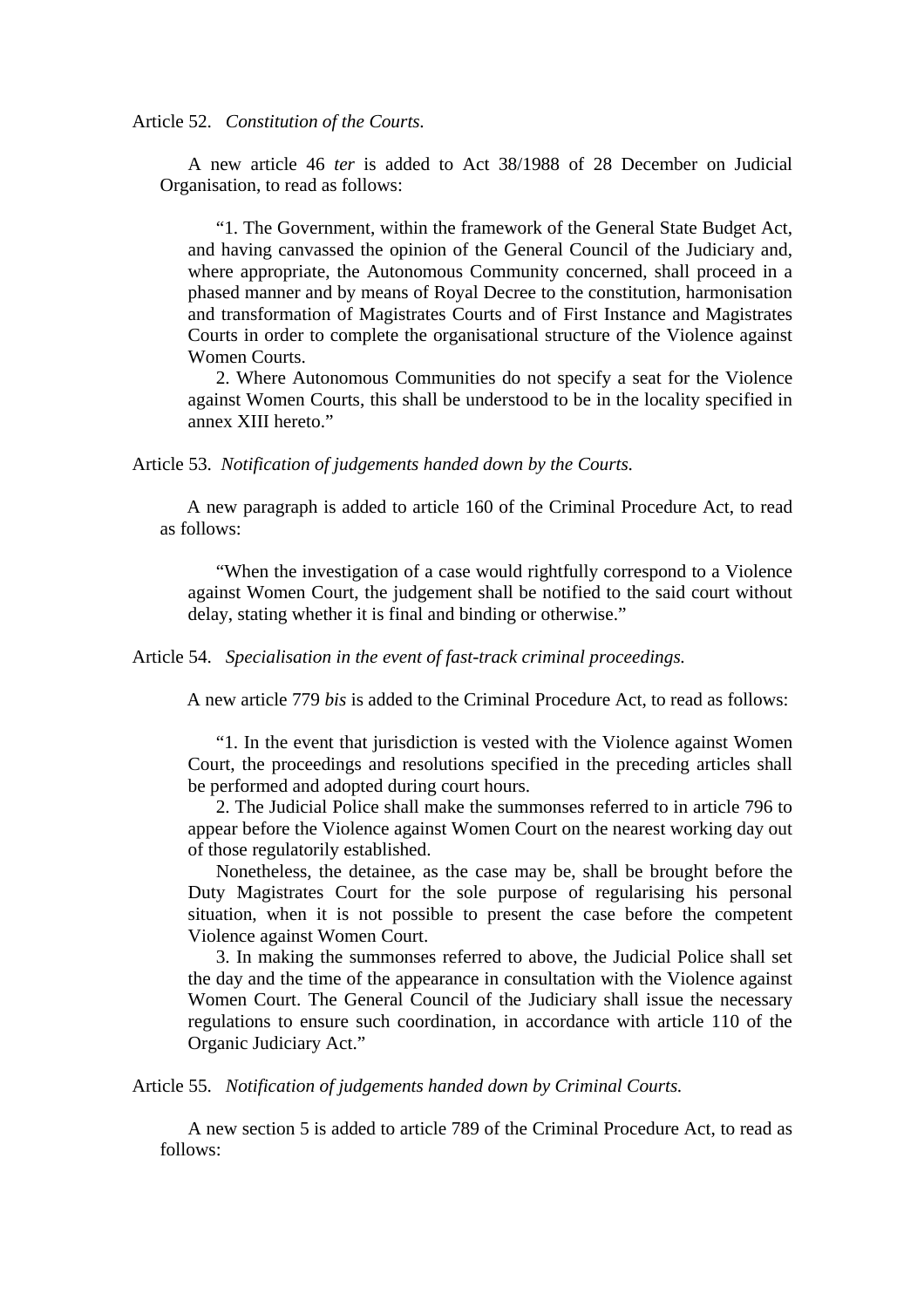"5. When the investigation of a case would rightfully correspond to a Violence against Women Court, the judgement shall be notified to the said court without delay. The Violence against Women Court shall also be sent the declaration that the judgement is final and binding, and the judgement in second instance should such judgement wholly or partially revoke the judgement previously issued."

Article 56. *Specialisation in the event of fast-track proceedings for misdemeanours.*

A new section 5 is added to article 962 of the Criminal Procedure Act, to read as follows:

"5. In the event that the jurisdiction for hearing the case is vested with the Violence against Women Court, the Judicial Police must make the summonses referred to in this article to appear before the Violence against Women Court on the nearest working day. In making such summonses, the Judicial Police shall set the day and the time of the appearance in consultation with the Violence against Women Court.

The General Council of the Judiciary shall issue the necessary regulations to ensure such coordination, in accordance with article 110 of the Organic Judiciary Act."

# TITLE II

#### **Civil rules of proceeding**

Article 57. *Loss of jurisdiction in cases of acts of violence against women.* 

A new article 49 *bis* is added to the Civil Procedure Act 1/2000 of 7 January, to read as follows:

"Article 49 *bis*. *Loss of jurisdiction in cases of acts of violence against women.* 

1. When a Judge hearing a civil case in first instance has cognisance of the commission of an act of violence among those defined in article 1 of the Organic Act of Integrated Protection Measures against Gender Violence in respect of which criminal proceedings have been brought or a protection order issued, after verifying that the conditions set out in paragraph three of article 87 *ter* of the Organic Judiciary Act are met, he or she shall recuse him or herself and refer the case records as they stand to the competent Violence against Women Judge, except where verbal testimony has begun.

2. When a Judge investigating a civil case has cognisance of the possible commission of an act of violence among those defined in article 1 of the Organic Act of Integrated Protection Measures against Gender Violence in respect of which criminal proceedings have not been brought and no protection order issued, after verifying that the conditions set out in paragraph three of article 87 *ter* of the Organic Judiciary Act are met, he or she shall immediately summons the parties to an appearance in the Public Prosecutor's Office, to be held within 24 hours, so the latter may be informed of all relevant details on the facts. At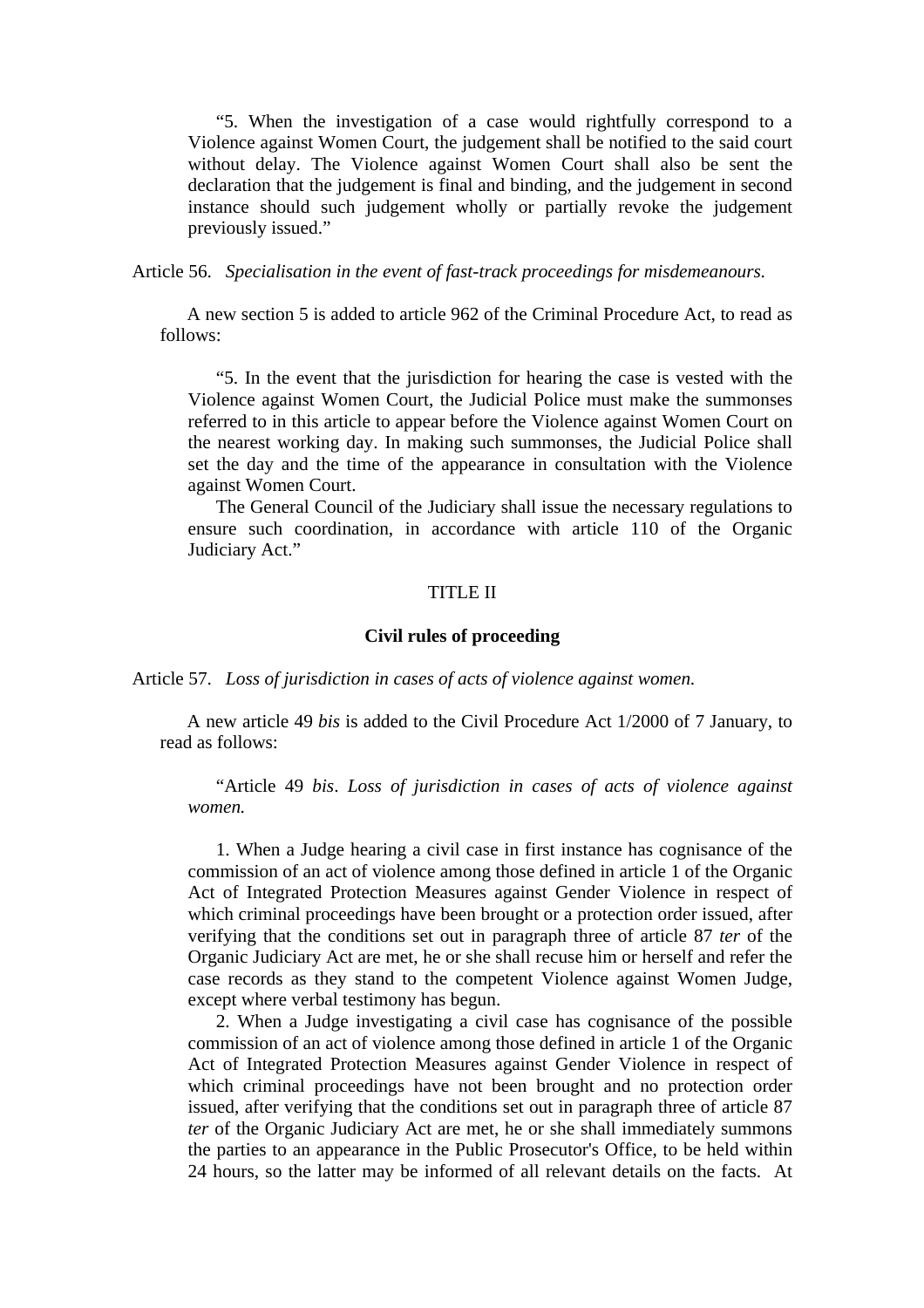this point, the Prosecutor shall have to decide immediately whether, in the next 24 hours, to report the acts of gender violence or apply for a protection order to the competent Violence against Women Judge. In the event that a charge is made or a protection order applied for, the Prosecutor shall deliver a copy of the charge sheet or application to the Court, which shall continue hearing the case until such time as it may be called to recuse itself by the competent Violence against Women Judge.

3. When a Violence against Women Judge hearing a criminal case of gender violence has cognisance of the existence of a civil case, and verifies that the conditions set out in paragraph three of article 87 *ter* of the Organic Judiciary Act are met, he or she shall call for the recusal of the Civil Court, which shall immediately accept such recusal sending the case records to the body issuing the request.

For the purposes of the preceding paragraph, the recusal order shall be accompanied by evidence of the commencement of earlier discovery or misdemeanour proceedings and the record of the leave to proceed or the protection order adopted.

4. In the cases envisaged in sections 1 and 2 of this article, the Civil Court shall send the records to the Violence against Women Court, regardless of the terms of article 48.3 of the Civil Procedure Act, which shall not apply. From that moment on, it is before the latter court that the parties must appear.

The remaining rules of this section shall not apply in the above cases, nor shall any recusal motion be accepted, and the parties advocating the competence of the Violence against Women Court shall produce in support some decision issued by the said Court of those referred to in the final paragraph of 3 above.

5. The Violence against Women Courts shall exercise their powers in civil matters in a sole and exclusive manner, in accordance at all times with the procedures and appeals envisaged in the Civil Procedure Act."

### CHAPTER III

#### **Criminal rules of proceeding**

Article 58. *Jurisdiction under criminal law.*

Article 14 of the Criminal Procedure Act is amended to read as follows:

"Excepting the cases which the Constitution and laws assign expressly and restrictedly to determined Judges and Courts, the distribution of jurisdiction shall stand as follows:

1. For the hearing and determination of misdemeanour proceedings: the Investigating Judge, unless competences lie with the Violence against Women Judge in accordance with section five of this article. Nonetheless, the cases of misdemeanours typified in articles 626, 630, 632 and 633 of the Criminal Code shall be heard by the Justice of the Peace in the place they were committed. Justices of the Peace shall also hear the cases of misdemeanours typified in article 620.1 and 620.2 of the Criminal Code, except when the victim is among the persons referred to in article 173.2 of the said Code.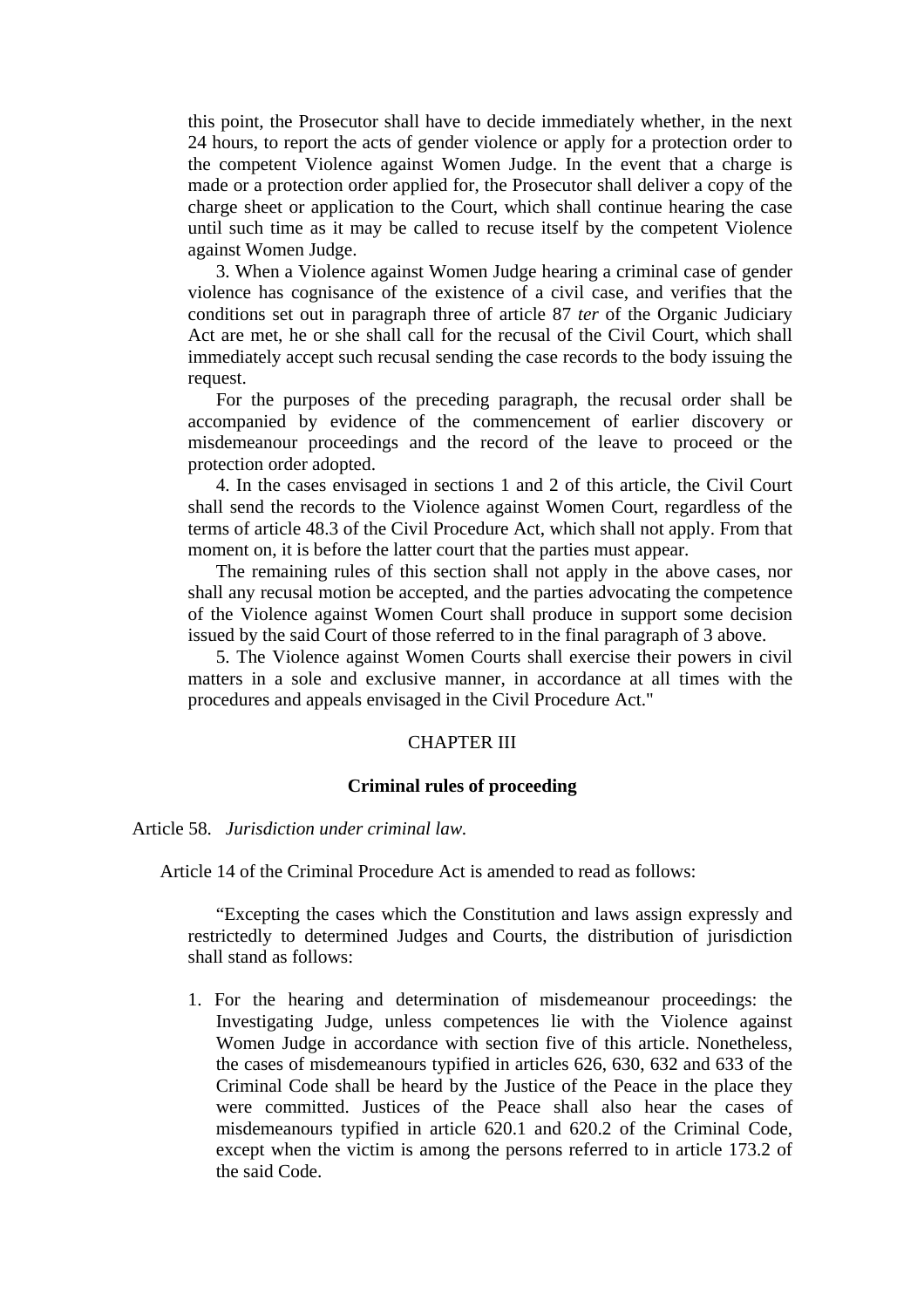- 2. For the investigation of causes: the Investigating Judge of the judicial district where the crime was committed or the Violence against Women Judge, or the Chief Investigating Judge with respect to the offences specified by law.
- 3. For the hearing and determination of criminal causes for which the law prescribes a custodial sentence of no more than five years or a fine of whatsoever amount, or any other sentence of a different nature, whether single, joint or alternative, provided the duration of the same is not greater than ten years, and for misdemeanours, incidental or otherwise, imputable to the perpetrators of these offences or to other persons, when the commission of the misdemeanour or its evidence are related to the same: the Criminal Court Judge of the circuit where the offence was committed or the Criminal Court Judge corresponding to the circuit of the Violence against Women Court, as the case may be, or the Chief Criminal Court Judge in his or her jurisdiction, without prejudice to the powers of the Duty Investigating Judge of the place where the offence was committed to issue an undefended judgement or those of the competent Violence against Women Judge, as the case may be, in accordance with article 801.

Nonetheless, in the cases attributed to the Criminal Court Judge, it shall fall to the Jury Court to hear and determine when the offence is among those assigned thereto.

4. For the hearing and determination of remaining causes: the County Court of the circuit where the offence was committed, or the County Court corresponding to the circuit of the Violence against Women Court, as the case may be, or the Criminal Division of the National Court.

Nonetheless, in the cases attributed to the County Court, it shall fall to the Jury Court to hear and determine when the offence is among those assigned thereto.

- 5. The Violence against Women Courts shall have jurisdiction in the following matters, in accordance with the procedures and appeals envisaged herein:
	- a) The investigation of criminal causes for the offences listed in the Criminal Code relative to murder, injury, injury to the foetus, crimes against a person's freedom, against a person's moral integrity, against a person's sexual freedom and inviolability, and any other offence involving violence or intimidation, when it is committed against a person who is or has been his wife or shares or has shared an analogous affective relationship, with or without cohabitation, and those committed against the offender's descendents or those of his spouse or cohabiting partner, or against minors or incapacitated persons living with him or under the authority, guardianship, custody or foster care of his spouse or cohabiting partner, when an act of gender violence has also occurred.
	- b) The investigation of criminal causes for any offence against family rights and duties, when the victim is among the persons specified in a) above.
	- c) Adoption of the corresponding victim protection orders notwithstanding the competences assigned to the Duty Judge.
	- d) The hearing and determination of liability for misdemeanours listed under titles I and II of book III of the Criminal Code, when the victim is among the persons specified under a) above."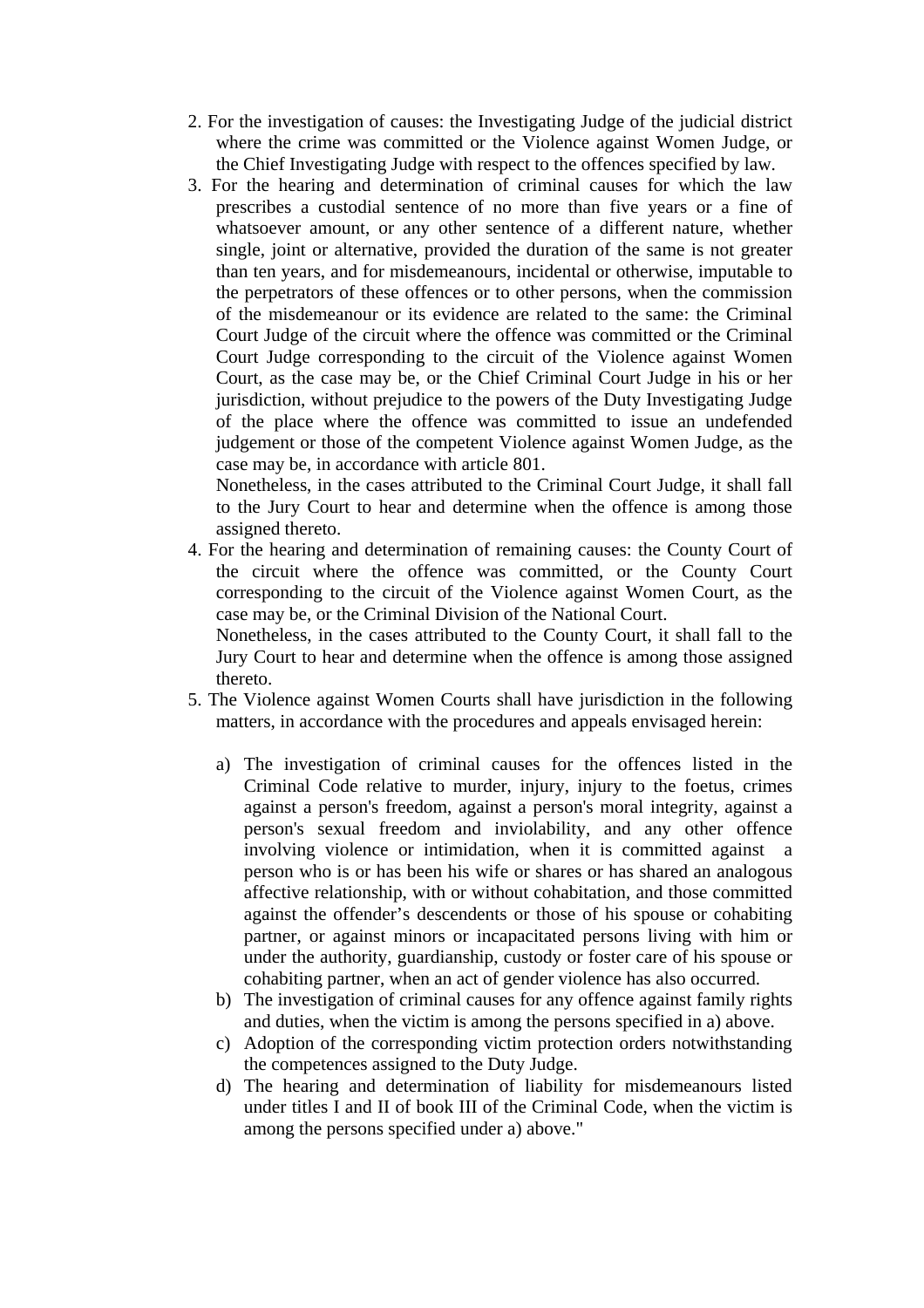Article 59. *Territorial jurisdiction.*

A new article 15 *bis* is added to the Criminal Procedure Act, to read as follows:

"In the case of crimes or misdemeanours whose investigation or hearing corresponds to the Violence against Women Judge, territorial jurisdiction shall be determined by the place of the victim's abode, without prejudice to any protection order, or urgent measures as specified in article 13 herein being adopted by the Judge of the place where the offence was committed".

Article 60. *Competence by association.* 

A new article 17 *bis* is added to the Criminal Procedure Act, to read as follows:

"The competence of the Violence against Women Courts shall extend to the investigation and hearing of associated crimes and misdemeanours provided the association originates in one or more of the cases envisaged in sections 3 and 4 of article 17 herein."

# CHAPTER IV

### **Judicial measures of victim protection and security**

Article 61. *General provisions.*

- 1. The protection and security measures envisaged in this chapter shall be compatible with any interim or precautionary measures adopted in civil or criminal proceedings.
- 2. In all proceedings to do with gender violence, the competent Judge shall, of his or her own motion or upon the petition of the victims, the children, the persons sharing their abode or under their guardianship or custody, the Public Prosecutor's Office or the Authority responsible for providing assistance or refuge to the victims, rule on the advisability of adopting the interim and precautionary measures envisaged in this chapter, determining the duration of the same, as the case may be.

Article 62. *On the protection order.*

On receipt of an application for a protection order, the Violence against Women Court and the Duty Judge, as the case may be, shall act as prescribed by article 544 ter of the Criminal Procedure Act.

Article 63. *On data protection and publicity restrictions.*

1. The privacy of victims shall be protected in all acts and proceedings relating to gender violence; with particular regard to their personal data, those of their descendents and those of any other person under their guardianship or custody.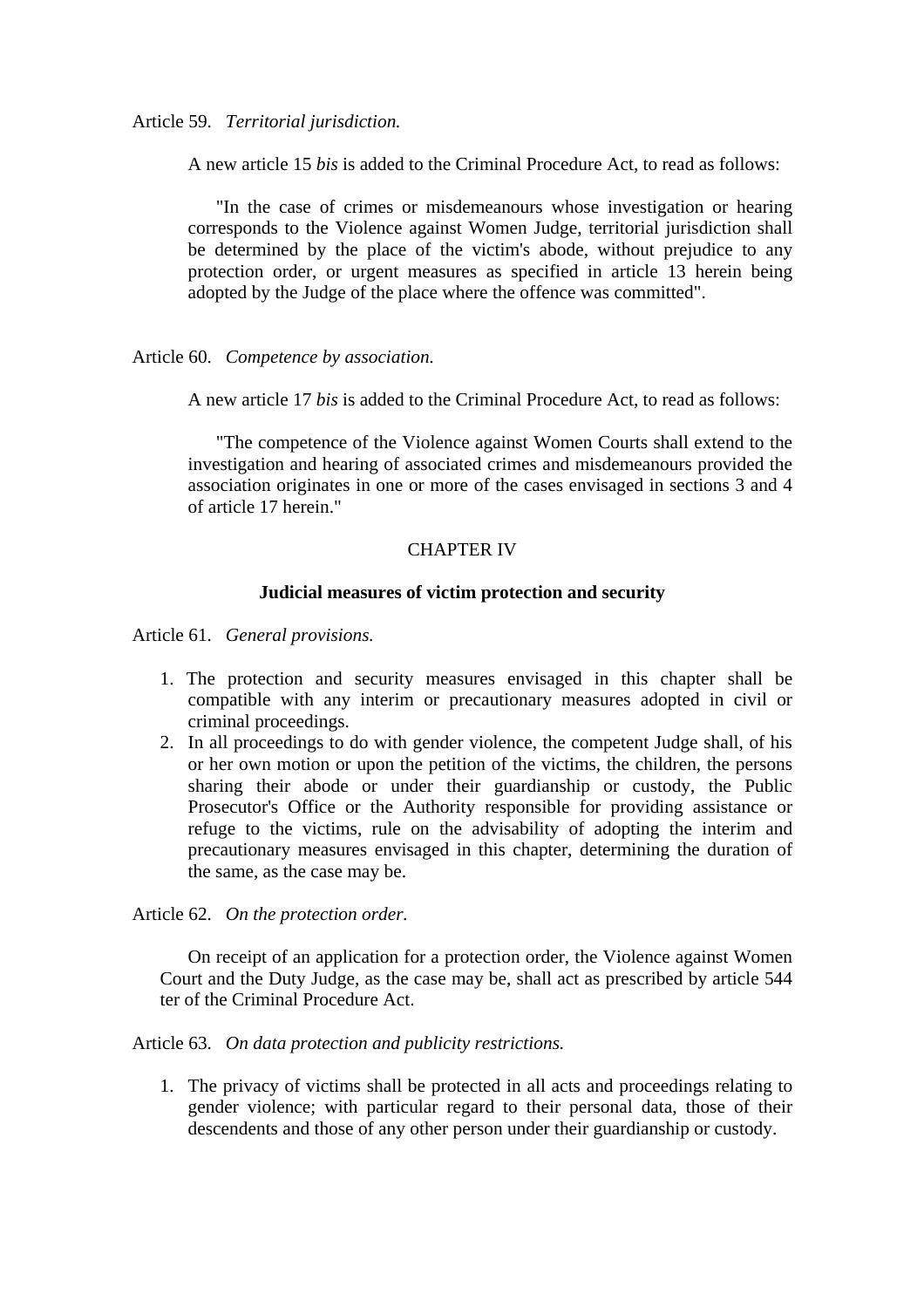2. The competent Judges may decide of their own motion or on the petition of a party to hear the case behind closed doors and that proceedings should not be made public.

Article 64. *On exclusion and restraining orders and prohibition of contact.*

- 1. The Judge may order a person accused of gender violence to leave the abode he shared with the victim or where the family unit has its residence, and prohibit his return to the same.
- 2. The Judge may exceptionally authorise the protected person to exchange the use of the family home co-owned with the accused, to which she is entitled, for the use of another home for the time and under the conditions determined, by arrangement with an agency, or public company where such an entity exists, whose activities include the leasing of housing properties.
- 3. The Judge may place the accused under a restraining order, such that he may not approach the protected person at any place, or go near her home, her workplace or any other place that she frequents. Technological means may be used in order to immediately alert to non compliance with such orders.
- 4. The restraining order can be imposed regardless of whether the person it affects or those it is intended to protect have already left the place.
- 5. The Judge may prohibit the accused from entering into any kind of contact with the person or persons specified, with the warning that he will otherwise incur criminal liability.
- 6. The measures referred to in the preceding sections may be decided on cumulatively or separately.

Article 65. *On measures to suspend parental authority or legal custody of minors.* 

The Judge may suspend the alleged perpetrator of acts of gender violence from exercising parental authority, custody or guardianship with regard to the minors he or she specifies.

Article 66. *On suspension of visiting rights.*

The Judge may order the suspension of the child visiting rights in the case of persons accused of gender violence.

Article 67. *On suspension of the right to possess, carry or use weapons.*

The Judge may order the suspension of the right to possess, carry and use weapons in the case of those accused of offences relating to the violence referred to in this Act, with the obligation to deposit such weapons in the terms established by current legislation.

Article 68. *Guarantees for the adoption of measures.*

The rights-restrictive measures contained in this chapter shall be adopted by means of a reasoned order justifying their proportionality and necessity and, in any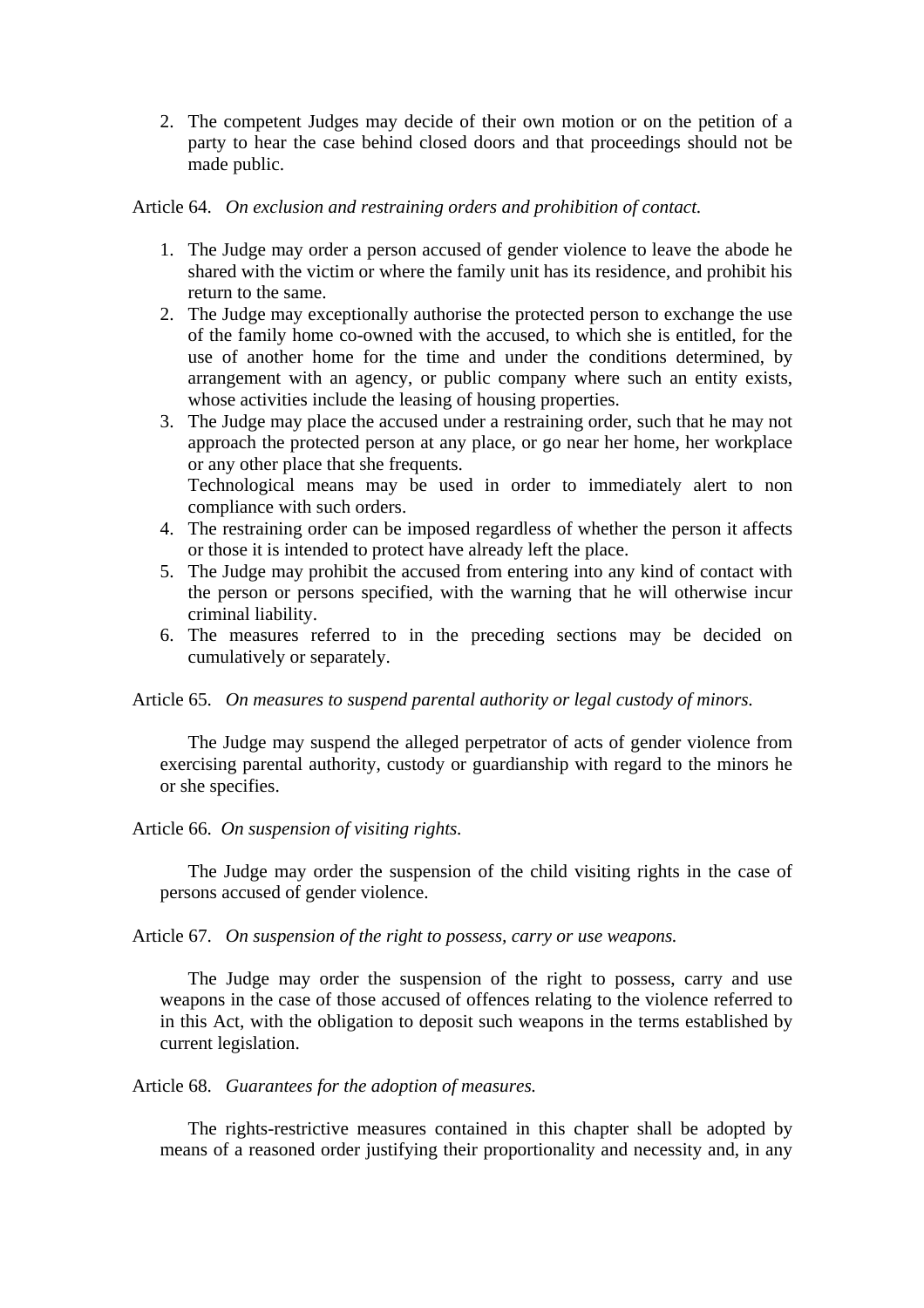event, with the intervention of the Public Prosecutor's Office and respecting the principles of objection, hearing and defence.

Article 69. *Maintenance of protection and security measures.* 

The measures referred to in this chapter may be maintained beyond the issuing of a final judgment and during the process of any appeals lodged. In such case, the maintenance of measures shall be stated in the judgement.

# CHAPTER VI

# **The Public Prosecutor for cases of Violence against Women**

Article 70. *Functions of the Public Prosecutor for cases of Violence against Women.* 

An article 18 *quater* is added to Act 50/1981 of 30 December regulating the Organic Statute of the Public Prosecutor's Office, to read as follows:

"1. The Head of the Public Prosecutor's Office, after consultation with the Prosecutors' Council, shall appoint, as attorney, a Public Prosecutor for cases of Violence against Women with the status of Divisional Prosecutor, to exercise the following functions:

- a) To conduct the legal formalities referred to in article 5 of the Organic Statute of the Public Prosecutor's Office, and appear directly in criminal proceedings which the Head of the Public Prosecutor's Office deems of special import, with regard to the gender violence offences set out in article 87 *ter.* 1 of the Organic Judiciary Act.
- b) Appear by power of attorney of the Head of the Public Prosecutor's Office in the civil proceedings set out in article 87 *ter*. 2 of the Organic Judiciary Act.
- c) Supervise and coordinate the actions of Violence against Women sections and request reports from the same, relaying their contents to the Head of the Prosecutor's Office they come under.
- d) Coordinate the action guidelines of Prosecutor's Offices in gender violence matters, and propose the issue of the corresponding instructions to the Head of the Public Prosecutor's Office.
- e) Draw up a six-monthly report on the procedures followed and action taken by the Public Prosecutor's Office with regard to gender violence, for submission to the Head of the Public Prosecutor's Office and subsequent referral to the Divisional Prosecutors Board of the Supreme Court and the Council of Public Prosecutors.

2. So it may properly perform its functions, the office of the Public Prosecutor for cases of Violence against Women shall be assigned such professional and expert support as may be necessary on a permanent or occasional basis."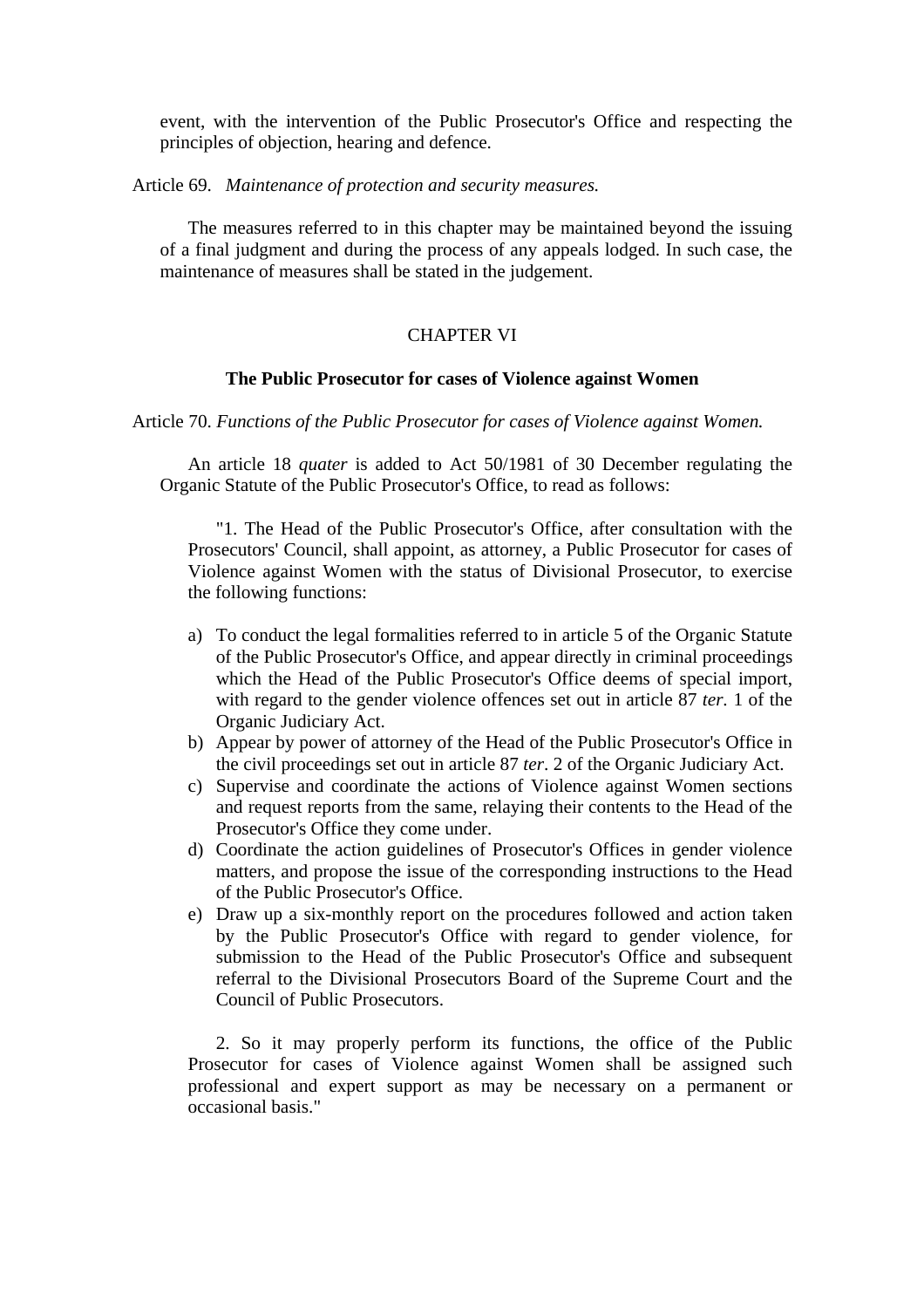#### Article 71. *Violence against Women sections.*

Paragraphs two and three of article 18, section 1 of Act 50/1981 of 30 December regulating the Organic Statute of the Public Prosecutor's Office, are replaced by the following text:

"The Prosecutor's Office of the National Court and each Prosecutor's Office in the Regional High Courts and the County Courts shall have a Juvenile Division to be entrusted with the functions and faculties attributed to the Public Prosecutor's Office by the Organic Act regulating the Criminal Liability of Minors. Each Prosecutor's Office in the Regional High Courts and the County Courts shall also have a Violence against Women section. These sections will have their own Prosecutors drawn from the staff of the corresponding court, with preference going to those who for reasons of past duties, courses given or completed or some other, analogous circumstance, have specialised in the subject matter. However, when the service so requires, they may also act in other areas or subject matters.

The Prosecutor's Offices of the Regional High Courts and the County Courts will have such permanent staff attachments as are regulatorily determined.

The Violence against Women section shall have the following functions:

- a) Appear in criminal proceedings for acts constituting crimes or misdemeanours whose jurisdiction has been assigned to the Violence against Women Courts.
- b) Appear directly in civil proceedings whose jurisdiction has been assigned to the Violence against Women Courts.

A record will be kept of related procedures within the Violence against Women section, which Prosecutors may consult when they are advised of a case for which they have competence."

### Article 72. *Attorneys of the Chief Prosecutor.*

A new section 6 is added to article 22 of Act 50/1981 regulating the Organic Statute of the Public Prosecutor's Office, to read as follows:

"6. Attorneys of the Chief Prosecutor may be appointed to take on specified management and coordination functions in Prosecutor's Offices where the caseload so warrants and there are no organisational impediments, subject to a favourable report from the Council of Public Prosecutors. The organic staff shall decide the maximum number of such attorneys that can be appointed in each Prosecutor's Office. In any event, each Prosecutor's Office shall have an attorney to take on management and coordination functions, as provided for in this section, with regard to gender violence offences, crimes against the environment and prison supervision, exercising such functions on either an exclusive basis or jointly with other responsibilities.

The said attorneys shall be appointed and, as the case may be, removed by means of a resolution issued by the Head of the Public Prosecutor's Office on the basis of a reasoned proposal from the corresponding Chief Prosecutor and after consultation with the Public Prosecutors' Board. When the resolution of the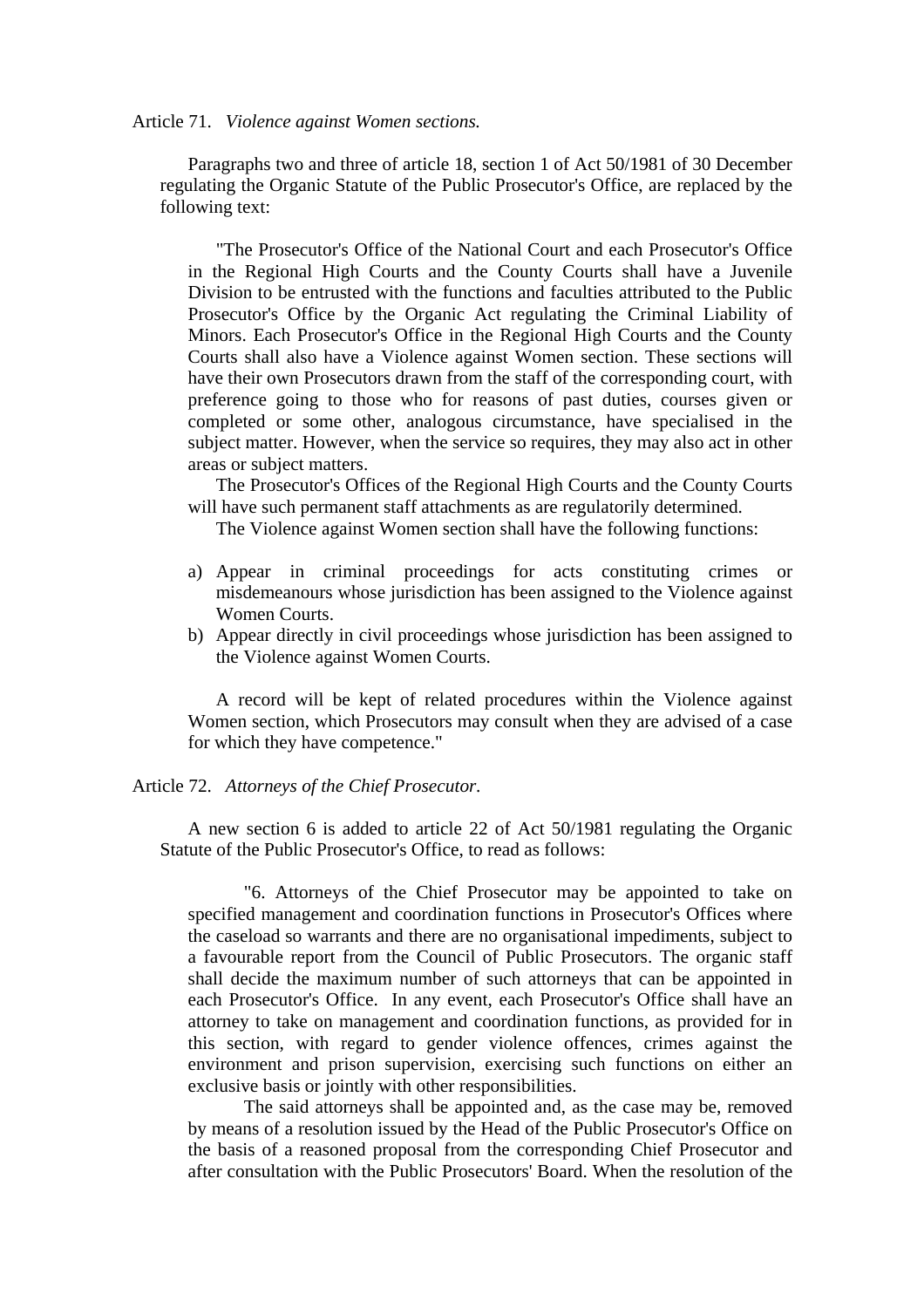Head of the Public Prosecutor's Office does not concur with the proposal of the respective Chief Prosecutor, the reasons must be stated.

The places to be filled shall be announced to staff Prosecutors before the Chief Prosecutor makes his or her proposal. Such proposal shall be accompanied by a list of the other Prosecutors who sought the place along with the documents supporting each application."

First additional provision. *Pensions and aids.*

- 1. A person sentenced in a final and binding judgement for crimes of culpable homicide, in any of its forms, or bodily harm, whose victim was his spouse or ex spouse, shall have no entitlement to the corresponding widower's pension under the public pension system, except in the case of a later reconciliation.
- 2. A person sentenced in a final and binding judgement for crimes of culpable homicide, in any of its forms, or bodily harm, whose victim was his spouse or ex spouse, or a person with whom he shared or had shared an analogous affective relation, with or without cohabitation, shall in no event receive the orphan's pension to which his children may be entitled under the public pensions system, except in the case of a later reconciliation.
- 3. A person sentenced for crimes of culpable homicide, in any of its forms, or bodily harm, whose victim was his spouse or ex spouse, or a person with whom he shared or had shared an analogous affective relation of a stable nature, irrespective of his sexual orientation, for at least the two years before the time of death shall not be entitled to benefit, as an indirect victim, of the aids envisaged in Act 35/1995 of 11 December concerning Aid and Assistance to Victims of Violent Crimes and Crimes against Sexual Freedom, unless there are children in common in which case cohabitation shall suffice.

Second additional provision. *Protocols of conduct.*

 The Government and the Autonomous Communities exercising devolved powers in legal matters shall organise integrated forensic evaluation units within their respective coroner's services in charge of designing global, integrated protocols of conduct for cases of gender violence.

# Third additional provision. *Amendment of the Organic Act regulating the Right to Education.*

One. Letters b) and g) of article 2 of Organic Act 8/1985 of 3 July regulating the Right to Education, shall read as follows:

"b) Education in respect for basic rights and freedoms, equality between men and women and the exercise of tolerance and liberty within the democratic principles of coexistence.

g) Education in peace, cooperation and solidarity among peoples, in prevention of conflict and peaceful conflict solving, and the habit of non violence in all areas of personal, family and social life."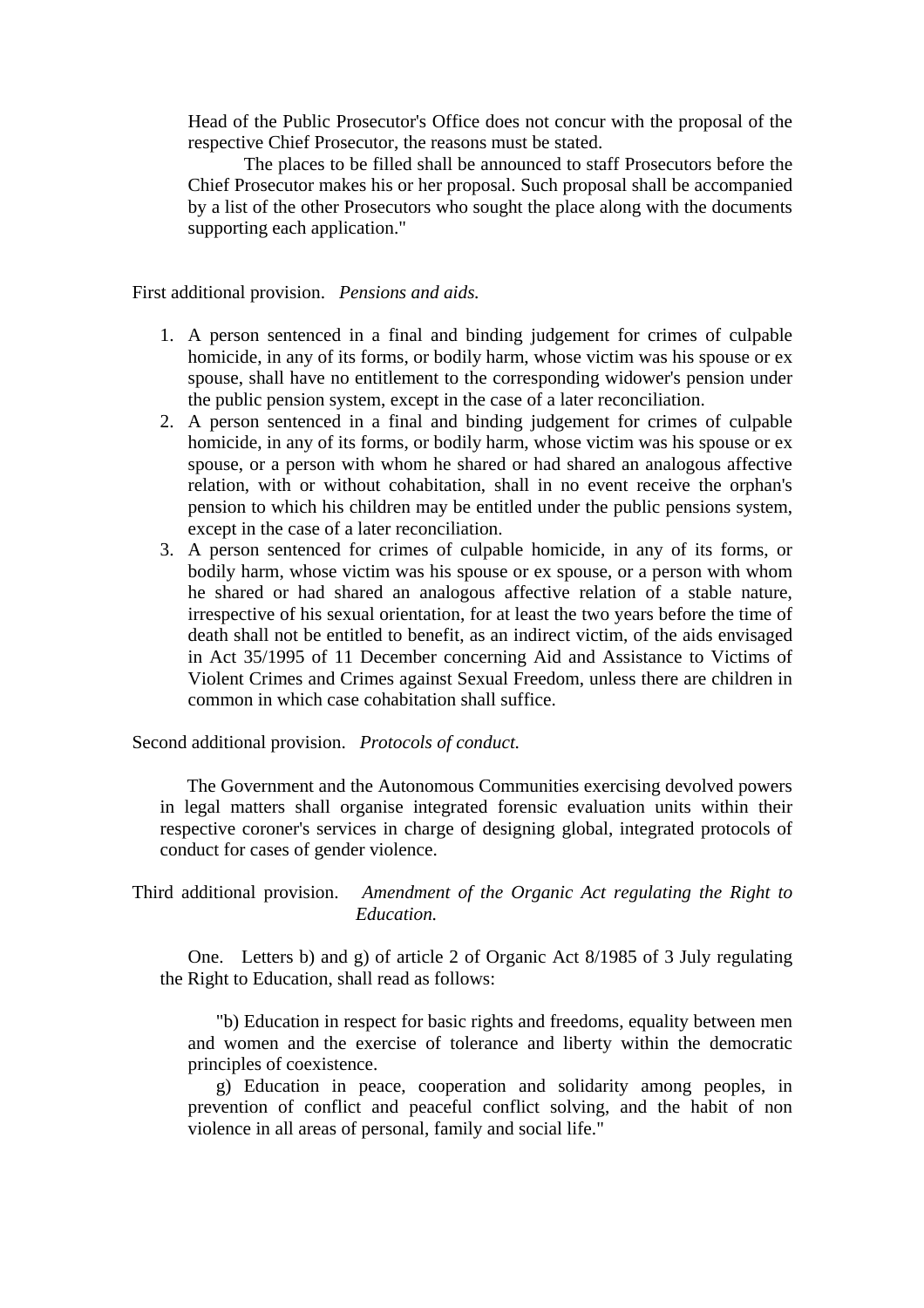Two. Three new letters are added to section 1 of article 31 of Organic Act 8/1985 of 3 July regulating the Right to Education, to read as follows:

"k) Women's organisations with a nationwide reach.

- l) The Institute for Women's Issues.
- m) Personalities of acknowledged repute in the fight to eradicate gender violence."

Three. Letter e) of article 32, section 1 of Organic Act 8/1985 of 3 July regulating the Right to Education, shall read as follows:

"e) Provisions referring to the development of equal rights and opportunities and the promotion of real, effective equality between men and women in education."

Four. Article 33, section 1 of Organic Act 8/1985 of 3 July regulating the Right to Education, shall read as follows:

"1. The State Schools Council shall draw up and publish an annual report on the education system, describing and evaluating the diverse aspects of the same, including any situation of violence being exercised in the educational community. An account will also be given of measures taken by the educational authorities to prevent violence and to promote sexual equality."

Five. A seventh entry (-) is added to section 1 of article 56 of Organic Act 8/1985 of 3 July regulating the Right to Education, to read as follows:

"- A person, elected by the members of the Centre's School Council, to promote education measures favouring real, effective equality between men and women."

Six. A new letter m) is added to article 57 of Organic Act 8/1985 of 3 July regulating the Right to Education, to read as follows:

 "m) Propose measures and initiatives to favour coexistence in the centre, sexual equality and peaceful conflict solving in all areas of personal, family and social life."

Fourth additional provision. *Amendment of the Organic Act on the General Organisation of the Education System.*

One. Letter b) of article 1, section 1 of Organic Act 1/1990 of 3 October on the General Organisation of the Education System is amended to read as follows:

"b) Education in respect for basic rights and freedoms, equality between men and women and the exercise of tolerance and liberty within the democratic principles of coexistence."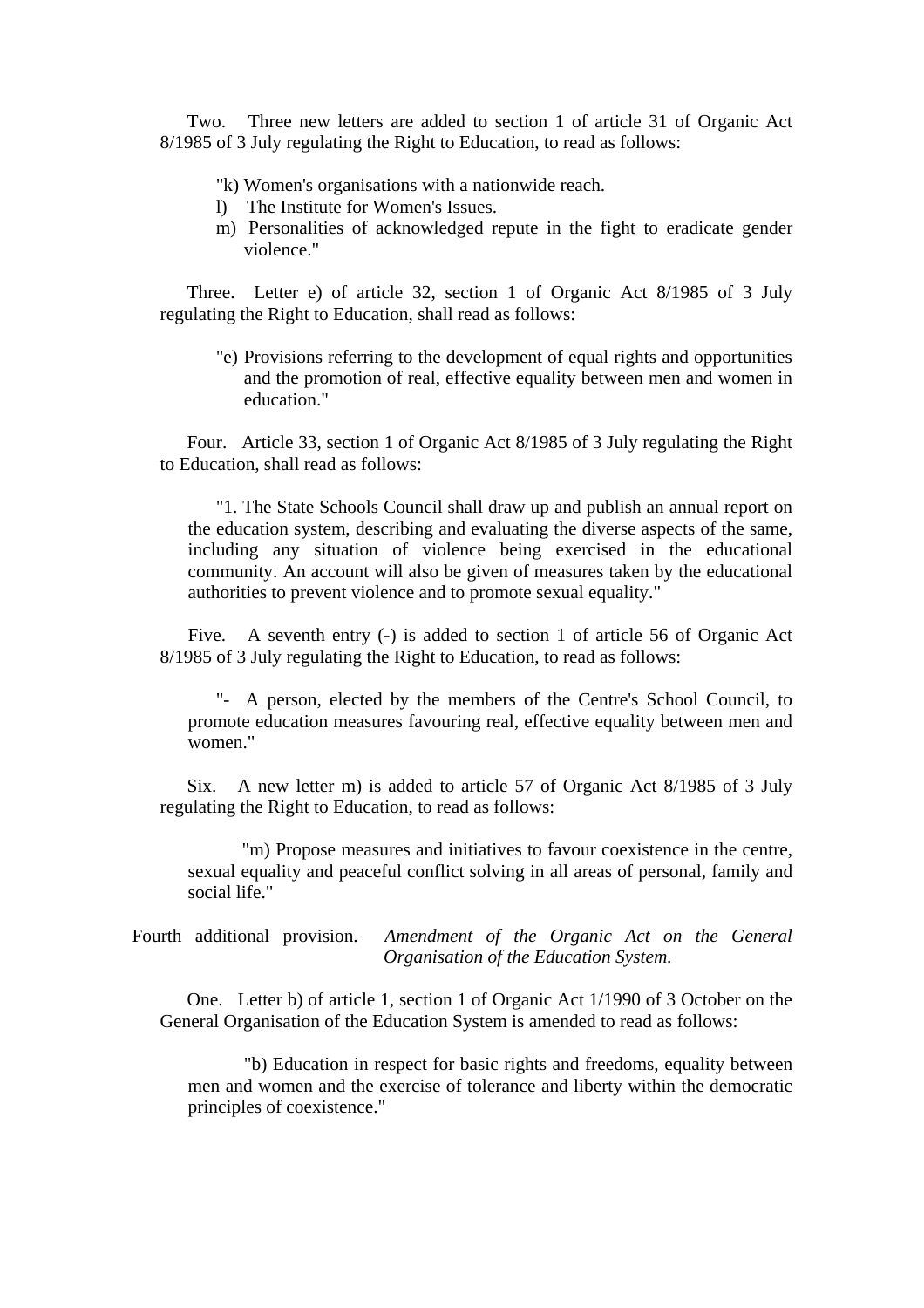Two. Letter e) of article 2, section 3 of Organic Act 1/1990 of 3 October on the General Organisation of the Education System is amended to read as follows, and a new letter l) added with its text as shown below:

"e) Development of the habits of democratic conduct and the skills and techniques of conflict avoidance and peaceful conflict solving.

l) Education in the avoidance of conflict and peaceful conflict solving in all areas of personal, family and social life."

Three. Section 3 of article 34 of Organic Act 1/1990 of 3 October on the General Organisation of the Education System is amended to read as follows:

"3. The didactic methodology of specific professional training shall seek the integration of scientific, technological and organisational contents. Likewise, it shall seek to develop students' ability to learn for themselves and work in a team, and instruct them in the avoidance of conflict and peaceful conflict solving in all areas of personal, family and social life."

Fifth additional provision. *Amendment of the Organic Act on Quality in Education*.

One. A new letter b) is added to article 1 of Organic Act 10/2002 of 23 December on Quality in Education, with subsequent letters shifting one down, and three new letters n), ñ) and o) are added to the list, with the following contents:

"b) The removal of obstacles in the way of full equality between men and women.

n) Education in respect for basic rights and freedoms, equality between men and women and the exercise of tolerance and liberty within the democratic principles of coexistence.

ñ) Education in conflict avoidance and peaceful conflict solving, and the habit of non violence in all areas of personal, family and social life.

o) The development of affective skills."

Two. Two new letters e) and f) are added to article 12, section 2 of Organic Act 10/2002 of 23 December on Quality in Education, shifting subsequent letters one down and reading as follows:

"e) Gain experience in the avoidance of conflicts and peaceful resolution of the same.

f) Develop their affective skills."

Three. Three new letters b), c) and d) are added to article 15, section 2 of Organic Act 10/2002 of 23 December on Quality in Education, shifting subsequent letters one down and reading as follows:

"b) Acquire skills in conflict avoidance and the peaceful resolution of the same, so they can conduct themselves independently in the domestic and family setting and the social groups they move in."

c) Understand and defend the equality of the sexes.

d) Develop their affective skills."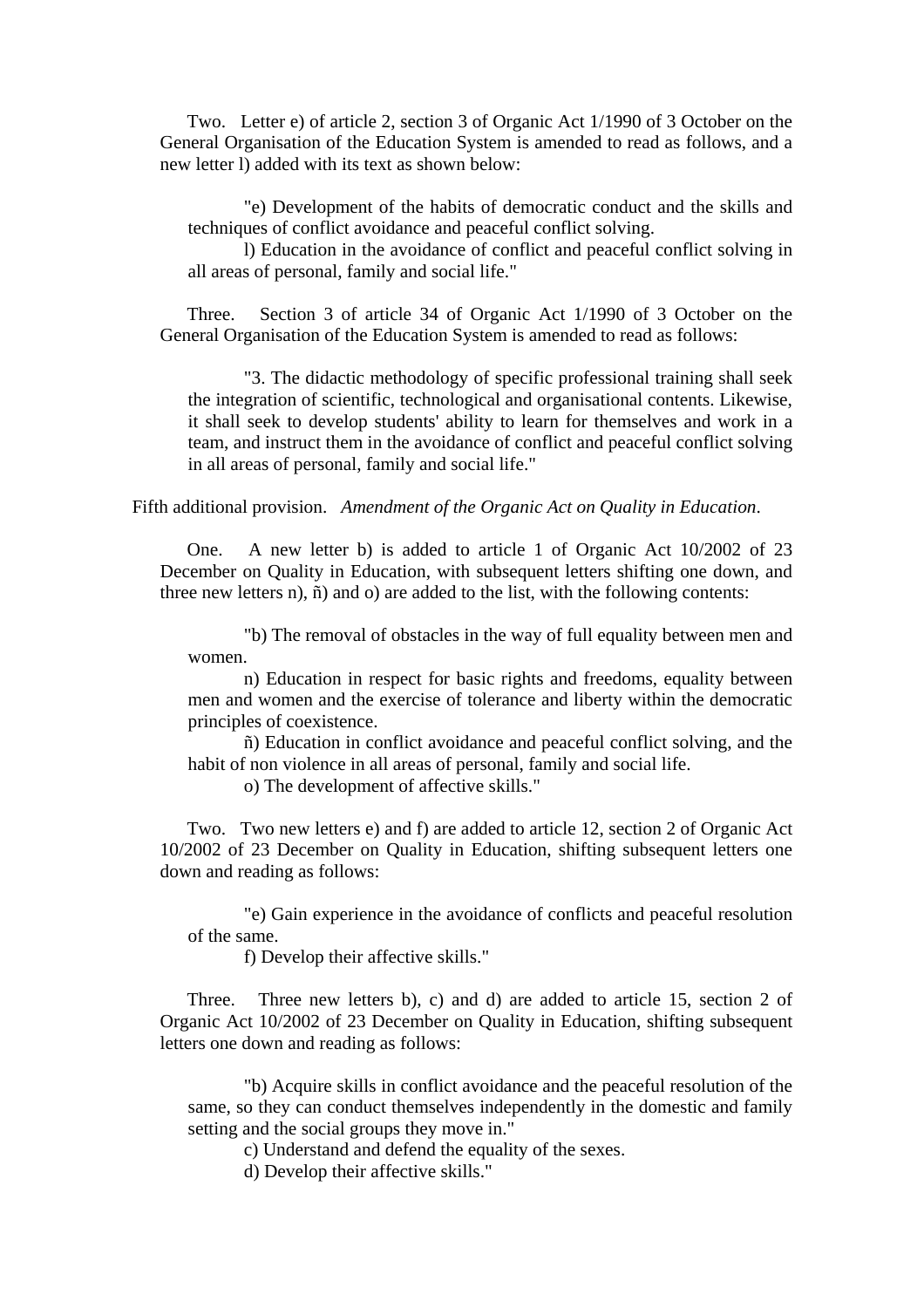Four. Three new letters b), c) and d) are added to article 15, section 2 of Organic Act 10/2002 of 23 December on Quality in Education, shifting subsequent letters one down, and reading as follows:

"b) Understand, value and defend the principle of equal opportunities between men and women.

c) Relate to others without violence, settling differences in a peaceful manner.

d) Develop their affective skills."

Five. Letter f) of article 33, section 1 of Organic Act 10/2002 of 23 December on Quality in Education is amended to read as follows, and a new section 5 added to the same article with its text as shown below:

"1. f) Ethics and equality between men and women."

"5. The Ethics syllabus shall include specific contents on equality between men and women."

Six. Two new letters b) and c) are added to article 34, section 2 of Organic Act 10/2002 of 23 December on Quality in Education, shifting subsequent letters one down and reading as follows:

"b) Gain a personal, social and moral maturity so they can act responsibly and independently, and avoid and resolve personal, family and social conflicts in a peaceful manner.

c) Foster real, effective equality between men and women, and analyse inequalities with a critical mind."

Seven. A new section 3 is added to article 40 of Organic Act 10/2002 of 23 December on Quality in Education, to read as follows:

"3. In order to promote effective equality between men and women, the education authorities shall ensure that all curricula and educational materials recognise the equal worth of men and women, and are prepared on the basis of premises that are not discriminatory to women. Curricula and materials should likewise foster respect for equal rights and obligations."

Eight. Two new letters e) and f) are added to article 52, section 2 of Organic Act 10/2002 of 23 December on Quality in Education, to read as follows:

"e) Develop skills in the peaceful resolution of conflicts in personal, family and social relations.

f) Foster respect for the dignity of persons and equality between men and women."

Nine. Letter d) of article 56 of Organic Act 10/2002 of 23 December on Quality in Education is amended to read as follows:

"d) The tutoring of students to direct their learning, instil values and help them, in conjunction with parents, to overcome their difficulties and settle their differences in a peaceful manner."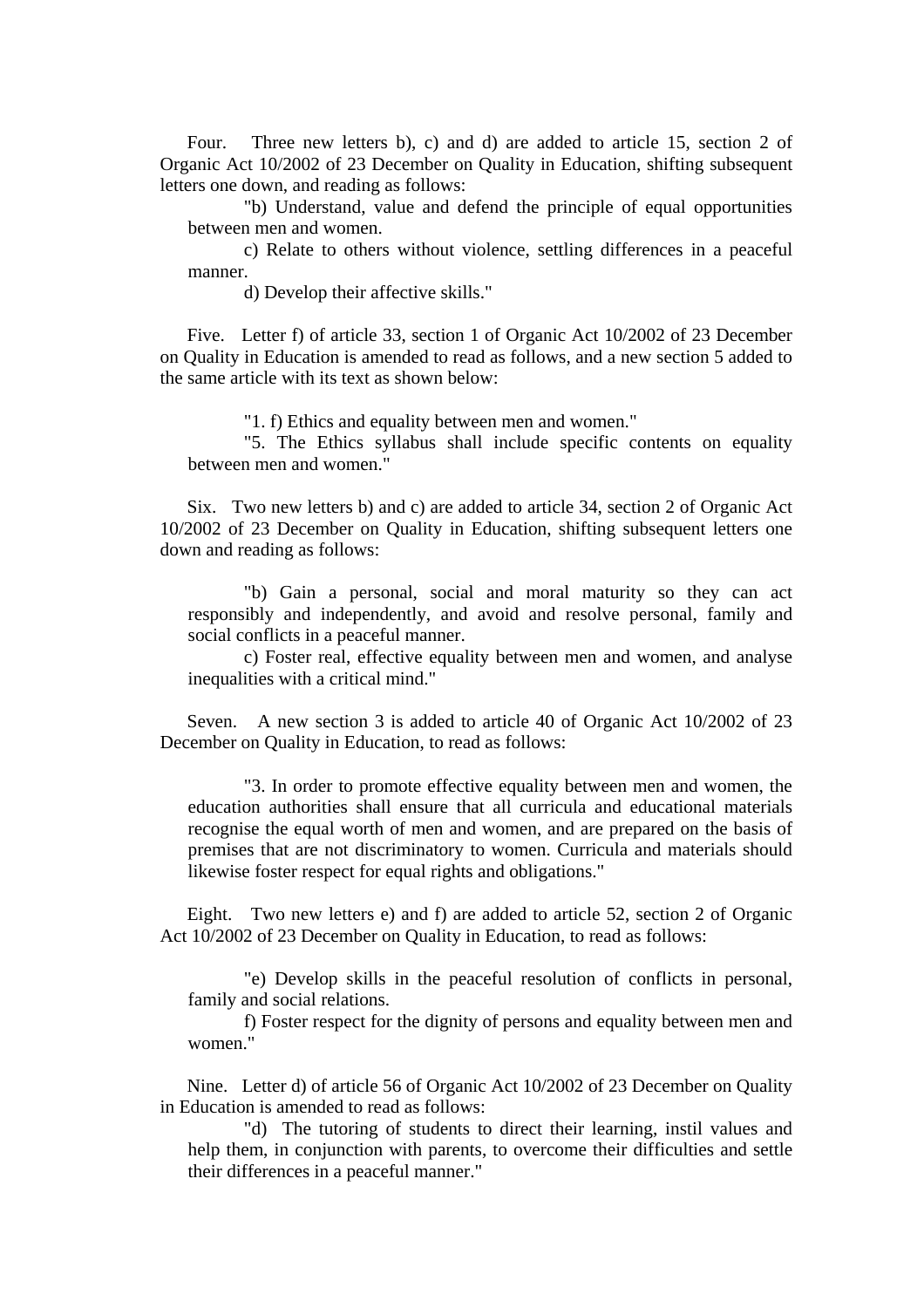Ten. A new letter g) is added to article 81, section 2 of Organic Act 10/2002 of 23 December on Quality in Education, converting the current letter g) into h) and reading as follows:

" A person who promotes educational measures that foster real, effective quality between men and women, resident in the town where the centre is sited and elected by that centre's School Council."

Eleven. Letter k) of article 82, section 1 of Organic Act 10/2002 of 23 December on Quality in Education is amended to read as follows:

"k) Propose measures and initiatives to favour coexistence in the centre, equality between men and women, and peaceful conflict solving in all areas of personal, family and social life."

Twelve. A new letter g) is added to article 105, section 1 of Organic Act 10/2002 of 23 December on Quality in Education, to read as follows:

"g) Oversee compliance with and application of educational measures and initiatives whose aim is to foster real equality between men and women."

Sixth additional provision. *Amendment of the General Advertising Act.*

One. Article 3, letter a) of General Advertising Act 34/1988 of 11 November is amended to read as follows:

"The following shall be illegal:

a) Advertisements which act against the dignity of persons or are contrary to the values and rights enshrined in the Constitution, especially those referred to in its articles 18 and 20, section 4. This category shall be understood to include advertisements depicting women in a degrading manner, either by directly using their bodies or parts of the same as a mere object unrelated to the product being promoted, or by associating their image to stereotyped roles antithetical to the principles of our law, thus contributing to the violence referred to in the Organic Act on Integrated Protection Measures against Gender Violence."

Two. A new section 1 *bis* is added to article 25 of General Advertising Act 34/1988 of 11 November, to read as follows:

 "1 *bis*. When an advertisement is deemed illegal for its degrading or discriminatory use of women's image, the following organisations may approach the advertiser requesting its withdrawal and rectification:

a) The Special Government Delegation against Violence against Women.

b) The Institute for Women's Issues or the equivalent regional body.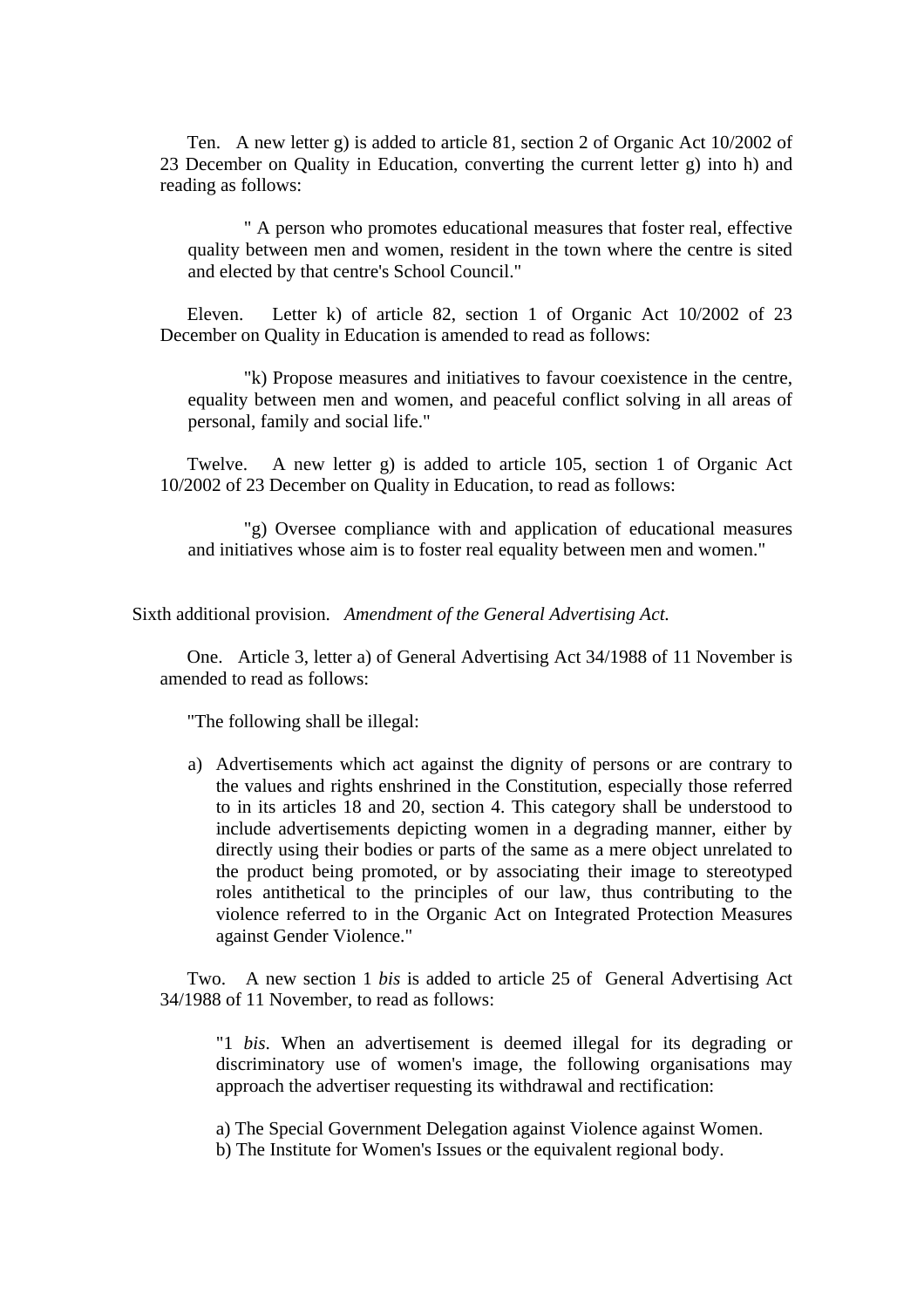- c) Legally constituted organisations whose sole objective is the defence of women's interests, and which do not include for-profit legal entities among their members.
- d) Those with a legitimate right or interest."

Three. An additional provision is added to General Advertising Act 34/1988 of 11 November, to read as follows:

"The act of withdrawing an advert when it is deemed illegal for its degrading or discriminatory use of women's image, shall be carried out in the way and under the terms envisaged in articles 26 and 29, except regarding the right to action which, in addition to the Public Prosecutor's Office shall correspond to the persons and institutions referred to in article 25.1 *bis* of this Act."

### Seventh additional provision. *Amendment of the Workers' Statute Act*.

One. A new section 7 is added to article 37 of the Workers' Statute Act, whose consolidated text is approved by Legislative Royal Decree 1/1995 of 24 March, with contents as follows:

 "7. Female workers who are the victims of gender violence shall have the right to a reduction in their working day, with a proportional reduction in wages, or the reorganisation of work time, through the adaptation of working hours, the application of flexitime or some other form of work time organisation used within the company, in the interests of their protection or to exercise their entitlement to integrated social assistance.

These rights shall be exercised under the concrete terms established for such cases in collective bargaining agreements or agreements between the company and workers' representatives, or the direct arrangement made between the company and the worker concerned. Failing this, the concrete expression of these rights shall be left to the worker in accordance with the rules set out in the previous section, including those on the settlement of discrepancies."

Two. A new section 3 *bis*) is added to article 40 of the Workers' Statute Act, whose consolidated text is approved by Legislative Royal Decree 1/1995 of 24 March, with contents as follows:

"3 *bis*) Female workers suffering gender violence who are obliged to leave their jobs in the localities where they were working in the interests of their protection or to exercise their right to integrated social assistance, shall have the pre-emptive right to occupy any vacancy of the same professional grade or equivalent category which the company has in another of its workplaces.

In such cases, the company shall inform the worker of the posts vacant at that moment or those that may become so in future.

The transfer or change of workplace shall initially be for a period of six months, during which the company shall hold the worker's previous post in reserve for her.

At the end of this period, the worker may opt either to return to her previous post or stay on in the new one. If she chooses the latter, the obligation to reserve her previous post shall automatically lapse."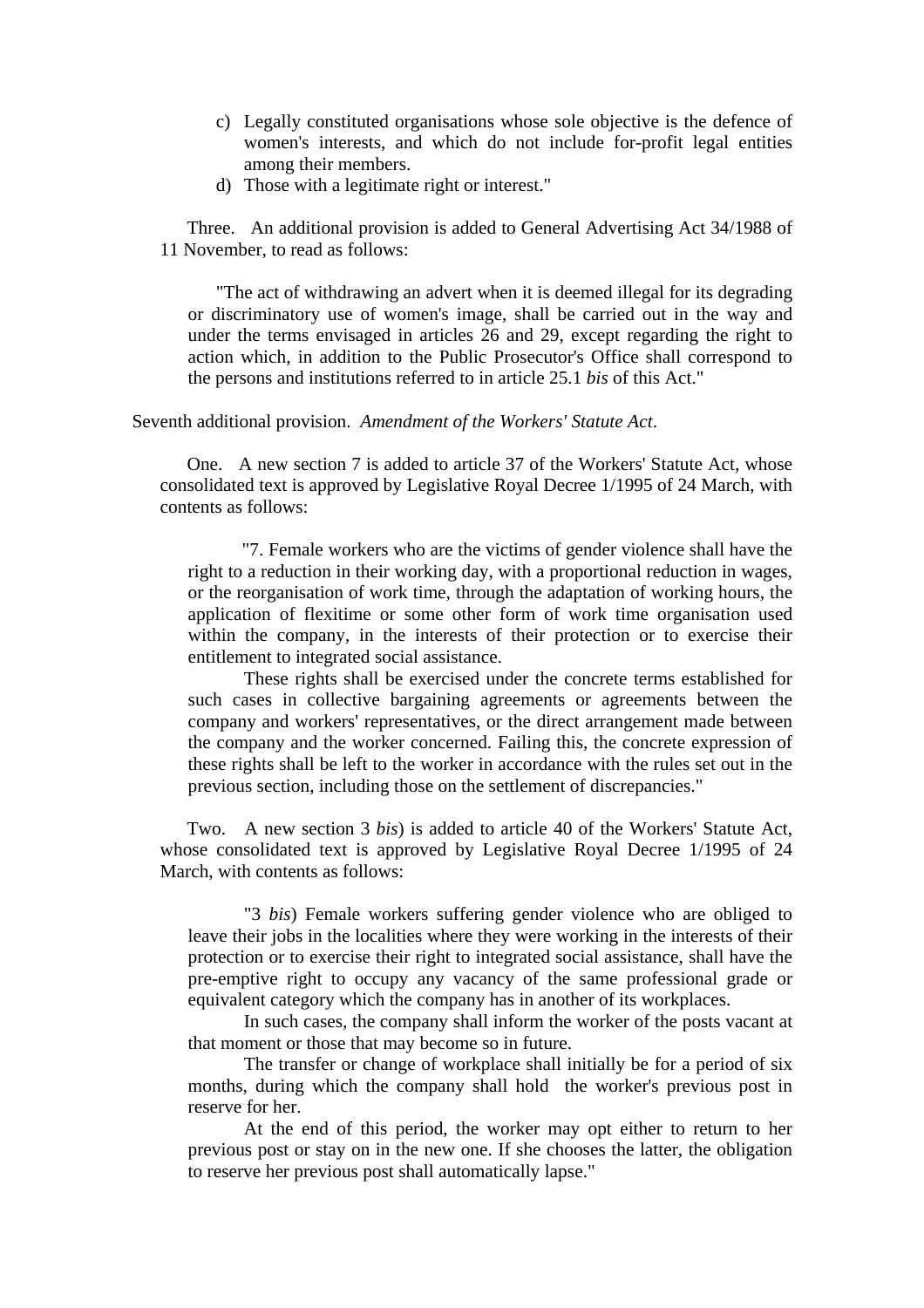Three. A new letter n) is added to article 45, section 1 of the Workers' Statute Act, whose consolidated text is approved by Legislative Royal Decree 1/1995 of 24 March, with contents as follows:

"n) By decision of the worker obliged to leave her job as a consequence of being the victim of gender violence."

Four. A new section 6 is added to article 48 of the Workers' Statute Act, whose consolidated text is approved by Legislative Royal Decree 1/1995 of 24 March, with contents as follows:

"6. In the case envisaged in letter n) of article 45, section 1, the suspension shall initially be for a period of no more than six months, unless it is deemed that the victim's safety can only be ensured by the prolongation of the same. In this case, the Judge may extend the suspension for three-month periods up to a maximum of eighteen months."

Five. A new letter m) is added to article 49, section 1 of the Workers' Statute Act, whose consolidated text is approved by Legislative Royal Decree 1/1995 of 24 March, with contents as follows:

"m) By decision of the worker obliged to leave her job as a consequence of being the victim of gender violence."

Six. The second paragraph of letter d) of article 52 of the Workers' Statute Act, whose consolidated text is approved by Legislative Royal Decree 1/1995 of 24 March, is amended to read as follows:

 "For the purposes of the preceding paragraph, workers shall not be deemed to be absent from work in the case of absences due to official strike action, for the duration of the same, or to the exercise of workers' representation, accidents at work, maternity, risk during pregnancy, illness caused by pregnancy, childbirth or breastfeeding, leave of absence and holidays, non occupational accident or disease, when the leave has been advised by official healthcare services and lasts for over twenty consecutive days, or in the case of the physical or psychological consequences of gender violence, as accredited by the corresponding social services or health services."

Seven. Letter b) of article 55, section 5 of the Workers' Statute Act, whose consolidated text is approved by Legislative Royal Decree 1/1995 of 24 March, is amended to read as follows:

" That of pregnant workers, from the start of pregnancy to the start of the suspension period referred to in a); that of workers who have applied for one of the types of leave referred to in sections 4 and 5 of article 37 of this Act, or are currently enjoying such leave, or have applied for the leave of absence provided for in article 46, section 3 thereof; and that of female workers suffering gender violence pursuant to their rights to the reduction or reorganising of working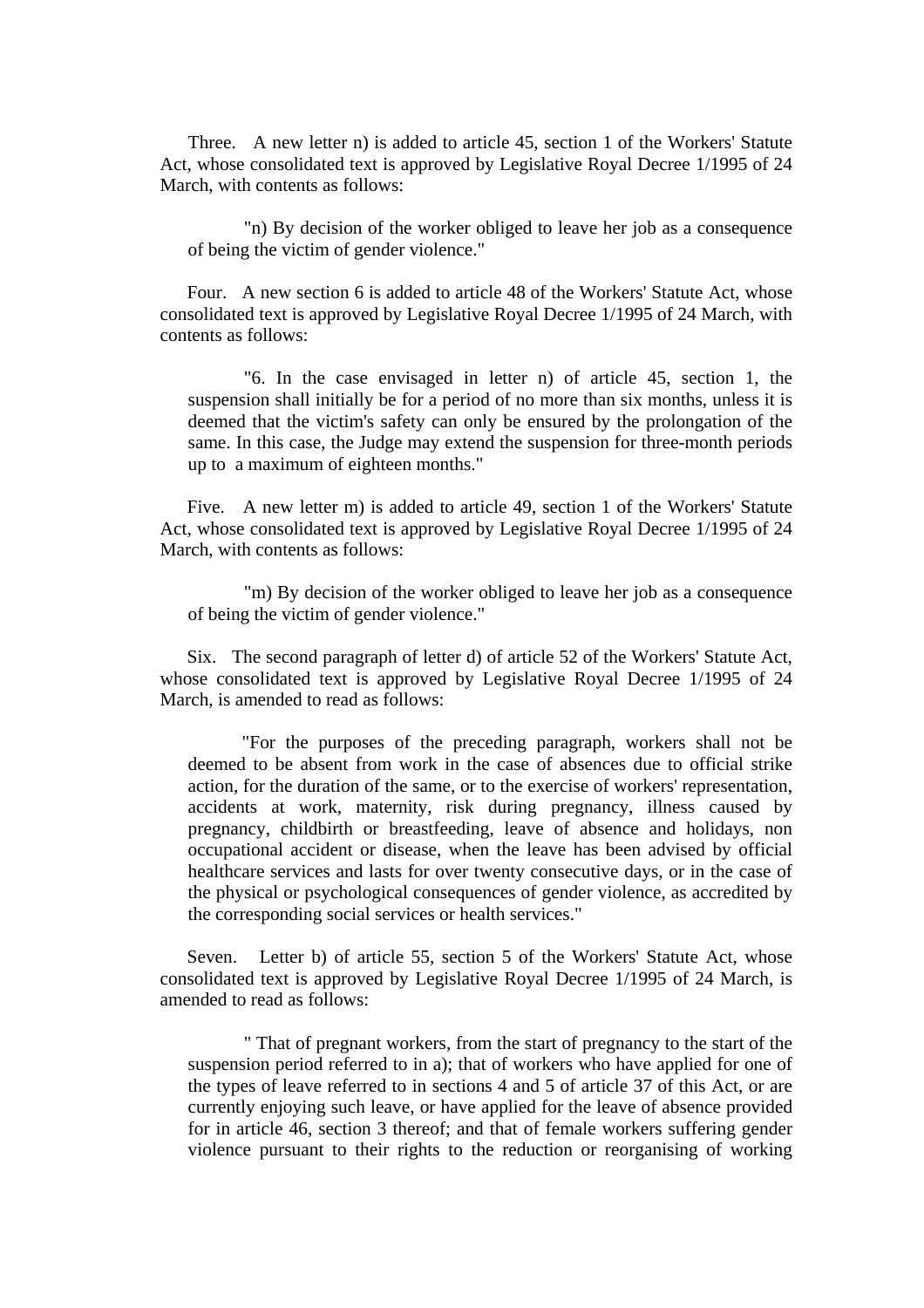hours, geographical mobility, a change of workplace or suspension of work under the terms and conditions envisaged in this Act."

Eighth additional provision. *Amendment of the General Social Security Act.*

One. A new section 5 is added to article 124 of the General Social Security Act, whose consolidated text is approved by Legislative Royal Decree 1/1994 of 20 June, with the following contents:

 "5. The period of suspension of employment with reservation of post envisaged in article 48.6 of the Workers' Statute shall be considered an effective contribution period for the purposes of Social Security entitlements for retirement, permanent disability, death or survival, maternity and unemployment."

Two. Section 1.1e) and section 1.2 of article 208 of the General Social Security Act, whose consolidated text is approved by Legislative Royal Decree 1/1994 of 20 June, are amended to read as follows:

 "1.1e) By voluntary decision of the worker, in the circumstances envisaged in articles 40, 41.3, 49.1m) and 50 of the Workers' Statute.

 1.2 When the employment relation is suspended by virtue of an approved layoff plan, or a court ruling issued in the course of bankruptcy proceedings, or in the circumstance envisaged in article 45, section 1 of the Workers' Statute."

Three. Section 2 of article 210 of the General Social Security Act, whose consolidated text is approved by Legislative Royal Decree 1/1994 of 20 June, is amended to read as follows:

"2. Calculations of the in-work contributions referred to in the preceding section shall factor all the contributions not assigned to a previous entitlement, whether on a contributory or a welfare basis. However, those rights recognised by virtue of the suspension of employment envisaged in article 45.1n) of the Workers' Statute shall not be considered a previous entitlement.

Contributions corresponding to the period over which benefit is paid by the manager or the company, as the case may be, shall not count towards entitlement, except when the benefit is received by virtue of the suspension of employment envisaged in article 45.1n) of the Workers' Statute, as established by article 124.5 of this Act."

Four. Section 2 of article 231 of the General Social Security Act, whose consolidated text is approved by Legislative Royal Decree 1/1994 of 20 June, is amended to read as follows:

"2. For the purposes of this title, the jobseeker's commitment shall be understood as the commitment acquired by claimants or beneficiaries to actively look for work, accept a suitable post and take part in motivation, information, guidance, training, recycling or professional insertion actions to improve their employability, and to meet the remaining obligations set forth in this article.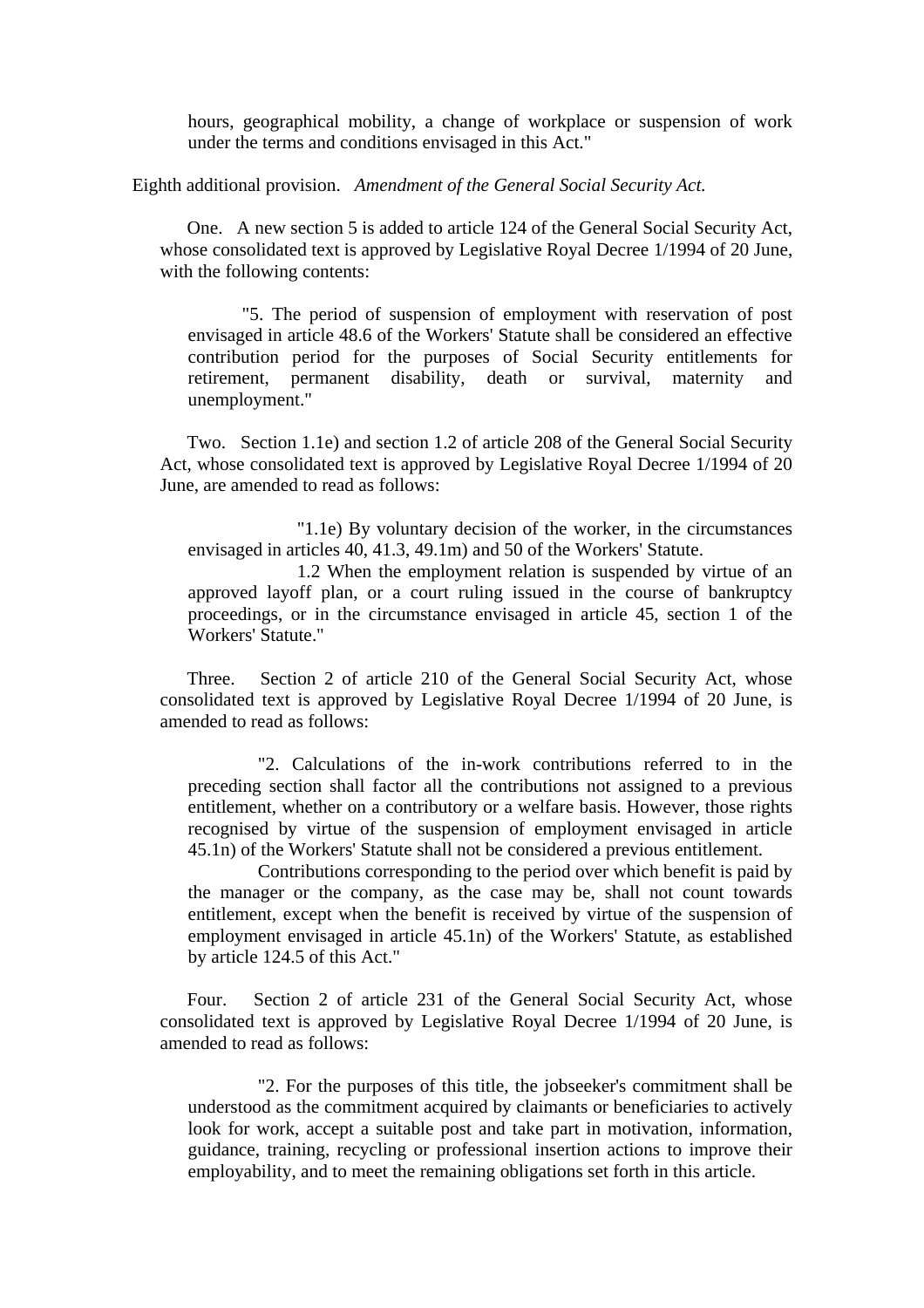In applying the rules set out in the preceding paragraph, the competent Public Employment Service shall give special consideration to the cases of gender violence victims, releasing them, where necessary, from full compliance with the conditions deriving from the signed commitment."

Five. A new additional provision is added to the General Social Security Act, whose consolidated text is approved by Legislative Royal Decree 1/1994 of 20 June, with the following contents:

"Fortieth additional provision. *Accreditation of legal situation of unemployment.*

 The legal situation of unemployment envisaged in articles 208.1.1e) and 208.1.2 herein, when referring, respectively, to articles 49.1m) and 45.1n) of the Workers' Statute Act, shall be accredited by a written communication from the employer of the termination or suspension of employment, together with the protection order in the victim's name or, failing that, a report from the Public Prosecutor's Office stating that evidence exists that the claimant is a gender violence victim."

Ninth additional provision. *Amendment of the Civil Service Reform Act.*

One. Section 3 of article 1 of Civil Service Reform Act 30/1984 of 2 August shall read as follows:

"3. The following shall be considered bases of the civil servants code, pursuant to article 149.1.18 of the Constitution, and therefore applicable to all government authority staff: articles 3.2e) and f); 6; 7; 8; 11; 12; 13.2; 3 and 4; 14.4; and 5; 16; 17; 18.1 to 5; 19.1 and 3; 20.1a), b), first paragraph, c), e), g) in its first to fourth paragraph, e i); 2 and 3; 21; 22.1, excepting the two last paragraphs; 23; 24; 25; 26; 29, excepting the final paragraph of its sections 5, 6 and 7; 30.5; 31; 32; 33; its third, 2 and 3, fourth, twelfth and fifteenth additional provisions; second, eighth and ninth transitional provisions."

Two. A new section 3 is added to article 17 of Civil Service Reform Act 30/1984 of 2 August.

 "3. In the framework of the Agreements concluded by the government authorities to facilitate civil servant mobility, special consideration shall go to female civil servants who are the victims of gender violence".

Three. A new letter i) is added to article 20, section 1 of the Civil Service Reform Act 30/1984 of 2 August , to read as follows:

 "i) Female civil servants suffering gender violence who are obliged to leave their job in the locality whether they were working in the interests of their protection or to exercise their entitlement to integrated social assistance, shall have a pre-emptive right to occupy another post within their corps or grade of analogous characteristics which is vacant or of a statutory nature. The competent government authority in each case shall inform the victim of the statutory posts to be filled in the same locality or any other localities she may specify."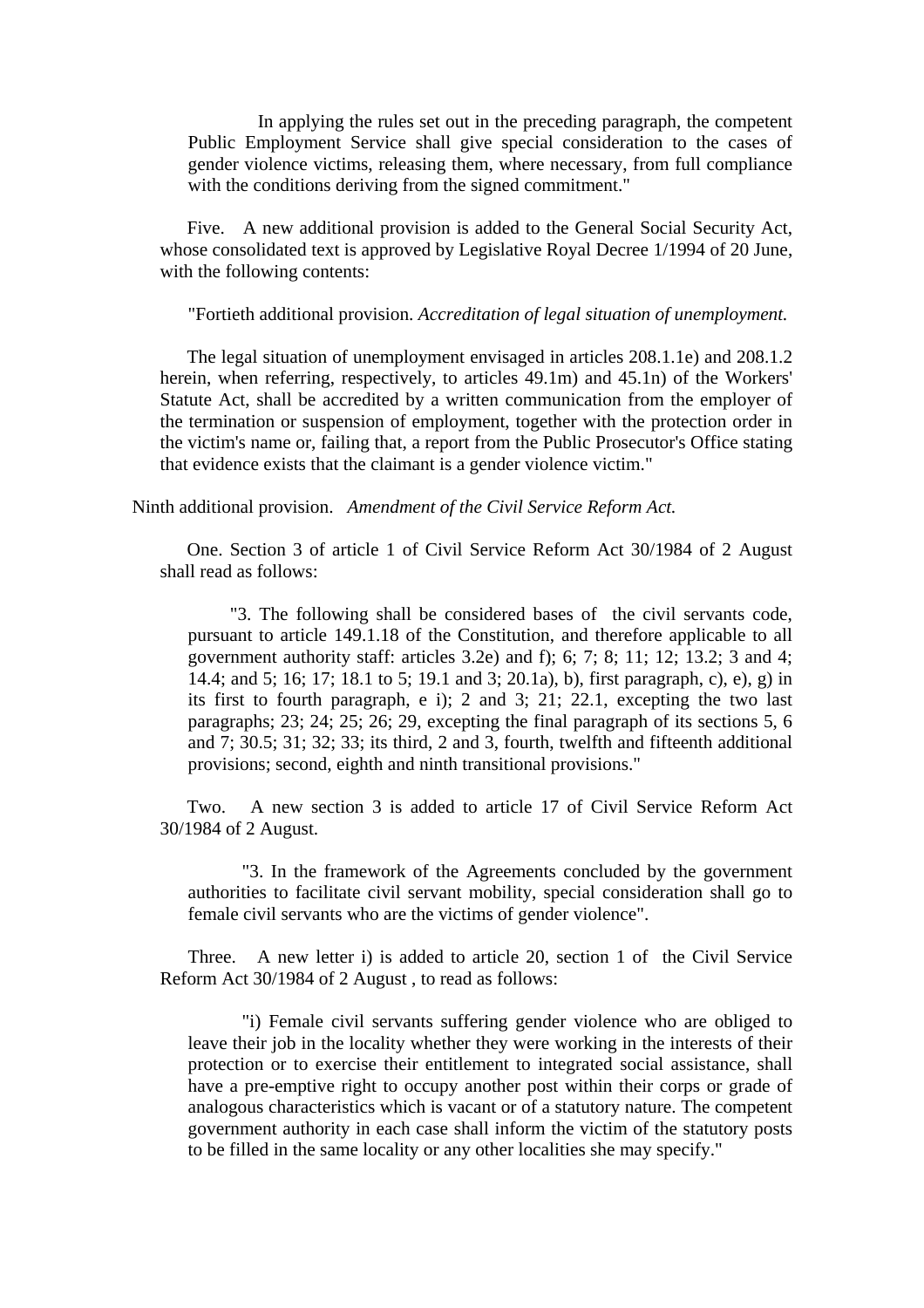Four. A new section 8 is added to article 29, section 8 of the Civil Service Reform Act 30/1984 of 2 August , to read as follows:

"8. Leave of absence for reasons of violence against women civil servants.

 Female civil servants suffering gender violence may apply for leave of absence in the interests of their protection or to exercise their right to integrated social assistance, whether or not they have completed a minimum length of service and with no limitation on the leave period. Their post shall be reserved for them over the first six months, which period shall also count towards promotion, seniority payments and retirement entitlement.

 Despite the foregoing, when legal protection measures require so for the victim's safety, the period of leave over which the post is reserved under the terms of the preceding paragraph may be extended for three-month periods up to a maximum of eighteen months, with identical effects to those expressed therein."

Five. A new section 5 is added to article 30 of the Civil Service Reform Act 30/1984 of 2 August, to read as follows:

"5. In cases where female civil servants suffering gender violence have had to be absent from work for related causes, such absence, whether total or partial, shall be deemed to be justified, for the time and under the conditions stipulated by the social services or health services, whichever is relevant.

Female civil servants who are the victims of gender violence shall have the right to a reduction in their working day, with a proportional reduction in wages, or the reorganisation of work time, through the adaptation of working hours, the application of flexitime or some other available form of work time organisation, in the interests of their protection or to exercise their entitlement to integrated social assistance, under the terms laid down by the government authority competent in each case."

Tenth additional provision. *Amendment of the Organic Judiciary Act.*

One. Article 26, section 2 of Organic Judiciary Act 6/1985 of 1 July is amended to read as follows:

### "Article 26.

First Instance and Magistrates Courts, Commercial Courts, Violence against Women Courts, Criminal Courts, Administrative Law Courts, Employment Law Courts, Juvenile Courts and Courts of Prison Vigilance."

Two. The heading of book I, title IV, chapter V of Organic Judiciary Act 6/1985 of 1 July is amended to read as follows:

"Chapter V. On the First Instance and Magistrates Courts, Commercial Courts, Criminal Courts, Violence against Women Courts, Administrative Law Courts, Employment Law Courts, Juvenile Courts and Courts of Prison Vigilance."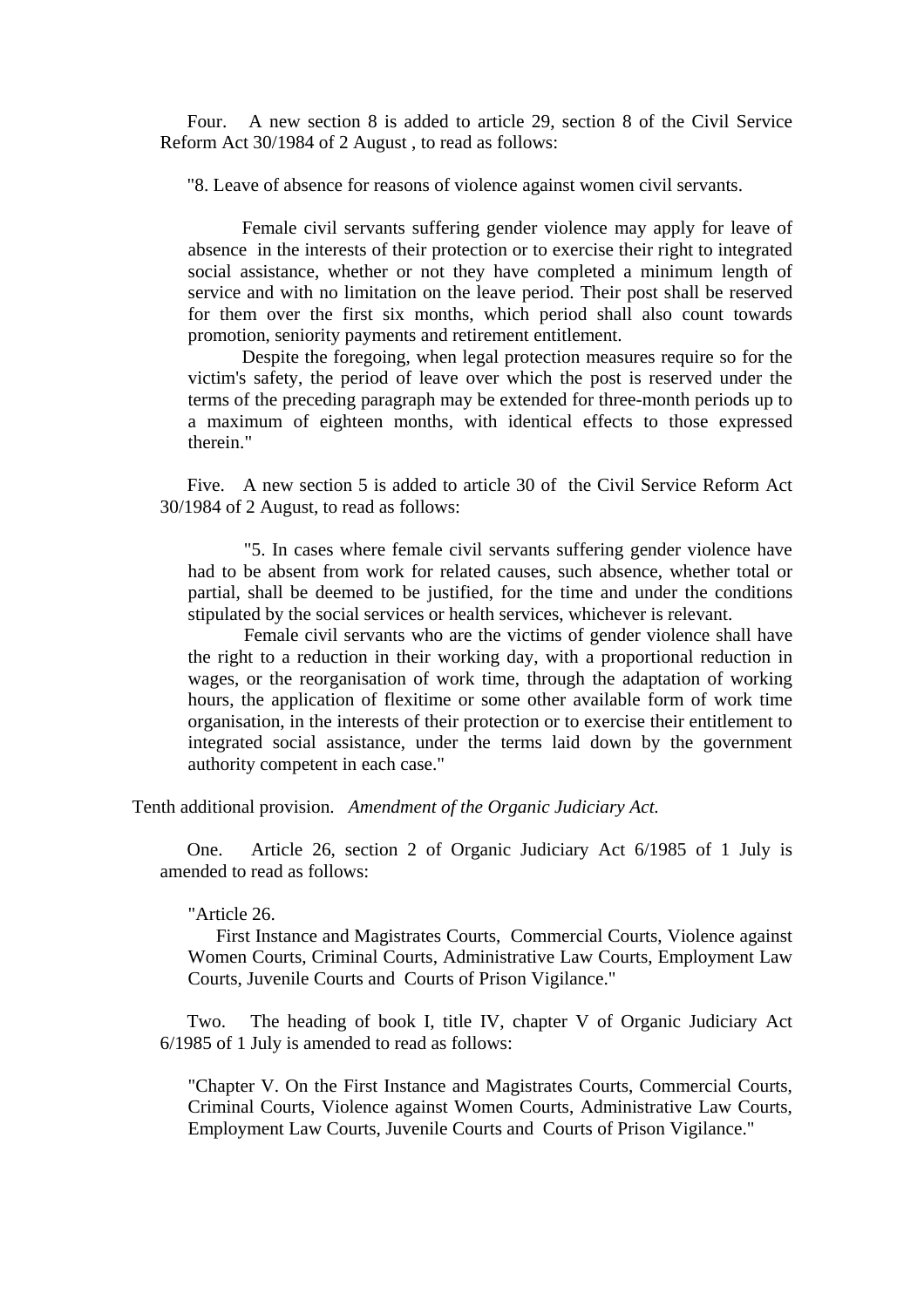Three. Article 87, section 1 of Organic Judiciary Act 6/1985 of 1 July is amended to read as follows:

"Article 87.

- 1. The Magistrates Courts shall deal with the following matters under criminal law:
	- a) Investigation of criminal causes to be heard in County Courts and Criminal Courts, except those coming under the jurisdiction of the Violence against Women Courts.
	- b) They shall also hand down judgement in undefended cases when the law so provides.
	- c) Hearing of misdemeanour proceedings, except those under the jurisdiction of Justices of the Peace or Violence against Women Courts.
	- d) "Habeas corpus" proceedings.
	- e) Legal appeals against the decisions of Justices of the Peace in their judicial district, and questions of assigning competence between them.
	- f) The issue of protection orders for victims of violence against women when acting as a duty court, provided such order may not be issued by the Violence against Women Court."

Three *bis*. A new paragraph is added to article 89 *bis*, section 2 of Organic Judiciary Act 6/1985 of 1 July, with contents as follows:

"To facilitate the hearing of cases investigated by Violence against Women Courts, one or several courts in each province should specialise, depending on the caseload, in accordance with article 98 of the present Act."

Four. Article 210, section 1 of Organic Judiciary Act 6/1985 of 1 July is amended to read as follows:

"1. The Judges of First Instance and Magistrates Courts, Commercial Courts, Criminal Courts, Violence against Women Courts, Administrative Law Courts, Juvenile Courts and Employment Law Courts shall take turns in localities where there are several judges of the same court, in the form laid down by the Government Division of the Regional High Court, at the proposal of the Board of Judges.

Five. A new paragraph is added to article 211, section 3 of Organic Judiciary Act 6/1985 of 1 July, with contents as follows:

"Violence against Women Judges shall be replaced by Investigating Judges or Judges of the First Instance and Magistrates Court in the order established by the Government Division of the corresponding Regional High Court."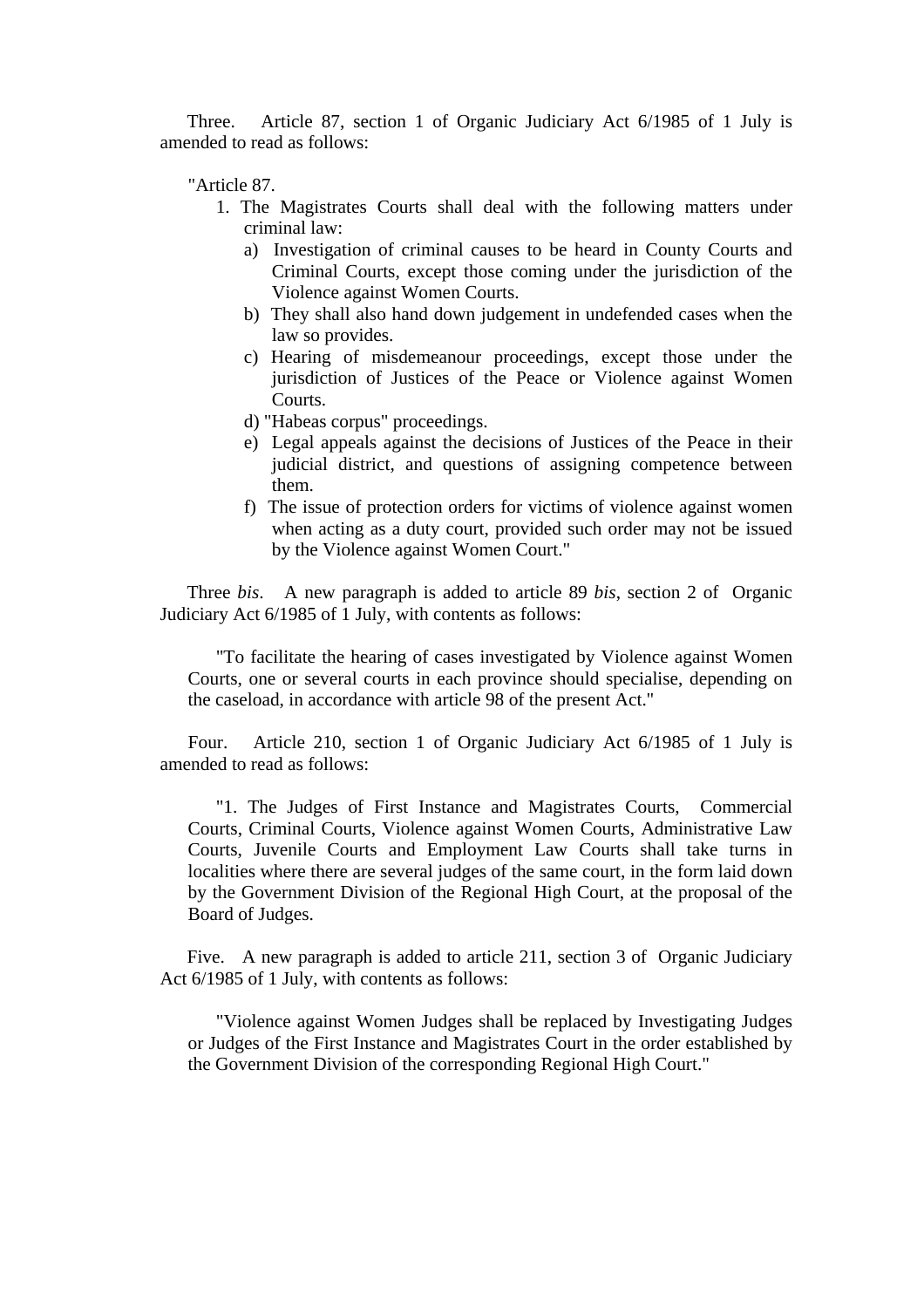Eleventh additional provision. *Evaluation of the Act's implementation.*

The Government, in collaboration with the Autonomous Communities, shall prepare a report evaluating the effectiveness of this Organic Act in combating violence against women three years after its entry to force, which report shall be presented to the Congress of Deputies.

Twelfth additional provision. *Amendment of the Criminal Procedure Act.*

A fourth additional provision is added to the Criminal Procedure Act, with contents as follows:

"1. The references made to the Investigating Judge and the Judge of the Court of First Instance in article 554 *ter* of this Act, sections 1 and 7, in the reading given by Act 27/2003 of 31 July, regulating the Protection Order of Victims of Domestic Violence shall be understood as extensive to the Violence against Women Judge.

2. The references made to the Duty Judge in book IV, title III and articles 962 to 971 of this Act shall be understood as extensive, where appropriate, to the Violence against Women Judge."

Thirteenth additional provision. *Establishment of the Fund.*

In order to contribute to the start-up of the services provided for in article 19 of this Act, and ensure interterritorial equity in its implementation, a Fund shall be established which Autonomous Communities may draw on during the two years following the entry to force of this Act, in accordance with the objective criteria defined by the corresponding Sectoral Conference. Notwithstanding this, the Autonomous Communities of the Basque Country and Navarre shall be governed in these financial aspects by their special economic regimes.

The Autonomous Communities, in the exercise of their powers, shall undertake a joint diagnosis with local authorities on the impact of gender violence in their region, along with an assessment of their needs, resources and service requirements pursuant to article 19 of this Act. The said analyses shall be conducted during the first year after the Act is approved.

Allocation to the Fund shall be as specified in respective General State Budget Acts.

Fourteenth additional provision. *Economic impact report.*

Notwithstanding the financial responsibility of Autonomous Communities, as established in Act 21/2001 of 27 December, and in accordance with the principle of constitutional loyalty enshrined in article 2.1e) of Organic Act 8/1980 of 22 September on Autonomous Community Financing, the competent ministries shall, at the instance of the corresponding interterritorial bodies, draw up reports on the economic implications of this Act. These reports shall be presented to the Ministry of Finance which shall refer them to the Council of Fiscal and Financial Policy.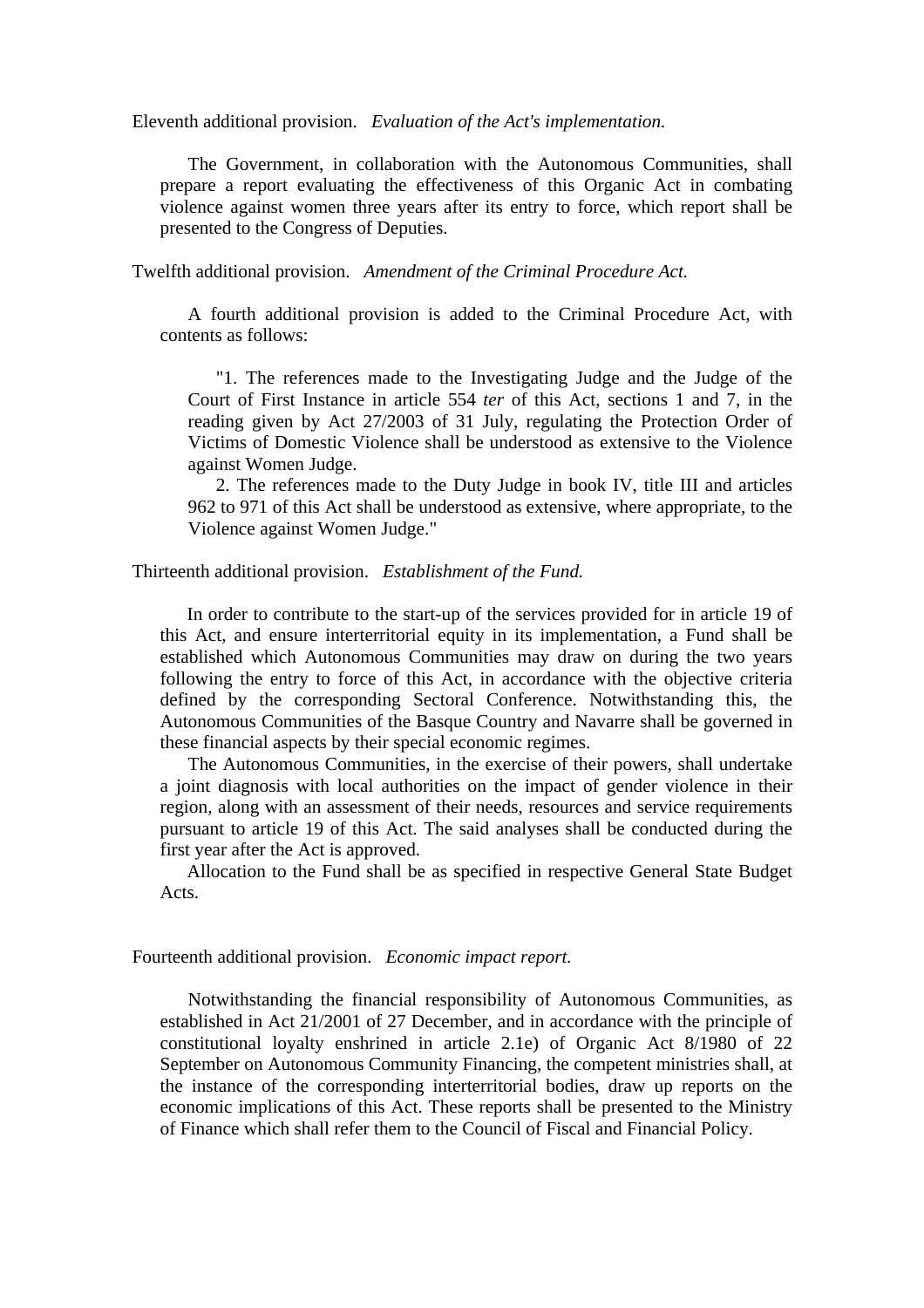Fifteenth additional provision. *Agreements on housing matters.*

The Government may, through agreements with the competent authorities, promote special access to subsidised housing for the victims of gender violence.

Sixteenth additional provision. *Coordination of Public Employment Services.*

Pursuant to Employment Act 56/2003 of 16 December, steps will be taken to coordinate Public Employment Services so as to facilitate the labour market access of gender violence victims when they change residence in the exercise of their right to geographical mobility, and such change of residence of is from one Autonomous Community to another.

Seventeenth additional provision. *School enrolment.*

The education authorities shall take the necessary steps to ensure the immediate school enrolment of children when a woman changes residence for reasons of gender violence.

Eighteenth additional provision. *Organisation of Violence against Women Courts*.

"2. In exceptional circumstances, the change may be authorised by Royal Decree at the proposal of the Ministry of Justice, after consultation with the Council of State, even though the requisites stated in the said article are not met. Where the person applying for a change of surname is a victim of gender violence, and in any other case where the urgency of the matter so advises, the change may be authorised by a Ministry of Justice Order under the terms set by the Regulation."

An annex XIII is appended to Act 38/1988 of 28 December on Judicial Organisation, whose text is annexed to this Organic Act.

Nineteenth additional provision. *Pension Guarantee Fund.*

The State shall guarantee the payment of accrued and overdue alimony to the underage children as set in a court-approved settlement or by means of a court order, through specific legislation laying down a coverage system for such eventualities. The said text shall deal expressly with the case of gender violence victims.

Twentieth additional provision. *Change of surname.*

Article 58 of the Civil Registry Act of 8 June 1957, shall read as follows:

First transitional provision. *Application of measures.*

Civil or criminal proceedings relating to gender violence which are under way at the time of entry to force of this Act shall remain under the jurisdiction of the bodies hearing them until a final and binding judgement is issued.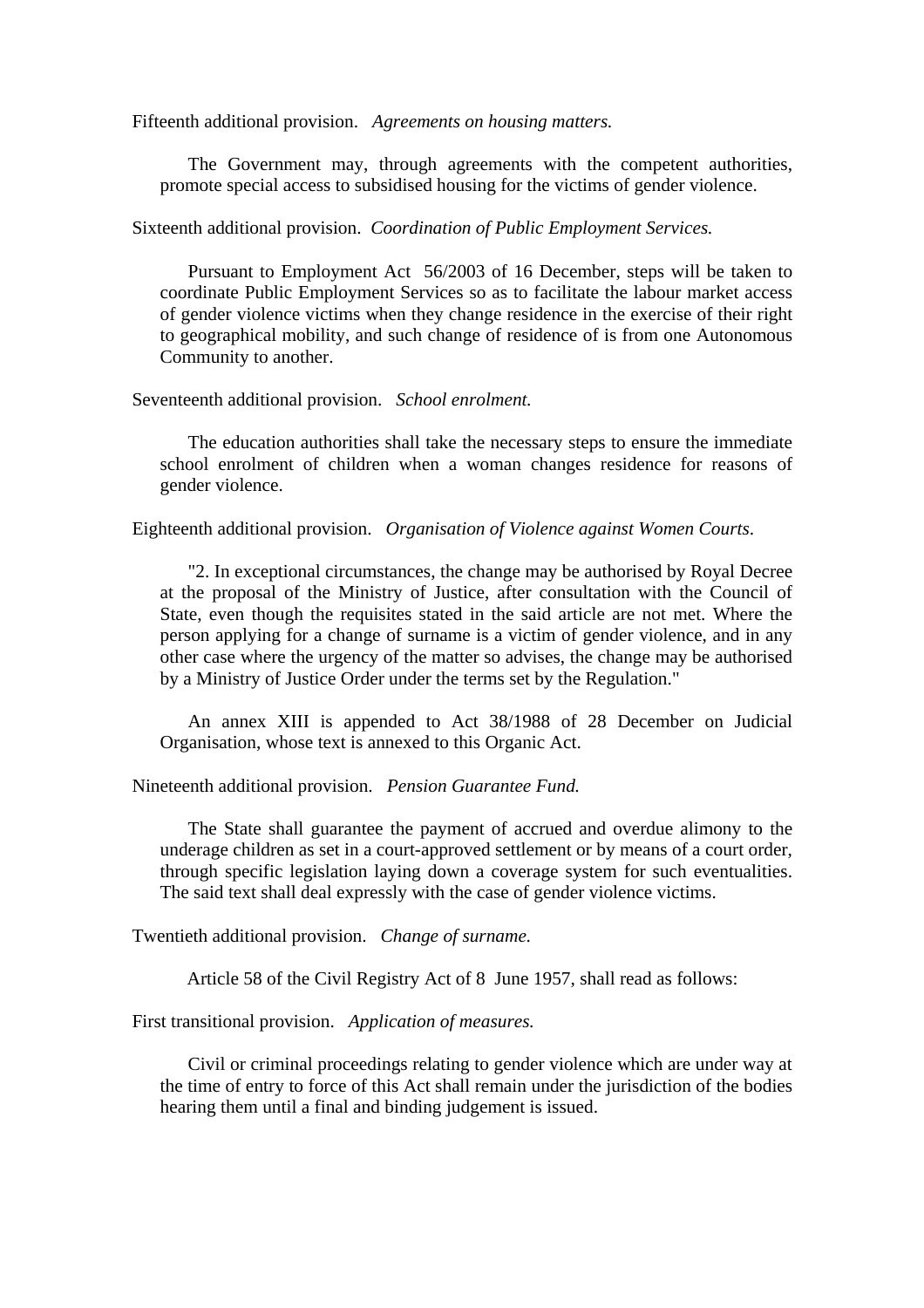Second transitional provision. *Transitional law.*

The Courts or Tribunals dealing with cases of gender violence which are being heard when this Act comes into force may adopt the measures set out in title V, chapter IV.

Single derogatory provision.

All legal provisions of the same or lower level that are inconsistent with the terms of this Act are hereby repealed.

First final provision. *Legal references.*

All references and mentions to Investigating Judges contained in criminal proceedings legislation shall be understood as referring also to Violence against Women Judges in their area of competences.

Second final provision. *Competence authority.*

This Act is enacted in reliance upon article 149.1, sections 1, 5, 6, 7, 8, 17, 18 and 30 of the Spanish Constitution.

Third final provision. *Status of this Act.*

This Act has the status of an Organic Act, with the exception of the following precepts: title I, title II, title III, articles 42, 43, 44, 45, 46, 47, 70, 71, 72, and its first, second, sixth, seventh, eighth, ninth, eleventh, thirteenth, fifteenth, sixteenth, seventeenth, eighteenth, nineteenth and twentieth additional provisions, its second transitional provision and its fourth, fifth and sixth final provisions.

Fourth final provision. *Statutory faculty.*

1. The Government is empowered to issue all necessary provisions for the application of this Act within six months of its publication in the "Official State Gazette".

 Within this term, the Ministry of Justice shall make all necessary arrangements for the establishment of the Violence against Women Courts, and to make the changes prescribed in the organisational structure of the Public Prosecutor's Office.

2. Within six months from the entry to force of this Organic Act, the General Judiciary Council shall issue the necessary regulations for the adaptation of duty services to the existence of the new Violence against Women Courts, the organisation of their timetable and appointments system, and proper coordination between the Judicial Police and the said Courts.

Fifth final provision. *Regulatory amendments.*

Within six months from the approval of this Organic Act, the Government shall amend article 116.4 of Royal Decree 190/1996 of 9 February approving the Prison Regulations, making it incumbent on the Prison Authorities to organise the specific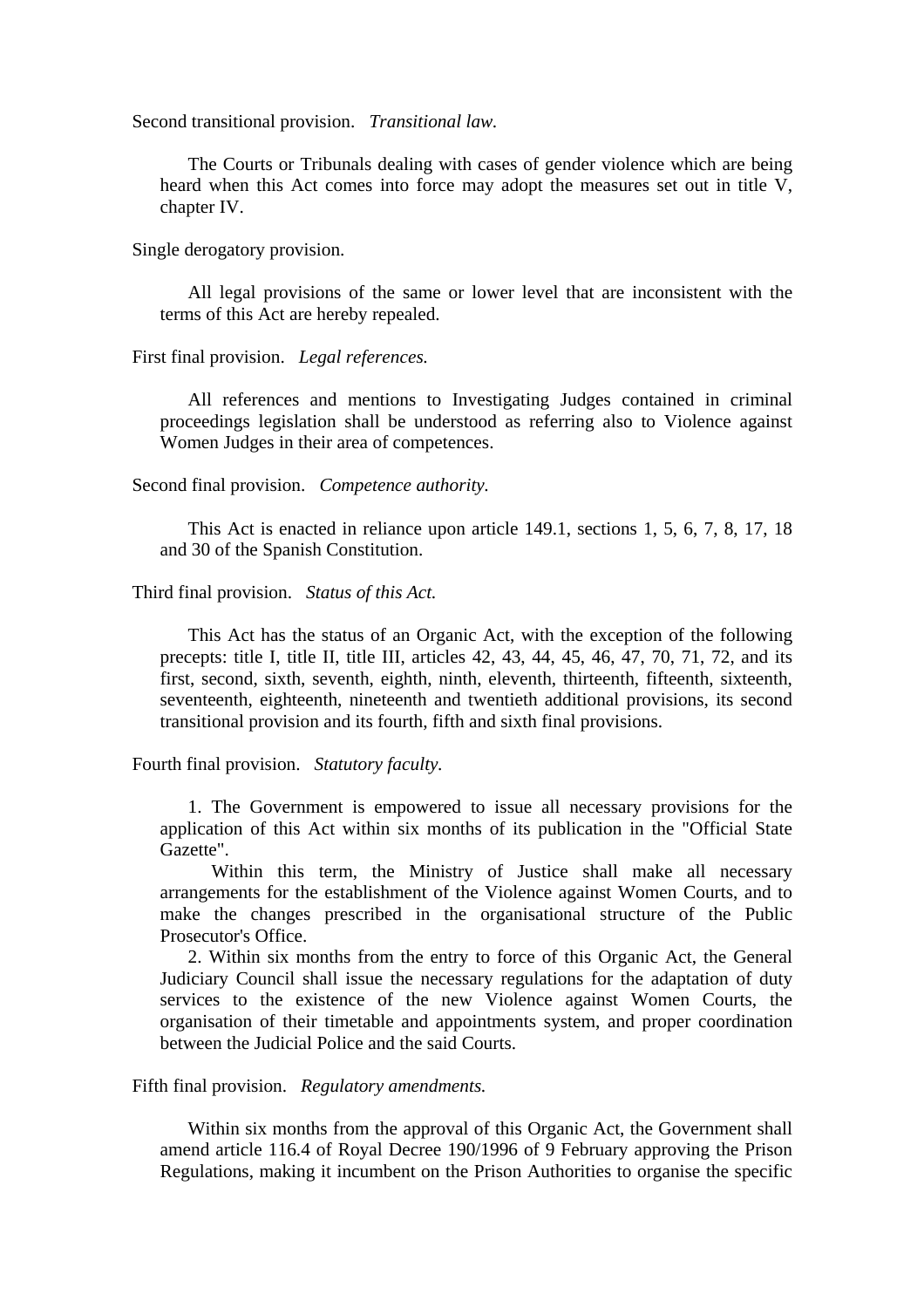inmate programmes envisaged herein. It shall also, within the same term, amend Royal Decree 738/1997 of 23 May and Royal Decree 996/2003 of 25 July.

Within the term referred to in the preceding paragraph, the Central Government and Autonomous Communities shall adapt their legislation to the provisions of this Act in their respective areas of competence.

Sixth final provision. Amendment of Act 1/1996 of 10 January on Free Legal Aid

Article 3, section 5 of Act 1/1996 of 10 January on Free legal Aid is amended to read as follows:

"5. Nor shall the victims of gender violence be required to give prior proof of inadequate means when applying for specialist free legal counsel, which they shall immediately be assigned, irrespective of whether they are later refused such entitlement and have to pay the lawyer the fees due for his or her services."

Seventh final provision. *Entry into force*.

This Organic Act shall come into force on the thirtieth day following its publication in the "Official State Gazette", except for the provisions of titles IV and V, which shall come into force in six months.

In consequence, I hereby order all Spaniards, individuals and authorities, to obey and uphold this organic act.

Madrid, 28 December 2004.

JUAN CARLOS R.

President of the Government JOSE LUIS RODRIGUEZ ZAPATERO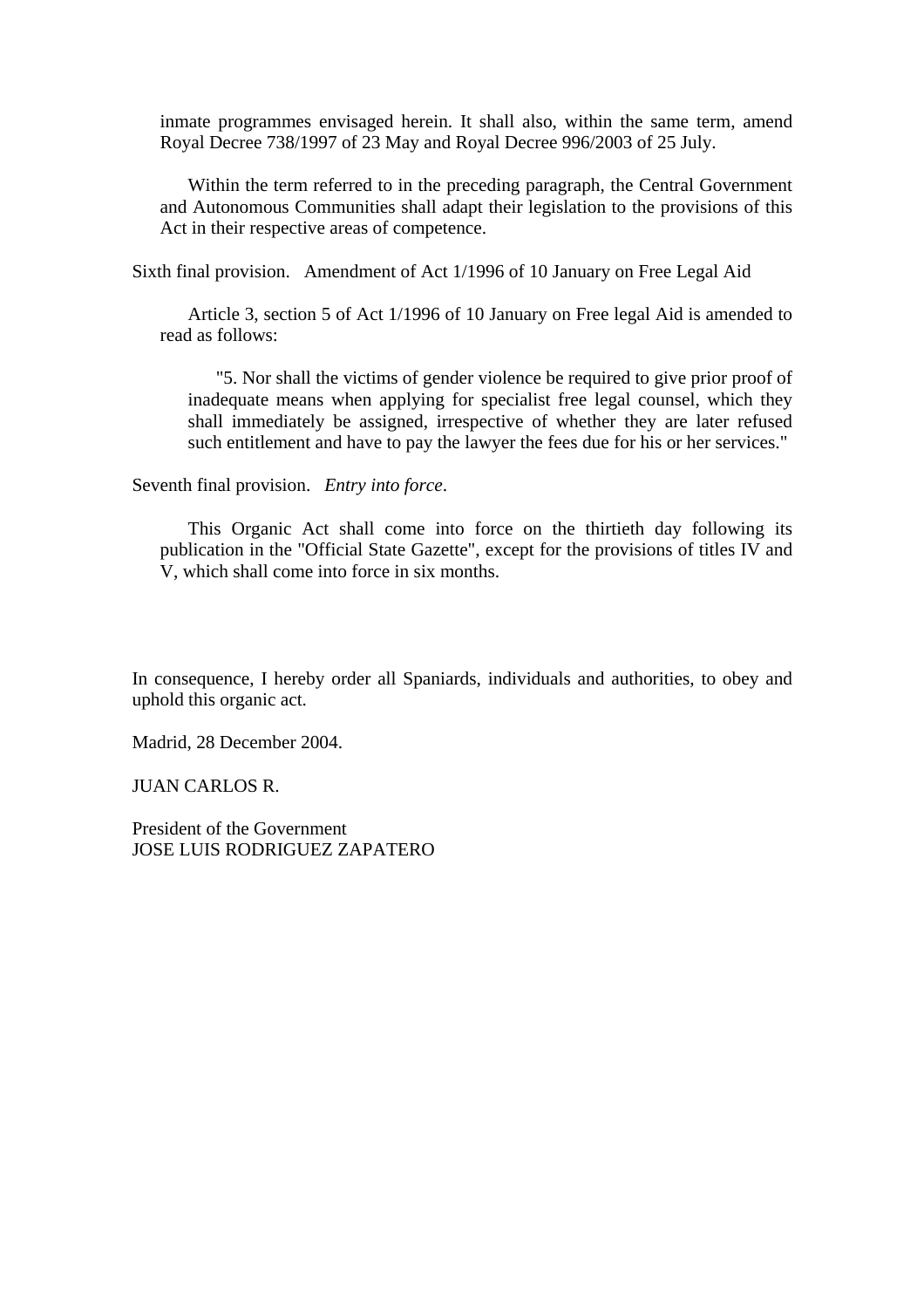# **ANNEX**

# "ANNEX XIII

# **Violence against Women Courts**

| Province  | Judicial         | Exclusive | Shared       | Category of holder     |
|-----------|------------------|-----------|--------------|------------------------|
| Andalusia | district no.     |           |              |                        |
| Almería   |                  |           |              |                        |
|           | $\mathbf{1}$     |           | $\mathbf{1}$ |                        |
|           | $\overline{2}$   |           | 1            |                        |
|           | 3                |           | 1            |                        |
|           | $\overline{4}$   |           | 1            |                        |
|           | 5                |           | 1            |                        |
|           | 6                |           | $\mathbf{1}$ |                        |
|           | $\boldsymbol{7}$ |           | $\mathbf{1}$ |                        |
|           | 8                |           | $\mathbf{1}$ |                        |
| Cadiz     |                  |           |              |                        |
|           | $\mathbf{1}$     |           | $\mathbf{1}$ |                        |
|           |                  |           |              |                        |
|           | $\overline{c}$   |           | $\mathbf{1}$ |                        |
|           | 3                |           | $\mathbf{1}$ | Occupied by magistrate |
|           | $\overline{4}$   |           | $\mathbf{1}$ |                        |
|           | 5                |           | $\mathbf{1}$ |                        |
|           | 6                |           | $\mathbf{1}$ | Occupied by magistrate |
|           | $\tau$           |           | $\mathbf{1}$ | Occupied by magistrate |
|           | $8\,$            |           | $\mathbf{1}$ |                        |
|           | 9                |           | $\mathbf{1}$ | Occupied by magistrate |
|           | 10               |           | $\mathbf{1}$ | Occupied by magistrate |
|           | 11               |           | $\mathbf{1}$ |                        |
|           | 12               |           | 1            |                        |
|           | 13               |           | $\mathbf{1}$ |                        |
|           | 14               |           | $\mathbf{1}$ |                        |
|           | 15               |           | $\mathbf{1}$ |                        |
| Cordova   |                  |           |              |                        |
|           | $\mathbf{1}$     |           | 1            |                        |
|           | $\overline{c}$   |           | 1            |                        |
|           | $\overline{3}$   |           | 1            |                        |
|           | $\overline{A}$   |           | $\mathbf{1}$ |                        |
|           | 5                |           | $\mathbf{1}$ |                        |
|           | 6                |           | 1            |                        |
|           | $\boldsymbol{7}$ |           | 1            |                        |
|           | 8                |           | 1            |                        |
|           | 9                |           |              |                        |
|           | 10               |           |              |                        |
|           | $11\,$           |           |              |                        |
|           | 12               |           | $\mathbf{1}$ |                        |
| Granada   |                  |           |              |                        |
|           | $\,1$            |           | $\mathbf{1}$ |                        |
|           | $\overline{c}$   |           | $\mathbf{1}$ |                        |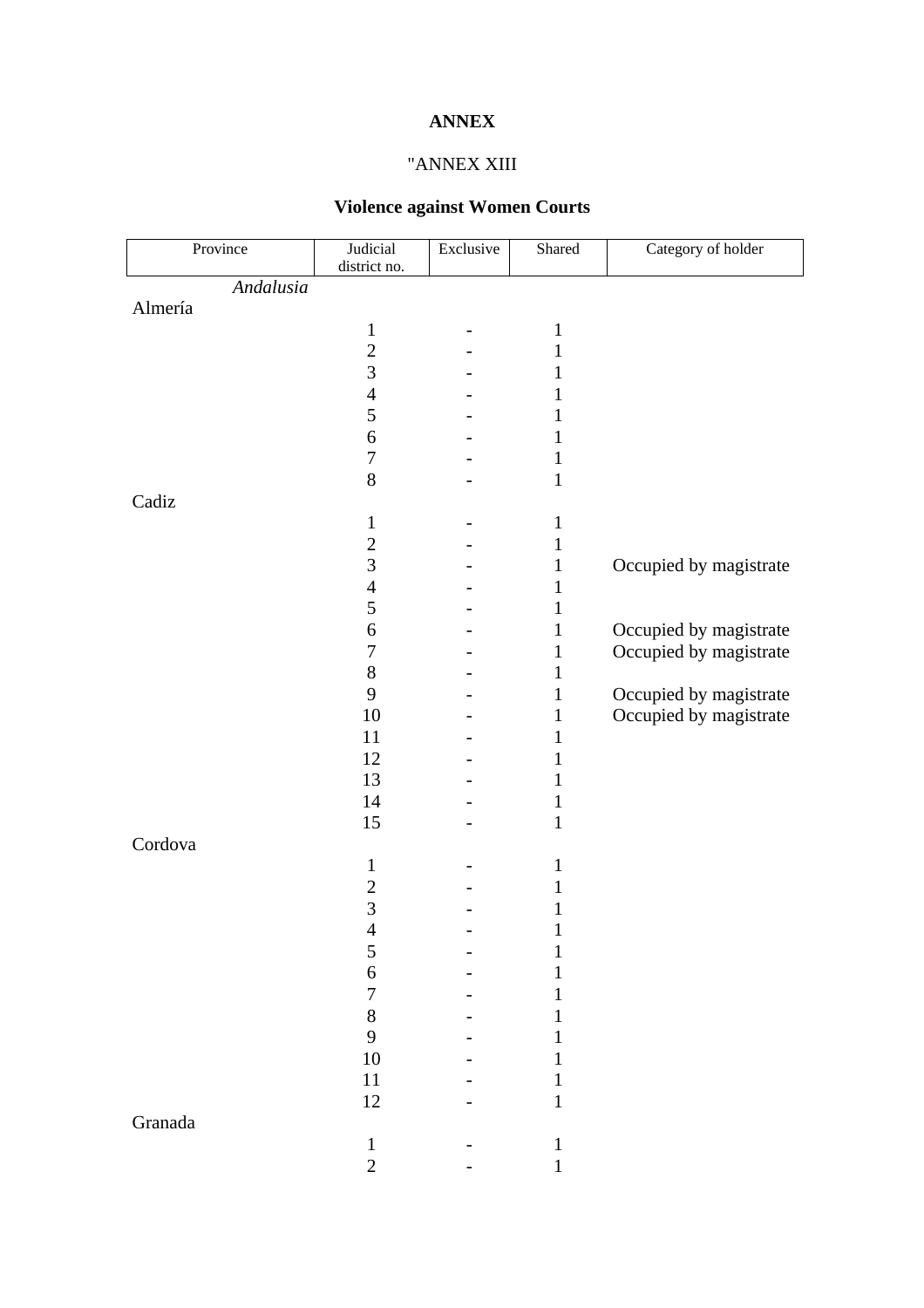| Occupied by magistrate<br>$\overline{4}$<br>$\mathbf{1}$<br>5<br>$\mathbf{1}$<br>$\sqrt{6}$<br>$\mathbf{1}$<br>$\boldsymbol{7}$<br>$\mathbf 1$<br>$8\,$<br>$\mathbf{1}$<br>9<br>$\mathbf 1$<br>Huelva<br>$\mathbf{1}$<br>$\mathbf{1}$<br>$\sqrt{2}$<br>$\mathbf{1}$<br>3<br>1<br>$\overline{4}$<br>$\mathbf{1}$<br>5<br>$\mathbf{1}$<br>6<br>$\mathbf 1$<br>Jaén<br>$\mathbf{1}$<br>$\mathbf 1$<br>$\overline{c}$<br>$\mathbf{1}$ |
|-----------------------------------------------------------------------------------------------------------------------------------------------------------------------------------------------------------------------------------------------------------------------------------------------------------------------------------------------------------------------------------------------------------------------------------|
|                                                                                                                                                                                                                                                                                                                                                                                                                                   |
|                                                                                                                                                                                                                                                                                                                                                                                                                                   |
|                                                                                                                                                                                                                                                                                                                                                                                                                                   |
|                                                                                                                                                                                                                                                                                                                                                                                                                                   |
|                                                                                                                                                                                                                                                                                                                                                                                                                                   |
|                                                                                                                                                                                                                                                                                                                                                                                                                                   |
|                                                                                                                                                                                                                                                                                                                                                                                                                                   |
|                                                                                                                                                                                                                                                                                                                                                                                                                                   |
|                                                                                                                                                                                                                                                                                                                                                                                                                                   |
|                                                                                                                                                                                                                                                                                                                                                                                                                                   |
|                                                                                                                                                                                                                                                                                                                                                                                                                                   |
|                                                                                                                                                                                                                                                                                                                                                                                                                                   |
|                                                                                                                                                                                                                                                                                                                                                                                                                                   |
|                                                                                                                                                                                                                                                                                                                                                                                                                                   |
|                                                                                                                                                                                                                                                                                                                                                                                                                                   |
|                                                                                                                                                                                                                                                                                                                                                                                                                                   |
| $\overline{3}$<br>1                                                                                                                                                                                                                                                                                                                                                                                                               |
| $\overline{4}$<br>$\mathbf 1$                                                                                                                                                                                                                                                                                                                                                                                                     |
| $\mathfrak s$<br>$\mathbf 1$                                                                                                                                                                                                                                                                                                                                                                                                      |
| $\sqrt{6}$                                                                                                                                                                                                                                                                                                                                                                                                                        |
| 1<br>$\boldsymbol{7}$<br>1                                                                                                                                                                                                                                                                                                                                                                                                        |
| $8\,$                                                                                                                                                                                                                                                                                                                                                                                                                             |
| 1<br>9                                                                                                                                                                                                                                                                                                                                                                                                                            |
| $\mathbf 1$                                                                                                                                                                                                                                                                                                                                                                                                                       |
| $10\,$<br>$\mathbf 1$                                                                                                                                                                                                                                                                                                                                                                                                             |
| Málaga                                                                                                                                                                                                                                                                                                                                                                                                                            |
| $\mathbf{1}$<br>$\mathbf{1}$                                                                                                                                                                                                                                                                                                                                                                                                      |
| $\sqrt{2}$<br>$\mathbf{1}$                                                                                                                                                                                                                                                                                                                                                                                                        |
| $\overline{3}$<br>$\mathbf{1}$                                                                                                                                                                                                                                                                                                                                                                                                    |
| $\overline{4}$<br>$\mathbf{1}$                                                                                                                                                                                                                                                                                                                                                                                                    |
| 5<br>Occupied by magistrate<br>$\mathbf{1}$                                                                                                                                                                                                                                                                                                                                                                                       |
| Occupied by magistrate<br>$\boldsymbol{6}$<br>$\mathbf{1}$                                                                                                                                                                                                                                                                                                                                                                        |
| $\boldsymbol{7}$<br>$\mathbf{1}$                                                                                                                                                                                                                                                                                                                                                                                                  |
| $8\,$<br>1                                                                                                                                                                                                                                                                                                                                                                                                                        |
| 9                                                                                                                                                                                                                                                                                                                                                                                                                                 |
| $10\,$<br>1                                                                                                                                                                                                                                                                                                                                                                                                                       |
| $11\,$<br>1                                                                                                                                                                                                                                                                                                                                                                                                                       |
| $12\,$<br>Occupied by magistrate<br>$\mathbf{1}$                                                                                                                                                                                                                                                                                                                                                                                  |
| Seville                                                                                                                                                                                                                                                                                                                                                                                                                           |
| $\mathbf{1}$<br>$\mathbf{1}$                                                                                                                                                                                                                                                                                                                                                                                                      |
| $\overline{c}$<br>1                                                                                                                                                                                                                                                                                                                                                                                                               |
| $\overline{3}$                                                                                                                                                                                                                                                                                                                                                                                                                    |
| $\overline{4}$<br>1                                                                                                                                                                                                                                                                                                                                                                                                               |
| 5<br>I                                                                                                                                                                                                                                                                                                                                                                                                                            |
| $\sqrt{6}$                                                                                                                                                                                                                                                                                                                                                                                                                        |
| $\boldsymbol{7}$<br>1                                                                                                                                                                                                                                                                                                                                                                                                             |
| $8\,$                                                                                                                                                                                                                                                                                                                                                                                                                             |
| 9<br>L                                                                                                                                                                                                                                                                                                                                                                                                                            |
| $10\,$<br>1                                                                                                                                                                                                                                                                                                                                                                                                                       |
| $11\,$<br>$\mathbf{1}$                                                                                                                                                                                                                                                                                                                                                                                                            |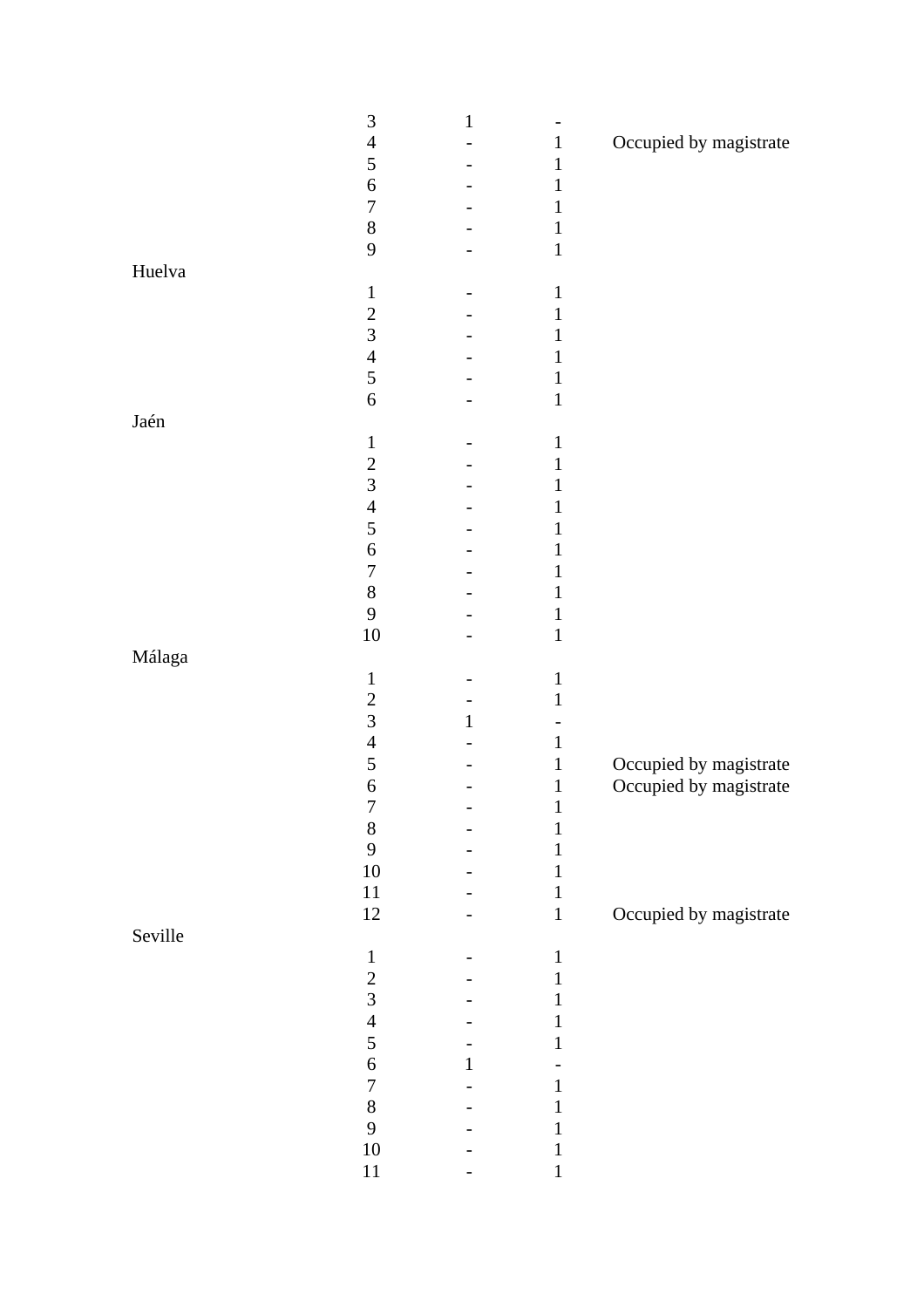|                                                    | 12               |   | $\mathbf{1}$ | Occupied by magistrate |
|----------------------------------------------------|------------------|---|--------------|------------------------|
|                                                    | 13               |   | 1            |                        |
|                                                    | 14               |   | $\mathbf{1}$ |                        |
|                                                    | 15               |   | $\mathbf{1}$ |                        |
| Aragon                                             |                  |   |              |                        |
| Huesca                                             |                  |   |              |                        |
|                                                    | $\mathbf{1}$     |   | $\mathbf{1}$ |                        |
|                                                    | $\overline{c}$   |   | 1            |                        |
|                                                    | $\overline{3}$   |   | 1            |                        |
|                                                    | $\overline{4}$   |   | 1            |                        |
|                                                    | 5                |   |              |                        |
|                                                    | $\boldsymbol{6}$ |   | 1            |                        |
| Teruel                                             |                  |   |              |                        |
|                                                    | $\mathbf{1}$     |   | $\mathbf{1}$ |                        |
|                                                    | $\overline{c}$   |   | $\mathbf 1$  |                        |
|                                                    | $\overline{3}$   |   | $\mathbf{1}$ |                        |
| Saragossa                                          |                  |   |              |                        |
|                                                    | $\mathbf{1}$     |   | 1            |                        |
|                                                    | $\overline{2}$   |   | 1            |                        |
|                                                    | 3                |   |              |                        |
|                                                    | $\overline{4}$   |   |              |                        |
|                                                    | 5                |   | I            |                        |
|                                                    | $\sqrt{6}$       |   | $\mathbf 1$  |                        |
|                                                    | $\overline{7}$   |   | $\mathbf 1$  |                        |
| Asturias                                           |                  |   |              |                        |
| Asturias                                           |                  |   |              |                        |
|                                                    | $\mathbf{1}$     |   | $\mathbf{1}$ |                        |
|                                                    | $\overline{c}$   |   | 1            |                        |
|                                                    | $\overline{3}$   |   | 1            |                        |
|                                                    | $\overline{4}$   |   | $\mathbf{1}$ | Occupied by magistrate |
|                                                    | 5                |   | 1            |                        |
|                                                    | $\boldsymbol{6}$ |   | $\mathbf 1$  |                        |
|                                                    | 7                |   |              |                        |
|                                                    | $\,8\,$          |   | 1            | Occupied by magistrate |
|                                                    | 9                |   |              |                        |
|                                                    | 10               |   |              |                        |
|                                                    | 11               |   | I            |                        |
|                                                    | 12               |   |              |                        |
|                                                    | 13               |   |              |                        |
|                                                    | 14               |   |              |                        |
|                                                    | 15               |   |              |                        |
|                                                    | 16               |   |              |                        |
|                                                    | 17               |   | 1            |                        |
|                                                    | 18               |   | $\mathbf{1}$ |                        |
| <b>Balearic Islands</b><br><b>Balearic Islands</b> |                  |   |              |                        |
|                                                    | $\mathbf{1}$     |   | $\mathbf{1}$ | Occupied by magistrate |
|                                                    | $\overline{c}$   |   | $\mathbf{1}$ |                        |
|                                                    | $\overline{3}$   | 1 |              |                        |
|                                                    | $\overline{4}$   |   | 1            |                        |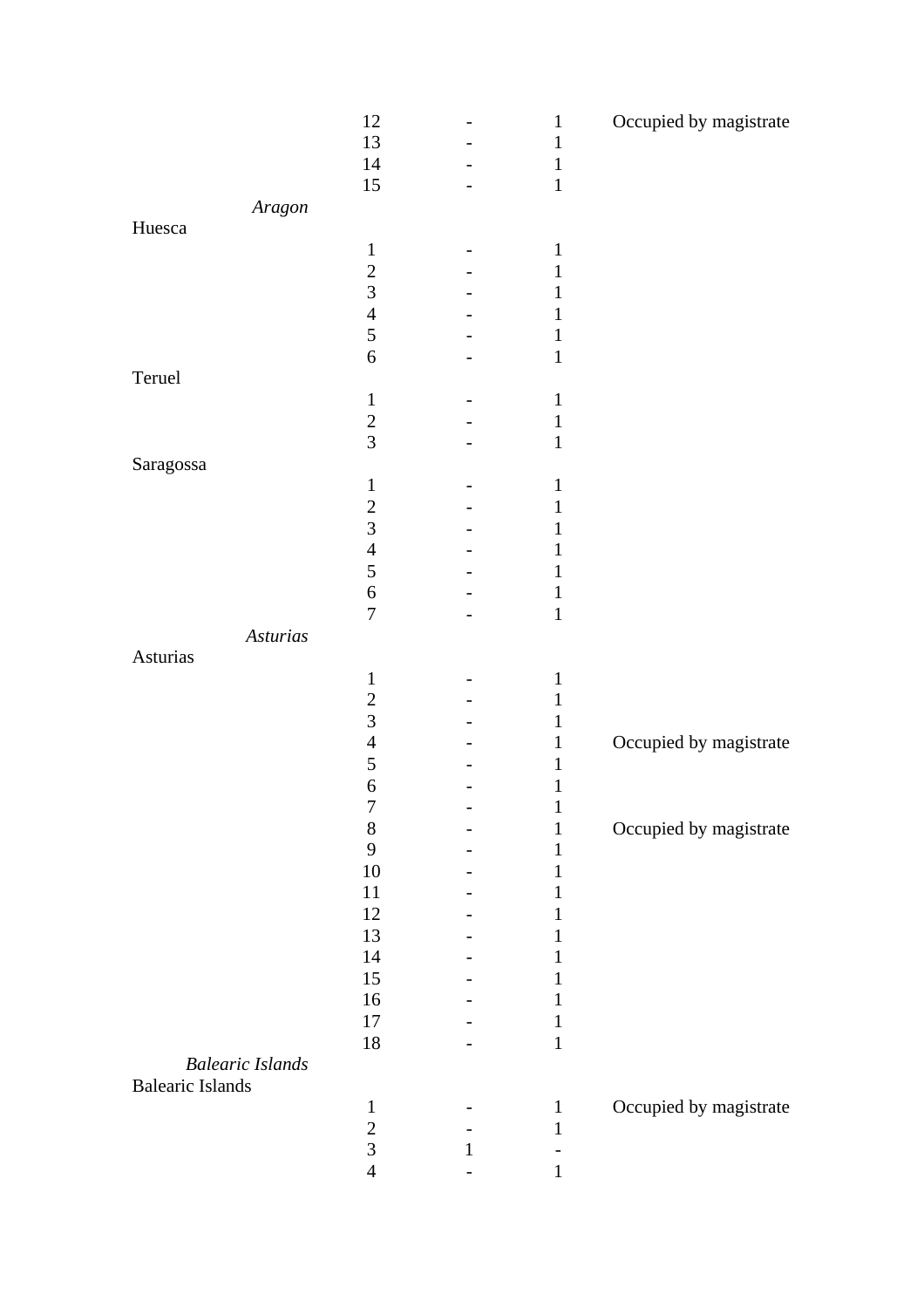|                        | 5<br>$\boldsymbol{6}$              |              | $\mathbf{1}$<br>$\mathbf{1}$ | Occupied by magistrate |
|------------------------|------------------------------------|--------------|------------------------------|------------------------|
|                        | 7                                  |              | $\mathbf{1}$                 |                        |
| Canary Islands         |                                    |              |                              |                        |
| Las Palmas             |                                    |              |                              |                        |
|                        | $\mathbf 1$                        |              | $\mathbf{1}$                 | Occupied by magistrate |
|                        | $\mathbf{2}$                       | $\mathbf{1}$ |                              |                        |
|                        | 3                                  |              | $\mathbf{1}$                 |                        |
|                        | $\overline{4}$                     |              | 1                            |                        |
|                        | $\mathfrak s$                      |              | $\mathbf{1}$                 | Occupied by magistrate |
|                        | $\sqrt{6}$                         |              | $\mathbf{1}$                 | Occupied by magistrate |
|                        | $\boldsymbol{7}$                   |              | 1                            |                        |
|                        | 8                                  |              | $\mathbf{1}$                 |                        |
| Santa Cruz de Tenerife |                                    |              |                              |                        |
|                        | $\mathbf{1}$                       |              | 1                            |                        |
|                        | $\overline{2}$                     |              | 1                            |                        |
|                        | 3                                  | $\mathbf{1}$ |                              |                        |
|                        | $\overline{4}$                     |              | 1                            |                        |
|                        | 5                                  |              | 1                            |                        |
|                        | 6                                  |              | 1                            |                        |
|                        | $\boldsymbol{7}$                   |              | $\mathbf{1}$                 | Occupied by magistrate |
|                        | $8\,$                              |              | 1                            |                        |
|                        | 9                                  |              | $\mathbf{1}$                 |                        |
|                        | 10                                 |              | $\mathbf{1}$                 |                        |
|                        | 11                                 |              | 1                            |                        |
|                        | 12                                 |              | $\mathbf{1}$                 | Occupied by magistrate |
| Cantabria              |                                    |              |                              |                        |
| Cantabria              |                                    |              |                              |                        |
|                        | $\mathbf{1}$                       |              | $\mathbf{1}$                 | Occupied by magistrate |
|                        |                                    |              | $\mathbf{1}$                 |                        |
|                        | $\boldsymbol{2}$<br>$\overline{3}$ |              |                              |                        |
|                        | $\overline{4}$                     |              | 1                            |                        |
|                        |                                    |              | $\mathbf{1}$                 |                        |
|                        | 5                                  |              | $\mathbf 1$                  |                        |
|                        | $\boldsymbol{6}$                   |              | 1                            |                        |
|                        | $\overline{7}$                     |              |                              |                        |
|                        | 8                                  |              | 1                            |                        |
| Castilla-León          |                                    |              |                              |                        |
| Ávila                  |                                    |              |                              |                        |
|                        | $\mathbf{1}$                       |              | 1                            |                        |
|                        | $\frac{2}{3}$                      |              | 1                            |                        |
|                        |                                    |              | 1                            |                        |
|                        | $\overline{4}$                     |              | 1                            |                        |
|                        |                                    |              |                              |                        |
| <b>Burgos</b>          |                                    |              |                              |                        |
|                        | $\mathbf{1}$                       |              | 1                            |                        |
|                        | $\sqrt{2}$                         |              | 1                            |                        |
|                        | $\overline{3}$                     |              |                              |                        |
|                        | $\overline{4}$                     |              |                              |                        |
|                        | 5                                  |              |                              |                        |
|                        | $\boldsymbol{6}$                   |              | 1                            |                        |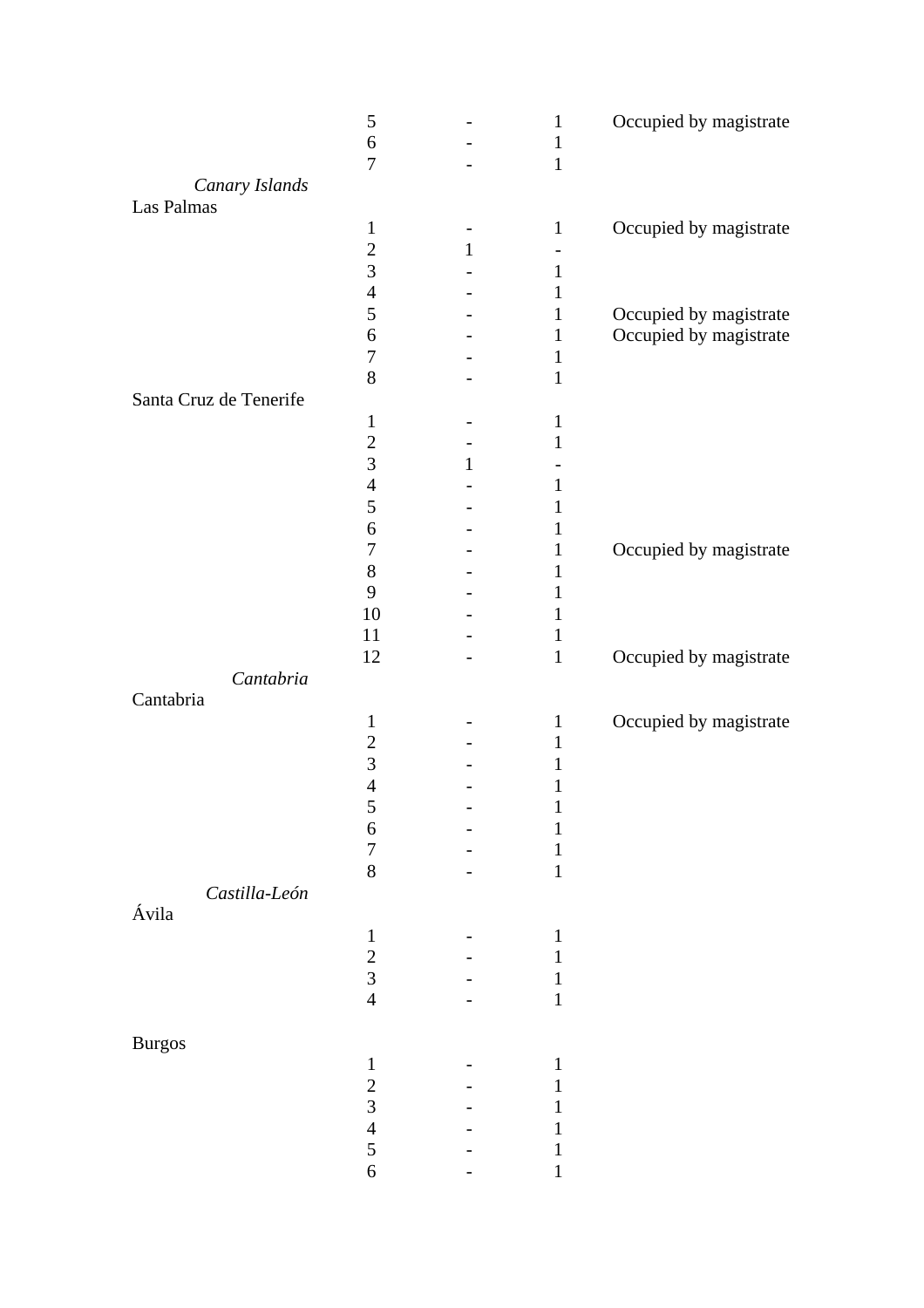|                    | $\boldsymbol{7}$ | $\mathbf{1}$ |                        |
|--------------------|------------------|--------------|------------------------|
| ${\rm Leon}$       |                  |              |                        |
|                    | $\mathbf{1}$     | $\mathbf 1$  |                        |
|                    | $\overline{c}$   | $\mathbf{1}$ |                        |
|                    | $\overline{3}$   | $\mathbf{1}$ |                        |
|                    | $\overline{4}$   | $\mathbf{1}$ | Occupied by magistrate |
|                    | 5                | $\mathbf{1}$ |                        |
|                    | $\sqrt{6}$       | $\mathbf{1}$ |                        |
|                    | $\overline{7}$   | $\mathbf 1$  |                        |
| Palencia           |                  |              |                        |
|                    | $\mathbf{1}$     | $\,1\,$      |                        |
|                    | $\overline{c}$   | $\,1$        |                        |
|                    | $\overline{3}$   | $\,1\,$      |                        |
| Salamanca          |                  |              |                        |
|                    | $\mathbf{1}$     | $\mathbf 1$  |                        |
|                    | $\overline{c}$   | $\mathbf{1}$ |                        |
|                    | $\overline{3}$   | 1            |                        |
|                    | $\overline{4}$   | $\mathbf{1}$ |                        |
|                    | 5                | $\,1\,$      |                        |
| Segovia            |                  |              |                        |
|                    | $\mathbf{1}$     | $\mathbf 1$  |                        |
|                    |                  | $\mathbf 1$  |                        |
|                    | $\frac{2}{3}$    | $\mathbf{1}$ |                        |
|                    | $\overline{4}$   | $\mathbf 1$  |                        |
| Soria              |                  |              |                        |
|                    | $\mathbf{1}$     | $\mathbf{1}$ |                        |
|                    |                  | $\mathbf{1}$ |                        |
|                    | $\frac{2}{3}$    | $\mathbf 1$  |                        |
| Valladolid         |                  |              |                        |
|                    | $\mathbf 1$      | $\mathbf{1}$ |                        |
|                    |                  | $\mathbf{1}$ |                        |
|                    | $\frac{2}{3}$    | $\mathbf 1$  |                        |
| Zamora             |                  |              |                        |
|                    | $\mathbf{1}$     | $\mathbf{1}$ |                        |
|                    |                  | 1            |                        |
|                    | $\frac{2}{3}$    | 1            |                        |
|                    | $\overline{4}$   | 1            |                        |
|                    | 5                | $\mathbf{1}$ |                        |
| Castilla la Mancha |                  |              |                        |
| Albacete           |                  |              |                        |
|                    | $\mathbf{1}$     | $\mathbf{1}$ |                        |
|                    | $\overline{c}$   | $\mathbf{1}$ |                        |
|                    | $\overline{3}$   | 1            |                        |
|                    | $\overline{4}$   | I            |                        |
|                    | 5                | 1            |                        |
|                    | $\sqrt{6}$       | 1            |                        |
|                    | $\overline{7}$   | $\mathbf{1}$ |                        |
| Ciudad Real        |                  |              |                        |
|                    | $\mathbf{1}$     | $\mathbf 1$  |                        |
|                    | $\overline{2}$   | 1            |                        |
|                    |                  |              |                        |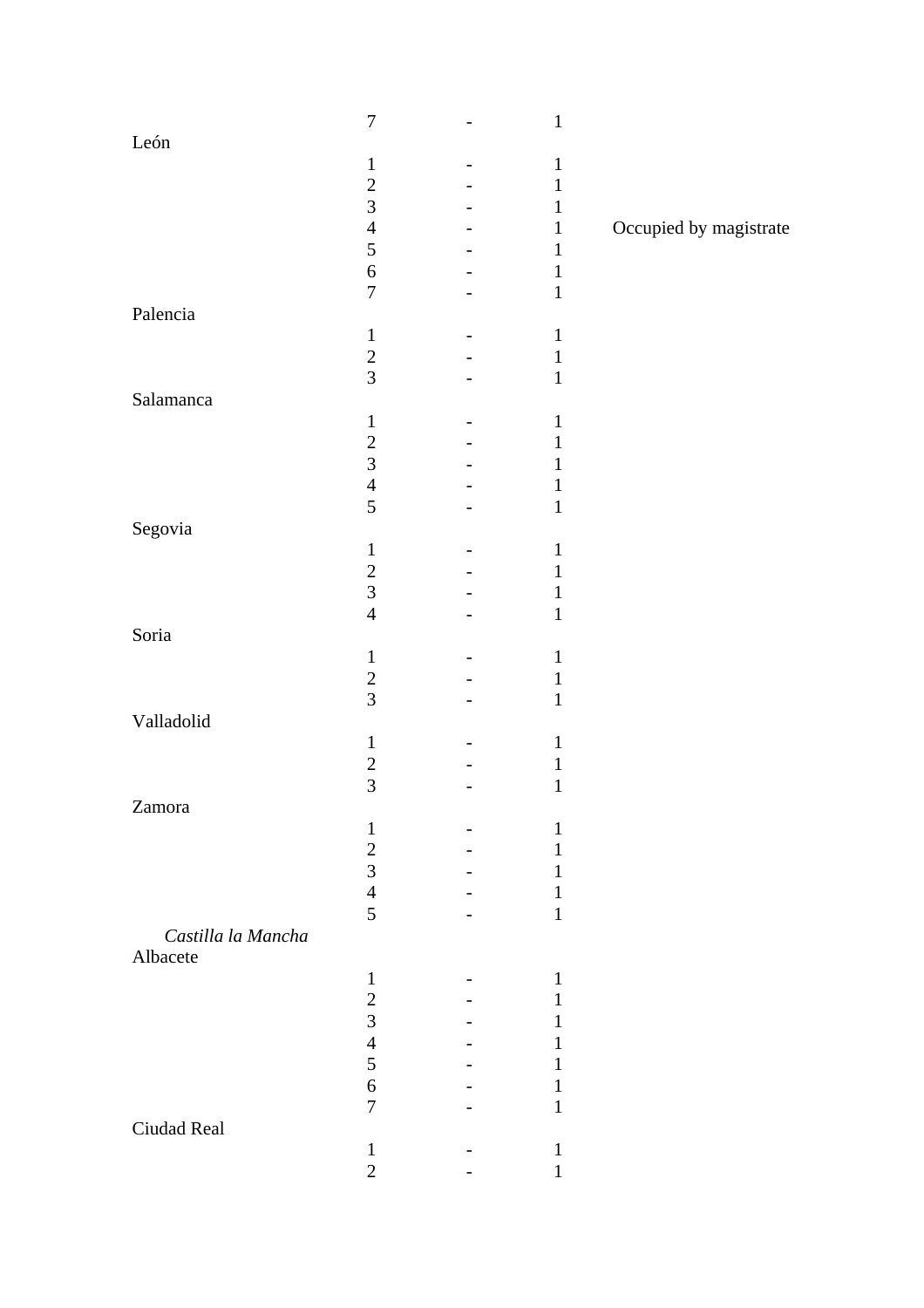|             | 3                |              | 1                            |                        |
|-------------|------------------|--------------|------------------------------|------------------------|
|             | $\overline{4}$   |              | 1                            |                        |
|             | 5                |              |                              |                        |
|             | 6                |              | 1                            |                        |
|             | 7                |              | 1                            |                        |
|             | $8\,$            |              | 1                            |                        |
|             | 9                |              | 1                            |                        |
|             | 10               |              | 1                            |                        |
| Cuenca      |                  |              |                              |                        |
|             | $\mathbf{1}$     |              | 1                            |                        |
|             | $\mathfrak{2}$   |              | 1                            |                        |
|             | 3                |              | 1                            |                        |
|             | $\overline{4}$   |              | $\mathbf{1}$                 |                        |
| Guadalajara |                  |              |                              |                        |
|             | $\mathbf 1$      |              | 1                            |                        |
|             | $\mathbf{2}$     |              | $\mathbf{1}$                 |                        |
|             | $\overline{3}$   |              | 1                            |                        |
| Toledo      |                  |              |                              |                        |
|             | $\mathbf{1}$     |              | 1                            |                        |
|             | $\boldsymbol{2}$ |              | 1                            |                        |
|             | 3                |              | 1                            |                        |
|             | $\overline{4}$   |              | 1                            | Occupied by magistrate |
|             | 5                |              | 1                            |                        |
|             | 6                |              | 1                            |                        |
|             | 7                |              | $\mathbf{1}$                 |                        |
|             |                  |              |                              |                        |
| Catalonia   |                  |              |                              |                        |
| Barcelona   |                  |              |                              |                        |
|             | 1                |              | 1                            |                        |
|             | $\mathbf{2}$     |              | $\mathbf{1}$                 | Occupied by magistrate |
|             | 3                |              | 1                            | Occupied by magistrate |
|             | $\overline{4}$   |              | $\mathbf{1}$                 | Occupied by magistrate |
|             | 5                |              | 1                            |                        |
|             | $\boldsymbol{6}$ |              | $\mathbf{1}$                 | Occupied by magistrate |
|             | $\overline{7}$   |              | $\mathbf{1}$                 |                        |
|             | $8\,$            |              | $\mathbf{1}$                 |                        |
|             | 9                |              | $\mathbf{1}$                 |                        |
|             | 10               |              | $\mathbf{1}$                 | Occupied by magistrate |
|             | 11               | $\mathbf{2}$ | -                            |                        |
|             | 12               |              | $\mathbf{1}$                 |                        |
|             | 13               |              | $\mathbf{1}$                 | Occupied by magistrate |
|             | 14               |              | $\mathbf{1}$                 |                        |
|             | 15               |              | $\mathbf{1}$                 | Occupied by magistrate |
|             | 16               |              | $\mathbf{1}$                 | Occupied by magistrate |
|             | 17               |              | $\mathbf{1}$                 | Occupied by magistrate |
|             | 18               |              | $\mathbf{1}$                 | Occupied by magistrate |
|             | 19               |              | $\mathbf 1$                  | Occupied by magistrate |
|             | $20\,$           |              | $\mathbf{1}$                 |                        |
|             | 21               |              | $\,1\,$                      | Occupied by magistrate |
|             | $22\,$<br>23     |              | $\mathbf{1}$<br>$\mathbf{1}$ |                        |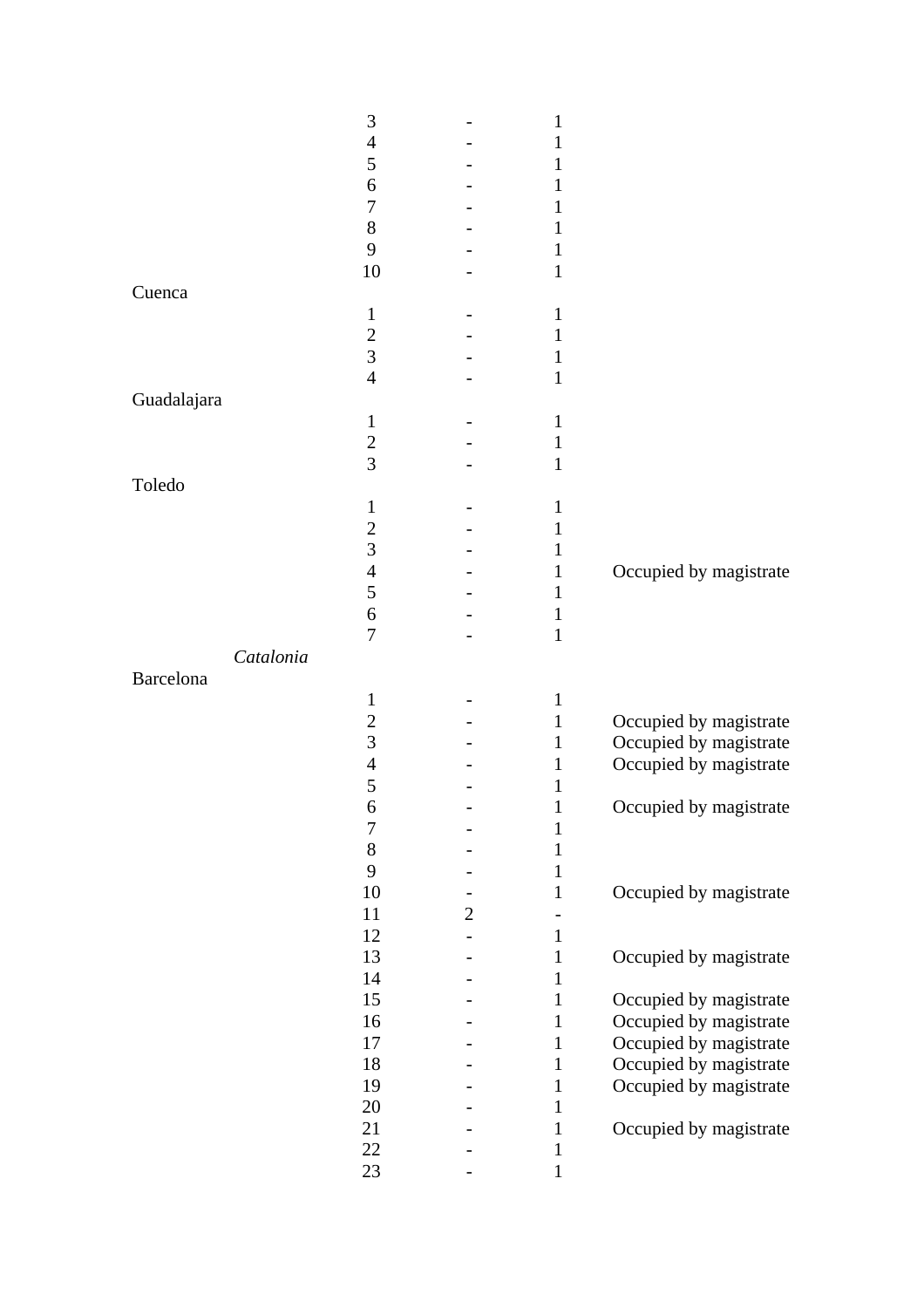|           |          | 24               |   | $\mathbf 1$  | Occupied by magistrate |
|-----------|----------|------------------|---|--------------|------------------------|
|           |          | 25               |   | $\mathbf 1$  | Occupied by magistrate |
| Gerona    |          |                  |   |              |                        |
|           |          | $\mathbf{1}$     |   | $\mathbf{1}$ | Occupied by magistrate |
|           |          | $\overline{2}$   |   | $\mathbf{1}$ |                        |
|           |          | 3                |   | 1            |                        |
|           |          | $\overline{4}$   |   | 1            |                        |
|           |          | 5                |   | 1            |                        |
|           |          | 6                |   | 1            |                        |
|           |          | $\boldsymbol{7}$ |   | 1            |                        |
|           |          | $8\,$            |   | 1            |                        |
|           |          | 9                |   | $\mathbf{1}$ |                        |
| Lérida    |          |                  |   |              |                        |
|           |          | $\mathbf{1}$     |   | $\mathbf 1$  |                        |
|           |          | $\overline{2}$   |   | 1            |                        |
|           |          | 3                |   | 1            |                        |
|           |          | $\overline{4}$   |   | 1            |                        |
|           |          | 5                |   | 1            |                        |
|           |          | 6                |   | 1            |                        |
|           |          | 7                |   | 1            |                        |
| Tarragona |          |                  |   |              |                        |
|           |          | $\mathbf{1}$     |   | $\mathbf{1}$ |                        |
|           |          | $\overline{c}$   |   | $\mathbf{1}$ | Occupied by magistrate |
|           |          | $\overline{3}$   |   | 1            |                        |
|           |          | $\overline{4}$   |   | $\mathbf{1}$ |                        |
|           |          | 5                |   | 1            |                        |
|           |          | 6                |   | $\mathbf 1$  |                        |
|           |          | $\boldsymbol{7}$ |   | 1            |                        |
|           |          | 8                |   | $\mathbf{1}$ |                        |
|           | Valencia |                  |   |              |                        |
| Alicante  |          |                  |   |              |                        |
|           |          | $\mathbf{1}$     |   | $\mathbf 1$  | Occupied by magistrate |
|           |          | $\overline{c}$   |   | $\mathbf{1}$ |                        |
|           |          | 3                | 1 |              |                        |
|           |          | $\overline{4}$   |   | $\mathbf{1}$ | Occupied by magistrate |
|           |          | 5                |   | 1            |                        |
|           |          | 6                |   | 1            |                        |
|           |          | $\boldsymbol{7}$ |   | 1            |                        |
|           |          | $8\,$            |   | $\mathbf{1}$ | Occupied by magistrate |
|           |          | 9                |   | $\mathbf{1}$ | Occupied by magistrate |
|           |          | 10               |   | $\mathbf{1}$ |                        |
|           |          | 11               |   | 1            |                        |
|           |          | 12               |   | 1            |                        |
|           |          | 13               |   | $\mathbf{1}$ | Occupied by magistrate |
| Castellón |          |                  |   |              |                        |
|           |          | $\mathbf{1}$     |   | 1            |                        |
|           |          | $\sqrt{2}$       |   | 1            |                        |
|           |          | $\overline{3}$   |   | $\mathbf 1$  |                        |
|           |          | $\overline{4}$   |   | 1            |                        |
|           |          | 5                |   | 1            |                        |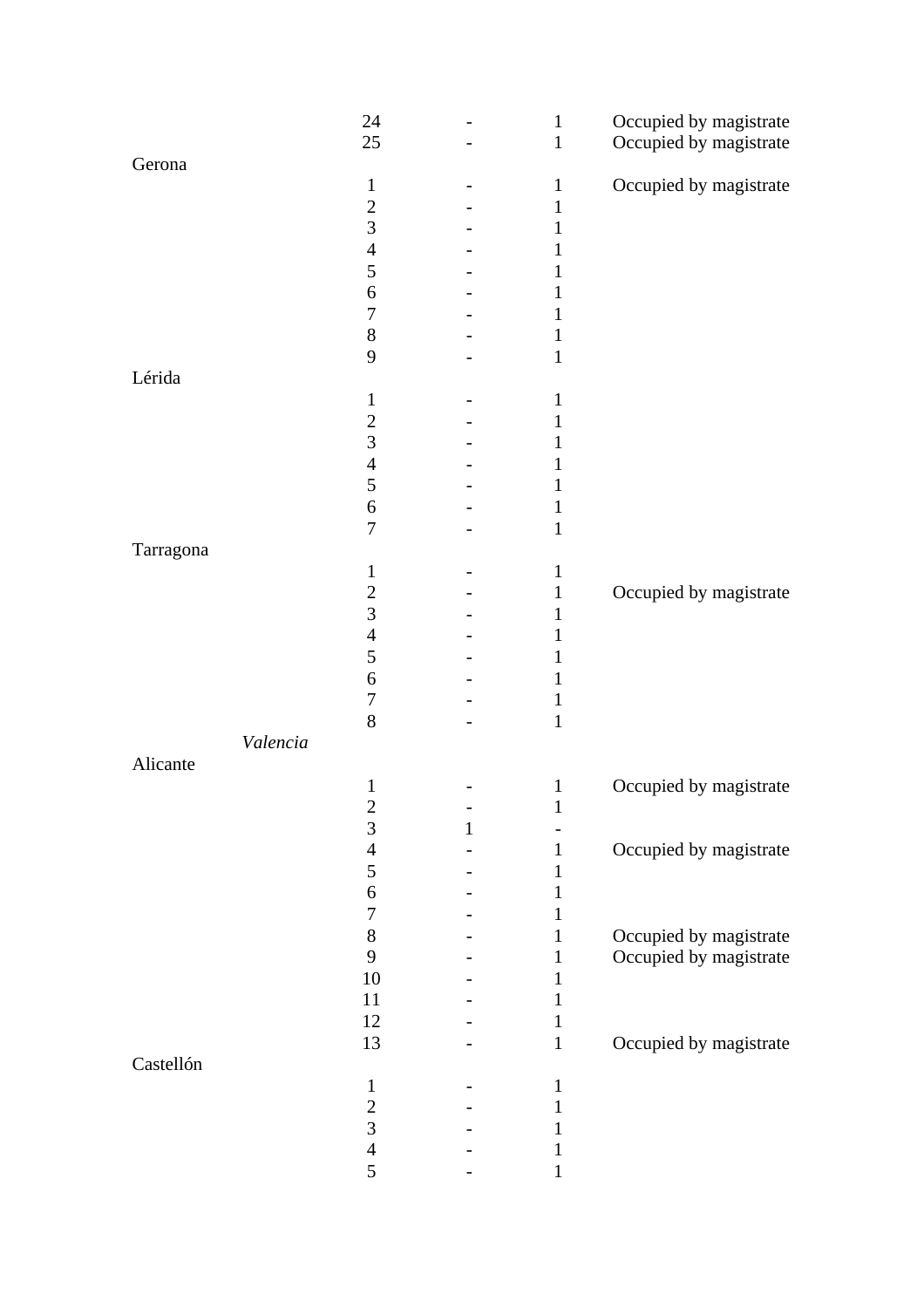| Valencia    |                |   |              |                        |
|-------------|----------------|---|--------------|------------------------|
|             | $\mathbf{1}$   |   | $\mathbf{1}$ |                        |
|             | $\overline{2}$ |   | $\mathbf{1}$ | Occupied by magistrate |
|             | $\overline{3}$ |   | $\mathbf{1}$ |                        |
|             | $\overline{4}$ |   | $\mathbf{1}$ | Occupied by magistrate |
|             | 5              |   | 1            |                        |
|             | 6              | 1 |              |                        |
|             | 7              |   | $\mathbf{1}$ |                        |
|             | 8              |   | $\mathbf{1}$ | Occupied by magistrate |
|             | 9              |   | 1            |                        |
|             | 10             |   | 1            |                        |
|             | 11             |   | 1            |                        |
|             | 12             |   | 1            |                        |
|             | 13             |   | 1            |                        |
|             | 14             |   | 1            | Occupied by magistrate |
|             | 15             |   | 1            |                        |
|             | 16             |   | 1            |                        |
|             | 17             |   | $\mathbf 1$  |                        |
|             | 18             |   | $\mathbf{1}$ |                        |
| Extremadura |                |   |              |                        |
| Badajoz     |                |   |              |                        |
|             | $\mathbf{1}$   |   | $\mathbf{1}$ |                        |
|             | $\overline{c}$ |   | 1            |                        |
|             | $\overline{3}$ |   | 1            |                        |
|             | $\overline{4}$ |   | $\mathbf 1$  | Occupied by magistrate |
|             | 5              |   | 1            |                        |
|             | 6              |   | 1            |                        |
|             | 7              |   | 1            |                        |
|             | $8\,$          |   | 1            |                        |
|             | 9              |   | I            |                        |
|             | 10             |   | 1            |                        |
|             | 11             |   | 1            |                        |
|             | 12             |   | $\mathbf{1}$ |                        |
|             | 13             |   | $\mathbf{1}$ |                        |
|             | 14             |   | $\mathbf 1$  |                        |
| Cáceres     |                |   |              |                        |
|             | $\mathbf{1}$   |   | 1            |                        |
|             | $\overline{2}$ |   | 1            |                        |
|             | 3              |   | 1            |                        |
|             | $\overline{4}$ |   | 1            | Occupied by magistrate |
|             | 5              |   | 1            |                        |
|             | 6              |   | 1            |                        |
|             | 7              |   | $\mathbf{1}$ |                        |
| Galicia     |                |   |              |                        |
| Corunna     |                |   |              |                        |
|             | $\mathbf{1}$   |   | $\mathbf{1}$ |                        |
|             | $\overline{c}$ |   | 1            | Occupied by magistrate |
|             | $\overline{3}$ |   | 1            | Occupied by magistrate |
|             | $\overline{4}$ |   | 1            |                        |
|             | 5              |   | 1            |                        |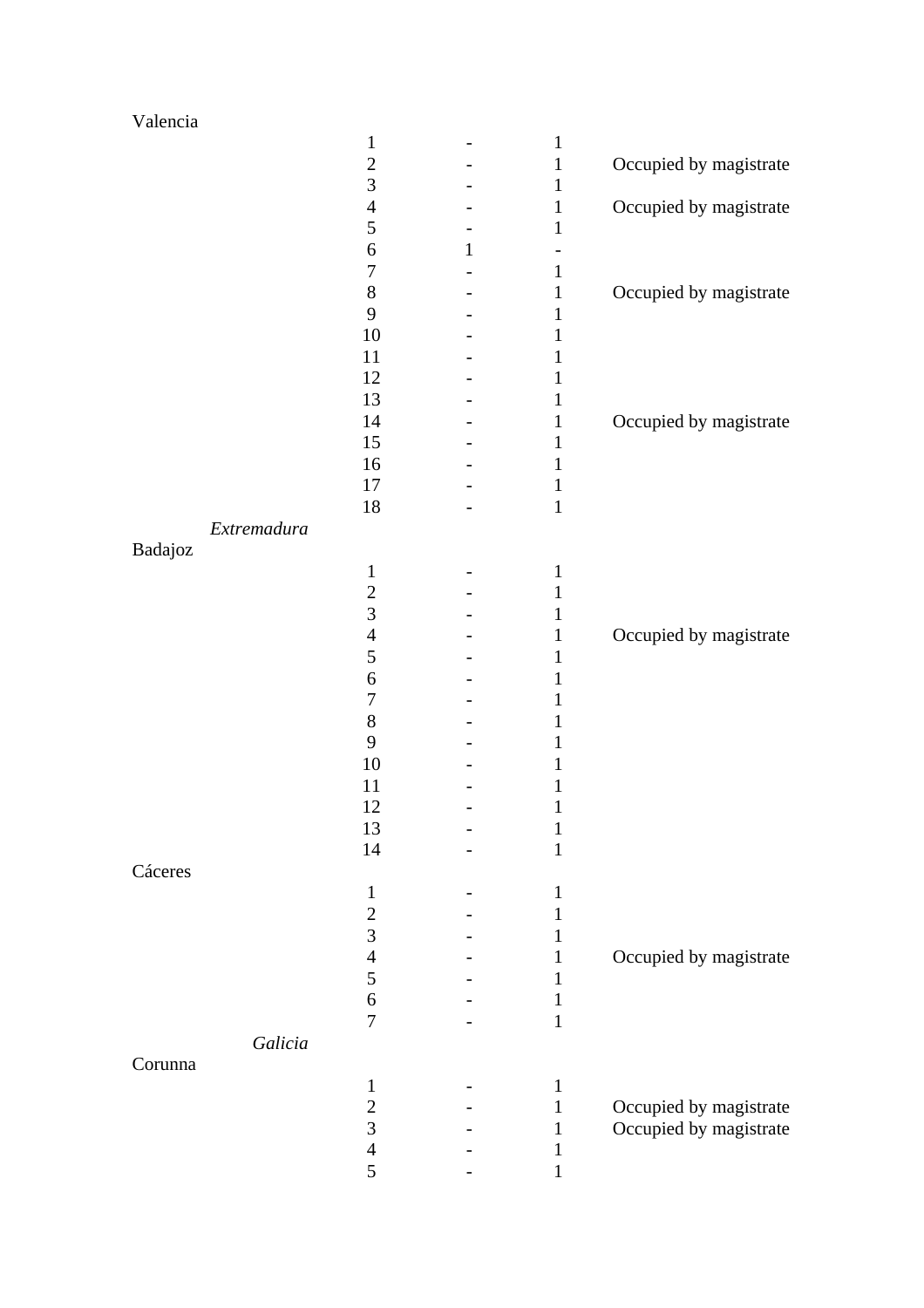|            |                                                                                                                                                                                                                                                                                                                                                                                                                                                                                           | 6                | 1            |                        |
|------------|-------------------------------------------------------------------------------------------------------------------------------------------------------------------------------------------------------------------------------------------------------------------------------------------------------------------------------------------------------------------------------------------------------------------------------------------------------------------------------------------|------------------|--------------|------------------------|
|            |                                                                                                                                                                                                                                                                                                                                                                                                                                                                                           | $\boldsymbol{7}$ | 1            |                        |
|            |                                                                                                                                                                                                                                                                                                                                                                                                                                                                                           | $8\,$            | 1            |                        |
|            |                                                                                                                                                                                                                                                                                                                                                                                                                                                                                           | 9                | 1            |                        |
|            |                                                                                                                                                                                                                                                                                                                                                                                                                                                                                           | $10\,$           | 1            |                        |
|            |                                                                                                                                                                                                                                                                                                                                                                                                                                                                                           | 11               | 1            |                        |
|            |                                                                                                                                                                                                                                                                                                                                                                                                                                                                                           | 12               | 1            |                        |
|            |                                                                                                                                                                                                                                                                                                                                                                                                                                                                                           | 13               | 1            |                        |
|            |                                                                                                                                                                                                                                                                                                                                                                                                                                                                                           | 14               | $\mathbf{1}$ |                        |
| Lugo       |                                                                                                                                                                                                                                                                                                                                                                                                                                                                                           |                  |              |                        |
|            |                                                                                                                                                                                                                                                                                                                                                                                                                                                                                           | $\mathbf{1}$     | $\mathbf{1}$ |                        |
|            |                                                                                                                                                                                                                                                                                                                                                                                                                                                                                           | $\overline{c}$   | 1            |                        |
|            |                                                                                                                                                                                                                                                                                                                                                                                                                                                                                           | $\overline{3}$   | 1            |                        |
|            |                                                                                                                                                                                                                                                                                                                                                                                                                                                                                           | $\overline{4}$   | 1            |                        |
|            |                                                                                                                                                                                                                                                                                                                                                                                                                                                                                           | 5                | 1            |                        |
|            |                                                                                                                                                                                                                                                                                                                                                                                                                                                                                           | $\boldsymbol{6}$ | 1            |                        |
|            |                                                                                                                                                                                                                                                                                                                                                                                                                                                                                           | $\overline{7}$   | 1            |                        |
|            |                                                                                                                                                                                                                                                                                                                                                                                                                                                                                           | $8\,$            |              |                        |
|            |                                                                                                                                                                                                                                                                                                                                                                                                                                                                                           | 9                | 1            |                        |
|            |                                                                                                                                                                                                                                                                                                                                                                                                                                                                                           |                  | $\mathbf 1$  |                        |
| Orense     |                                                                                                                                                                                                                                                                                                                                                                                                                                                                                           |                  |              |                        |
|            |                                                                                                                                                                                                                                                                                                                                                                                                                                                                                           | $\mathbf{1}$     | $\mathbf{1}$ |                        |
|            |                                                                                                                                                                                                                                                                                                                                                                                                                                                                                           | $\overline{c}$   | 1            |                        |
|            |                                                                                                                                                                                                                                                                                                                                                                                                                                                                                           | $\overline{3}$   | 1            |                        |
|            |                                                                                                                                                                                                                                                                                                                                                                                                                                                                                           | $\overline{4}$   | 1            |                        |
|            |                                                                                                                                                                                                                                                                                                                                                                                                                                                                                           | 5                | 1            |                        |
|            |                                                                                                                                                                                                                                                                                                                                                                                                                                                                                           | $\boldsymbol{6}$ | 1            |                        |
|            |                                                                                                                                                                                                                                                                                                                                                                                                                                                                                           | $\overline{7}$   | 1            |                        |
|            |                                                                                                                                                                                                                                                                                                                                                                                                                                                                                           | $8\,$            | 1            |                        |
|            |                                                                                                                                                                                                                                                                                                                                                                                                                                                                                           | 9                | $\mathbf 1$  |                        |
| Pontevedra |                                                                                                                                                                                                                                                                                                                                                                                                                                                                                           |                  |              |                        |
|            |                                                                                                                                                                                                                                                                                                                                                                                                                                                                                           | $\mathbf{1}$     | $\mathbf{1}$ |                        |
|            |                                                                                                                                                                                                                                                                                                                                                                                                                                                                                           | $\overline{2}$   | $\mathbf{1}$ |                        |
|            |                                                                                                                                                                                                                                                                                                                                                                                                                                                                                           | 3                | $\mathbf 1$  | Occupied by magistrate |
|            |                                                                                                                                                                                                                                                                                                                                                                                                                                                                                           | $\overline{4}$   | $\mathbf 1$  |                        |
|            |                                                                                                                                                                                                                                                                                                                                                                                                                                                                                           | 5                | $\,1\,$      |                        |
|            |                                                                                                                                                                                                                                                                                                                                                                                                                                                                                           | $\sqrt{6}$       | $\mathbf{1}$ |                        |
|            |                                                                                                                                                                                                                                                                                                                                                                                                                                                                                           | $\boldsymbol{7}$ | $\mathbf{1}$ |                        |
|            |                                                                                                                                                                                                                                                                                                                                                                                                                                                                                           | $8\,$            | $\mathbf{1}$ |                        |
|            |                                                                                                                                                                                                                                                                                                                                                                                                                                                                                           | 9                | $\mathbf{1}$ |                        |
|            |                                                                                                                                                                                                                                                                                                                                                                                                                                                                                           | $10\,$           | $\mathbf{1}$ |                        |
|            |                                                                                                                                                                                                                                                                                                                                                                                                                                                                                           | 11               | $\mathbf{1}$ |                        |
|            |                                                                                                                                                                                                                                                                                                                                                                                                                                                                                           | $12\,$           | $\mathbf{1}$ |                        |
|            |                                                                                                                                                                                                                                                                                                                                                                                                                                                                                           | 13               | $\mathbf{1}$ |                        |
|            | $Madrid% \[ \operatorname*{R}\nolimits \left( \mathcal{A}^{(n)}\right) \leq\operatorname*{R}\nolimits \qquad \qquad \mathcal{A}^{(n)}\left( \mathcal{A}^{(n)}\right) =\operatorname*{R}\nolimits \qquad \qquad \mathcal{A}^{(n)}\left( \mathcal{A}^{(n)}\right) =\operatorname*{R}\nolimits \qquad \qquad \mathcal{A}^{(n)}\left( \mathcal{A}^{(n)}\right) =\operatorname*{R}\nolimits \qquad \qquad \mathcal{A}^{(n)}\left( \mathcal{A}^{(n)}\right) =\operatorname*{R}\nolimits \qquad$ |                  |              |                        |
| Madrid     |                                                                                                                                                                                                                                                                                                                                                                                                                                                                                           |                  |              |                        |
|            |                                                                                                                                                                                                                                                                                                                                                                                                                                                                                           | $\mathbf{1}$     | $\mathbf{1}$ |                        |
|            |                                                                                                                                                                                                                                                                                                                                                                                                                                                                                           |                  | $\mathbf{1}$ | Occupied by magistrate |
|            |                                                                                                                                                                                                                                                                                                                                                                                                                                                                                           | $\frac{2}{3}$    | $\mathbf{1}$ |                        |
|            |                                                                                                                                                                                                                                                                                                                                                                                                                                                                                           | $\overline{4}$   | $\mathbf 1$  | Occupied by magistrate |
|            |                                                                                                                                                                                                                                                                                                                                                                                                                                                                                           | 5                | $\mathbf 1$  | Occupied by magistrate |
|            |                                                                                                                                                                                                                                                                                                                                                                                                                                                                                           |                  |              |                        |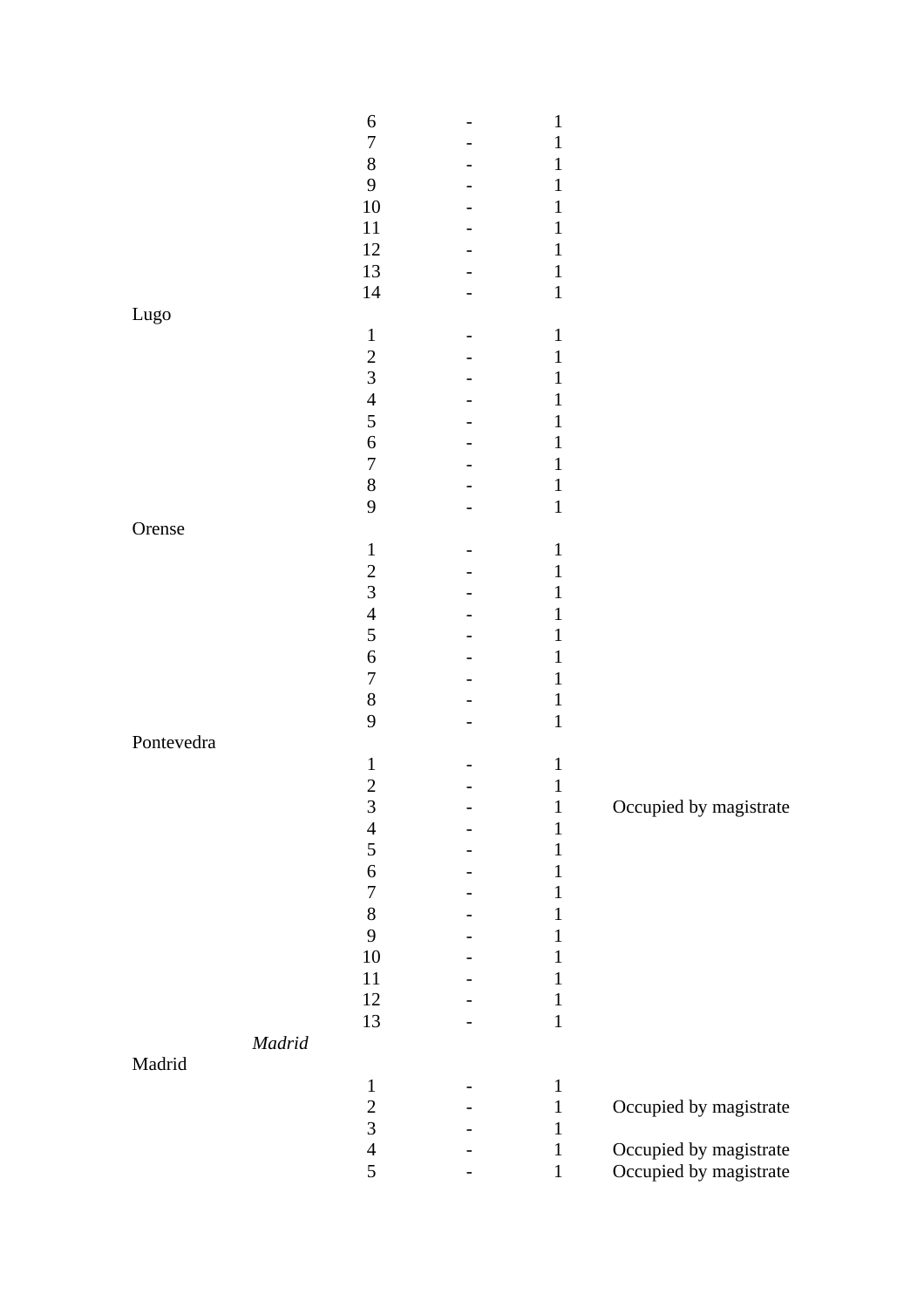|                       | 6                       |                | $\mathbf{1}$                 | Occupied by magistrate |
|-----------------------|-------------------------|----------------|------------------------------|------------------------|
|                       | $\boldsymbol{7}$        |                | $\mathbf{1}$                 |                        |
|                       | $8\,$                   |                | $\mathbf{1}$                 |                        |
|                       | 9                       |                | $\mathbf{1}$                 | Occupied by magistrate |
|                       | 10                      |                | $\mathbf 1$                  | Occupied by magistrate |
|                       | 11                      | $\overline{2}$ |                              |                        |
|                       | 12                      |                | $\mathbf{1}$                 | Occupied by magistrate |
|                       | 13                      |                | $\mathbf{1}$                 | Occupied by magistrate |
|                       | 14                      |                | $\mathbf{1}$                 | Occupied by magistrate |
|                       | 15                      |                | $\mathbf{1}$                 | Occupied by magistrate |
|                       | 16                      |                | $\mathbf{1}$                 | Occupied by magistrate |
|                       | 17                      |                | $\mathbf{1}$                 | Occupied by magistrate |
|                       | 18                      |                | $\mathbf{1}$                 | Occupied by magistrate |
|                       | 19                      |                | $\mathbf{1}$                 | Occupied by magistrate |
|                       | 20                      |                | $\mathbf{1}$                 |                        |
|                       | 21                      |                | $\mathbf{1}$                 |                        |
| Murcia                |                         |                |                              |                        |
| Murcia                | $\mathbf{1}$            |                | $\mathbf{1}$                 |                        |
|                       | $\overline{c}$          |                |                              |                        |
|                       | $\overline{3}$          |                | $\mathbf{1}$<br>$\mathbf{1}$ | Occupied by magistrate |
|                       | $\overline{4}$          |                | $\mathbf{1}$                 | Occupied by magistrate |
|                       | 5                       |                | $\mathbf{1}$                 |                        |
|                       | $\boldsymbol{6}$        | 1              |                              |                        |
|                       | $\boldsymbol{7}$        |                | 1                            |                        |
|                       | $8\,$                   |                | 1                            |                        |
|                       | 9                       |                | 1                            |                        |
|                       | 10                      |                | 1                            |                        |
|                       | 11                      |                | $\mathbf{1}$                 |                        |
| Navarre               |                         |                |                              |                        |
| Navarre               |                         |                |                              |                        |
|                       | $\mathbf{1}$            |                | $\mathbf{1}$                 |                        |
|                       | $\overline{\mathbf{c}}$ |                | $\mathbf{1}$                 |                        |
|                       | $\overline{3}$          |                | 1                            |                        |
|                       | $\overline{4}$          |                | 1                            |                        |
|                       | 5                       |                | $\mathbf{1}$                 |                        |
| <b>Basque Country</b> |                         |                |                              |                        |
| Álava                 |                         |                |                              |                        |
|                       | $\mathbf{1}$            |                | $\mathbf{1}$                 |                        |
|                       | $\overline{2}$          |                | $\mathbf{1}$                 |                        |
| Guipúzcoa             |                         |                |                              |                        |
|                       | 1                       |                | 1                            |                        |
|                       | $\overline{c}$          |                | I                            |                        |
|                       | 3                       |                | ı                            |                        |
|                       | $\overline{4}$<br>5     |                | I                            |                        |
|                       |                         |                | 1                            |                        |
|                       | 6                       |                | 1                            |                        |
| Vizcaya               | $\mathbf{1}$            |                | $\mathbf{1}$                 |                        |
|                       | $\mathbf{2}$            |                | $\mathbf 1$                  | Occupied by magistrate |
|                       |                         |                |                              |                        |